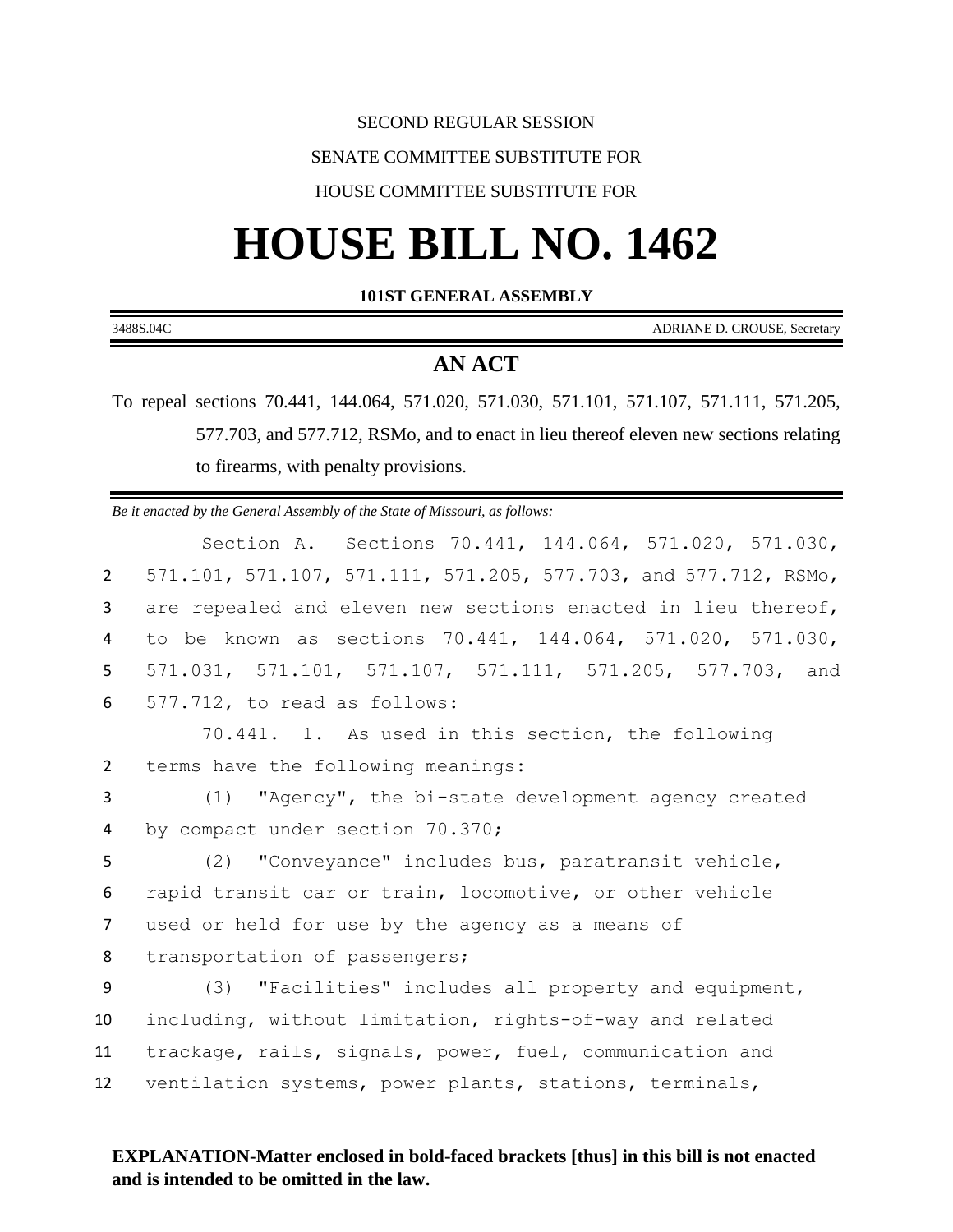signage, storage yards, depots, repair and maintenance shops, yards, offices, parking lots and other real estate or personal property used or held for or incidental to the operation, rehabilitation or improvement of any public mass 17 transportation system of the agency;

 (4) "Person", any individual, firm, copartnership, corporation, association or company; and

 (5) "Sound production device" includes, but is not limited to, any radio receiver, phonograph, television receiver, musical instrument, tape recorder, cassette player, speaker device and any sound amplifier.

 2. In interpreting or applying this section, the following provisions shall apply:

 (1) Any act otherwise prohibited by this section is lawful if specifically authorized by agreement, permit, license or other writing duly signed by an authorized officer of the agency or if performed by an officer, employee or designated agent of the agency acting within the scope of his or her employment or agency;

 (2) Rules shall apply with equal force to any person assisting, aiding or abetting another, including a minor, in any of the acts prohibited by the rules or assisting, aiding or abetting another in the avoidance of any of the requirements of the rules; and

 (3) The singular shall mean and include the plural; the masculine gender shall mean the feminine and the neuter genders; and vice versa.

 3. (1) No person shall use or enter upon the light rail conveyances of the agency without payment of the fare or other lawful charges established by the agency. Any person on any such conveyance must have properly validated fare media in his possession. This ticket must be valid to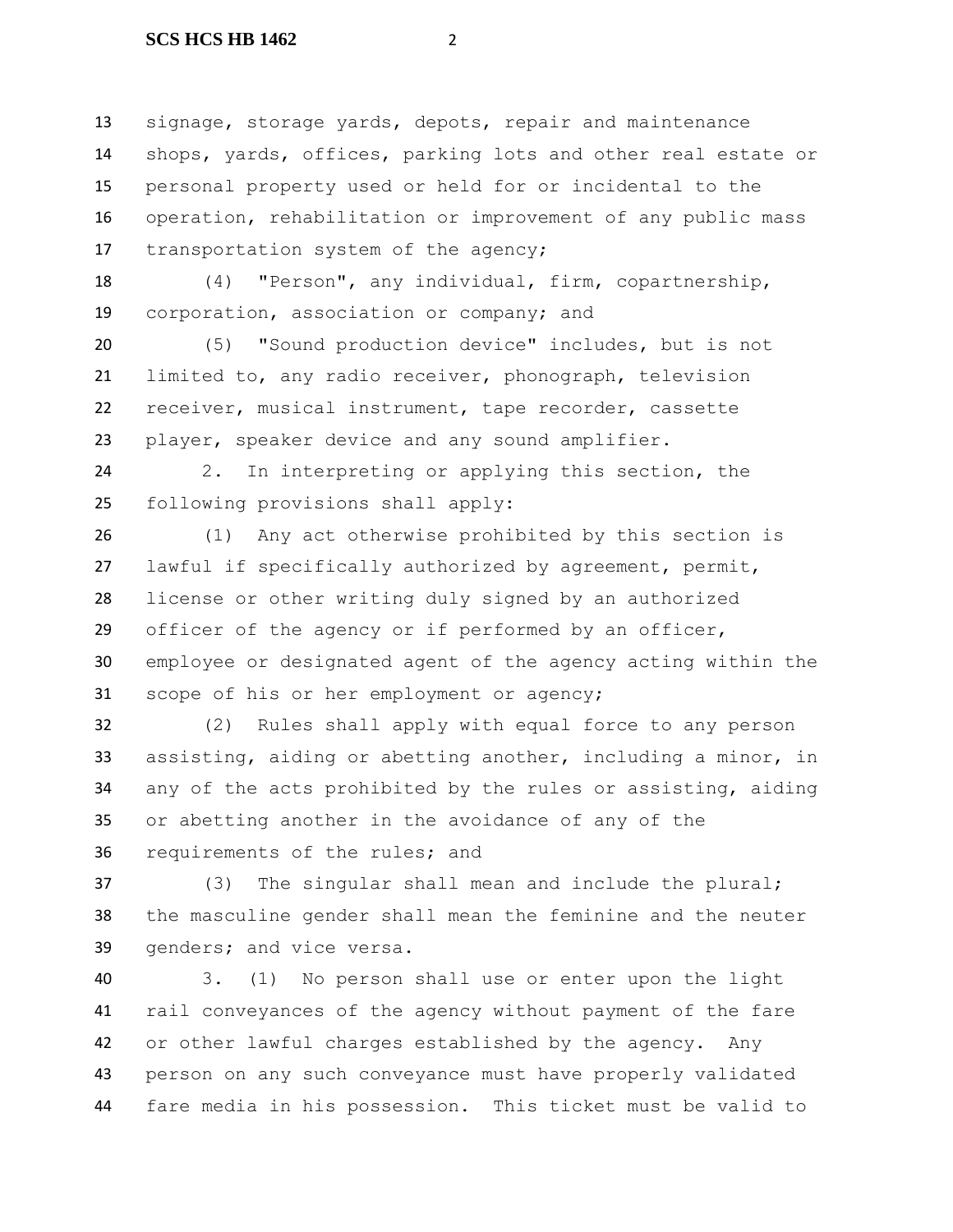or from the station the passenger is using, and must have been used for entry for the trip then being taken;

 (2) No person shall use any token, pass, badge, ticket, document, transfer, card or fare media to gain entry to the facilities or conveyances of, or make use of the services of, the agency, except as provided, authorized or sold by the agency and in accordance with any restriction on 52 the use thereof imposed by the agency;

 (3) No person shall enter upon parking lots designated by the agency as requiring payment to enter, either by electronic gate or parking meters, where the cost of such parking fee is visibly displayed at each location, without payment of such fees or other lawful charges established by the agency;

 (4) Except for employees of the agency acting within the scope of their employment, no person shall sell, provide, copy, reproduce or produce, or create any version of any token, pass, badge, ticket, document, transfer, card or any other fare media or otherwise authorize access to or use of the facilities, conveyances or services of the agency without the written permission of an authorized representative of the agency;

 (5) No person shall put or attempt to put any paper, article, instrument or item, other than a token, ticket, badge, coin, fare card, pass, transfer or other access authorization or other fare media issued by the agency and valid for the place, time and manner in which used, into any fare box, pass reader, ticket vending machine, parking meter, parking gate or other fare collection instrument, receptacle, device, machine or location;

 (6) Tokens, tickets, fare cards, badges, passes, transfers or other fare media that have been forged,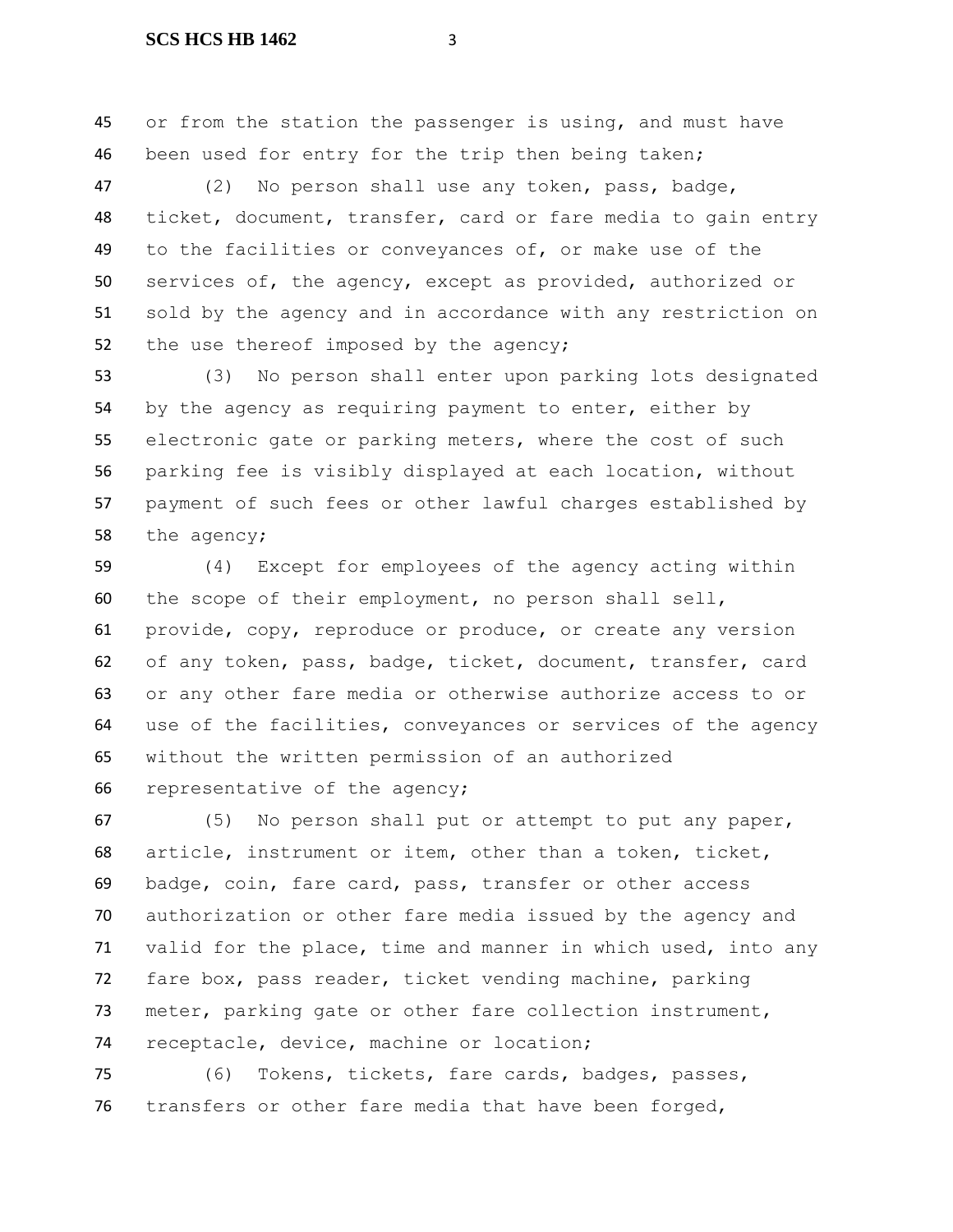counterfeited, imitated, altered or improperly transferred or that have been used in a manner inconsistent with this 79 section shall be confiscated;

 (7) No person may perform any act which would interfere with the provision of transit service or obstruct the flow of traffic on facilities or conveyances or which would in any way interfere or tend to interfere with the safe and efficient operation of the facilities or conveyances of the agency;

 (8) All persons on or in any facility or conveyance of the agency shall:

 (a) Comply with all lawful orders and directives of any agency employee acting within the scope of his employment;

 (b) Obey any instructions on notices or signs duly posted on any agency facility or conveyance; and

 (c) Provide accurate, complete and true information or documents requested by agency personnel acting within the scope of their employment and otherwise in accordance with law;

 (9) No person shall falsely represent himself or herself as an agent, employee or representative of the agency;

 (10) No person on or in any facility or conveyance shall:

 (a) Litter, dump garbage, liquids or other matter, or create a nuisance, hazard or **[**unsanitary**] insanitary** condition, including, but not limited to, spitting and urinating, except in facilities provided;

 (b) Drink any alcoholic beverage or possess any opened or unsealed container of alcoholic beverage, except on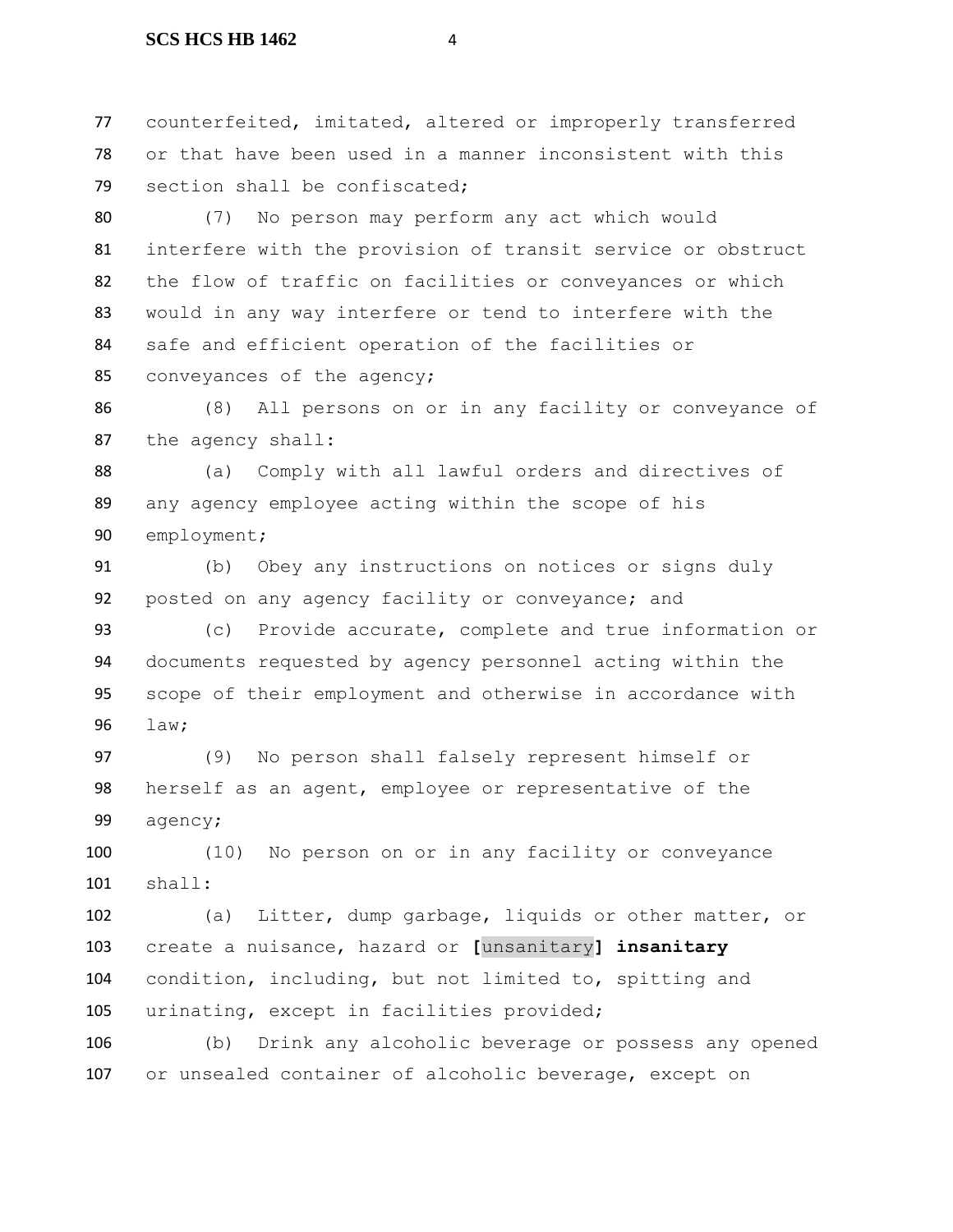premises duly licensed for the sale of alcoholic beverages, such as bars and restaurants;

 (c) Enter or remain in any facility or conveyance while his ability to function safely in the environment of the agency transit system is impaired by the consumption of 113 alcohol or by the taking of any drug;

114 (d) Loiter or stay on any facility of the agency; (e) Consume foods or liquids of any kind, except in 116 those areas specifically authorized by the agency;

 (f) Smoke or carry an open flame or lighted match, cigar, cigarette, pipe or torch, except in those areas or locations specifically authorized by the agency; or

 (g) Throw or cause to be propelled any stone, 121 projectile or other article at, from, upon or in a facility or conveyance;

 (11) **Except as otherwise provided under section 571.107,** no weapon or other instrument intended for use as a weapon may be carried in or on any facility or conveyance, except for law enforcement personnel. For the purposes hereof, a weapon shall include, but not be limited to, a firearm, switchblade knife, sword, or any instrument of any kind known as blackjack, billy club, club, sandbag, metal knuckles, leather bands studded with metal, wood impregnated with metal filings or razor blades; except that this subdivision shall not apply to a rifle or shotgun which is unloaded and carried in any enclosed case, box or other container which completely conceals the item from view and identification as a weapon;

 (12) No explosives, flammable liquids, acids, fireworks or other highly combustible materials or radioactive materials may be carried on or in any facility 139 or conveyance, except as authorized by the agency;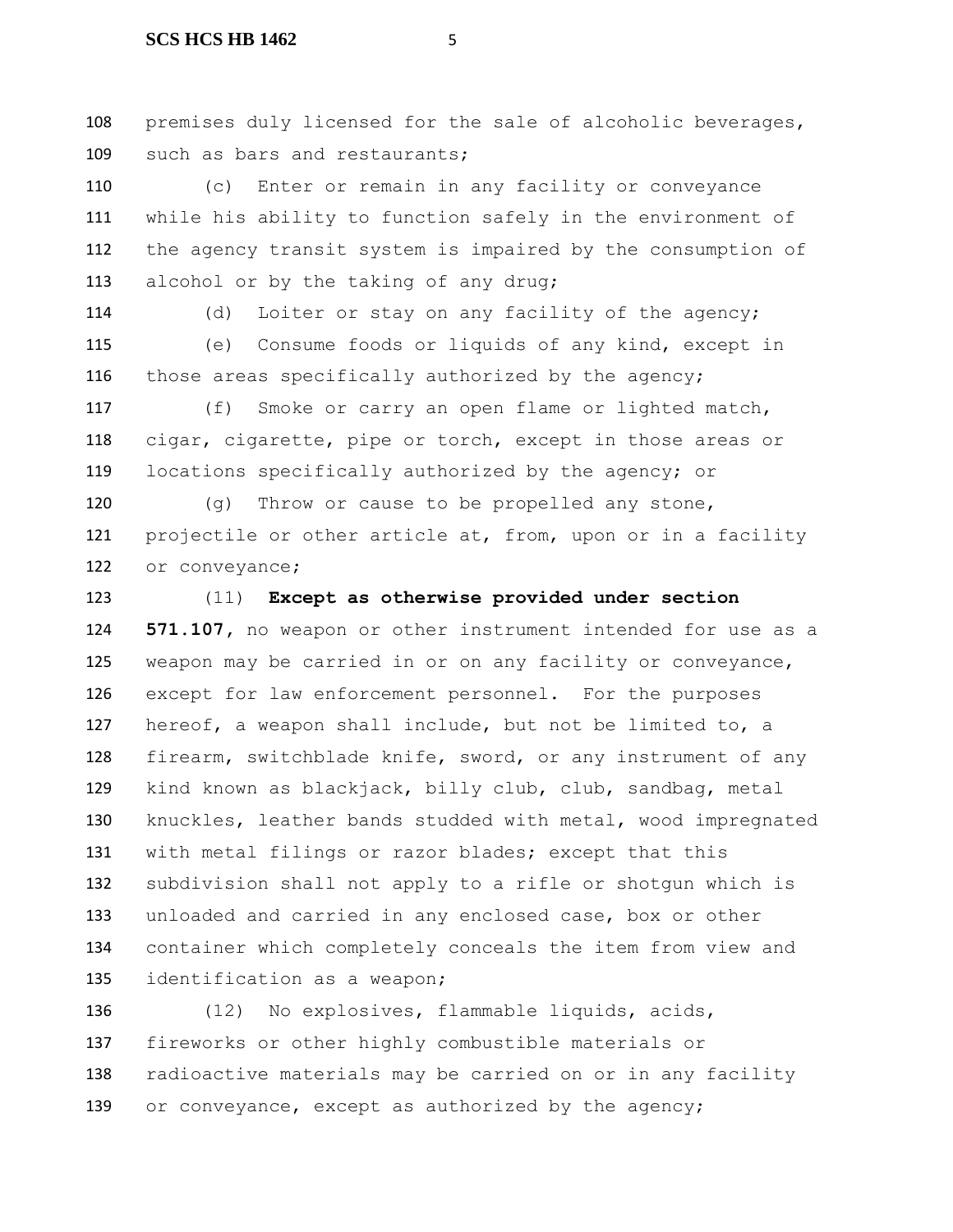(13) No person, except as specifically authorized by 141 the agency, shall enter or attempt to enter into any area not open to the public, including, but not limited to, motorman's cabs, conductor's cabs, bus operator's seat location, closed-off areas, mechanical or equipment rooms, concession stands, storage areas, interior rooms, tracks, roadbeds, tunnels, plants, shops, barns, train yards, garages, depots or any area marked with a sign restricting 148 access or indicating a dangerous environment;

 (14) No person may ride on the roof, the platform between rapid transit cars, or on any other area outside any rapid transit car or bus or other conveyance operated by the agency;

 (15) No person shall extend his hand, arm, leg, head or other part of his or her person or extend any item, article or other substance outside of the window or door of a moving rapid transit car, bus or other conveyance operated 157 by the agency;

 (16) No person shall enter or leave a rapid transit car, bus or other conveyance operated by the agency except through the entrances and exits provided for that purpose;

 (17) No animals may be taken on or into any conveyance or facility except the following:

 (a) An animal enclosed in a container, accompanied by the passenger and carried in a manner which does not annoy 165 other passengers; and

166 (b) Working dogs for law enforcement agencies, agency dogs on duty, dogs properly harnessed and accompanying blind or hearing-impaired persons to aid such persons, or dogs accompanying trainers carrying a certificate of 170 identification issued by a dog school;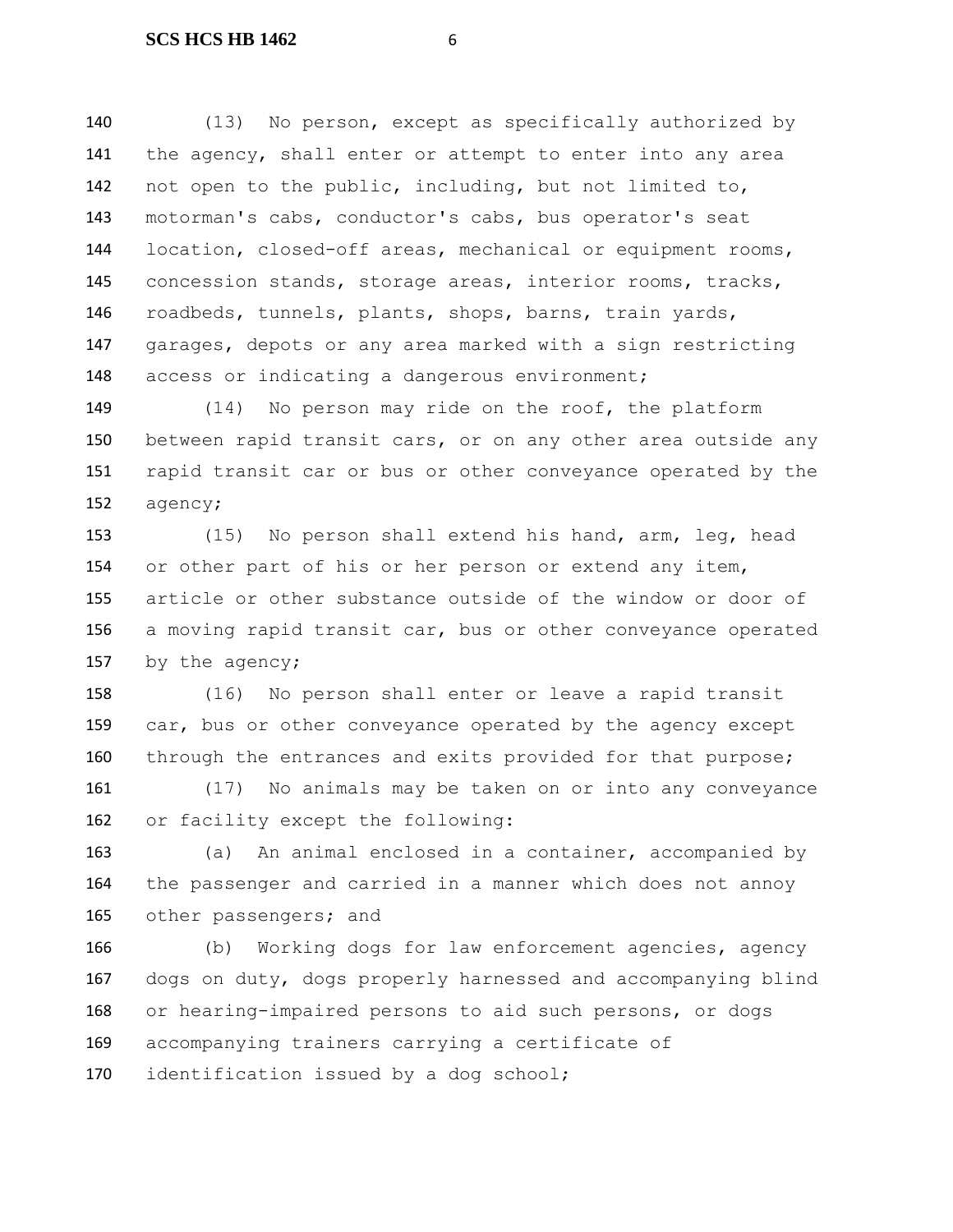(18) No vehicle shall be operated carelessly, or negligently, or in disregard of the rights or safety of others or without due caution and circumspection, or at a speed in such a manner as to be likely to endanger persons or property on facilities of the agency. The speed limit on parking lots and access roads shall be posted as fifteen miles per hour unless otherwise designated.

 4. (1) Unless a greater penalty is otherwise provided by the laws of the state, any violation of this section shall constitute a misdemeanor, and any person committing a violation thereof shall be subject to arrest and, upon conviction in a court of competent jurisdiction, shall pay a fine in an amount not less than twenty-five dollars and no greater than two hundred fifty dollars per violation, in addition to court costs. Any default in the payment of a fine imposed pursuant to this section without good cause 187 shall result in imprisonment for not more than thirty days;

 (2) Unless a greater penalty is provided by the laws 189 of the state, any person convicted a second or subsequent time for the same offense under this section shall be guilty of a misdemeanor and sentenced to pay a fine of not less than fifty dollars nor more than five hundred dollars in addition to court costs, or to undergo imprisonment for up to sixty days, or both such fine and imprisonment;

 (3) Any person failing to pay the proper fare, fee or other charge for use of the facilities and conveyances of the agency shall be subject to payment of such charge as part of the judgment against the violator. All proceeds from judgments for unpaid fares or charges shall be directed 200 to the appropriate agency official;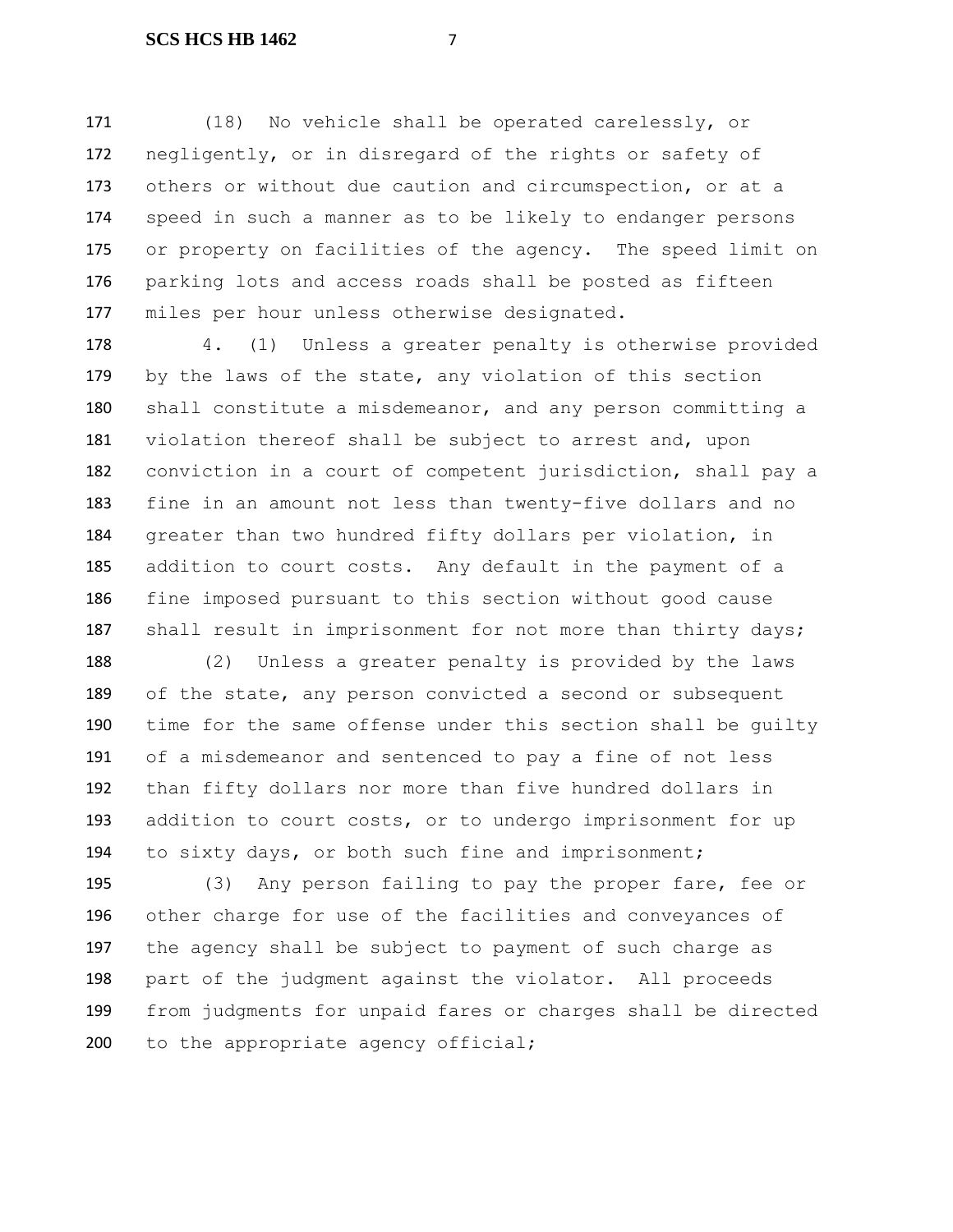(4) All juvenile offenders violating the provisions of this section shall be subject to the jurisdiction of the 203 juvenile court as provided in chapter 211;

 (5) As used in this section, the term "conviction" shall include all pleas of guilty and findings of guilt.

 5. Any person who is convicted, pleads guilty, or 207 pleads nolo contendere for failing to pay the proper fare, fee, or other charge for the use of the facilities and conveyances of the bi-state development agency, as described in subdivision (3) of subsection 4 of this section, may, in addition to the unpaid fares or charges and any fines, penalties, or sentences imposed by law, be required to reimburse the reasonable costs attributable to the 214 enforcement, investigation, and prosecution of such offense by the bi-state development agency. The court shall direct the reimbursement proceeds to the appropriate agency official.

 6. (1) Stalled or disabled vehicles may be removed from the roadways of the agency property by the agency and parked or stored elsewhere at the risk and expense of the owner;

 (2) Motor vehicles which are left unattended or abandoned on the property of the agency for a period of over seventy-two hours may be removed as provided for in section 225 304.155, except that the removal may be authorized by personnel designated by the agency under section 70.378.

 144.064. **1.** No sales tax levied under this chapter on any firearms or ammunition shall be levied at a rate that is higher than the sales tax levied under this chapter or any other excise tax levied on any sporting goods or equipment or any hunting equipment.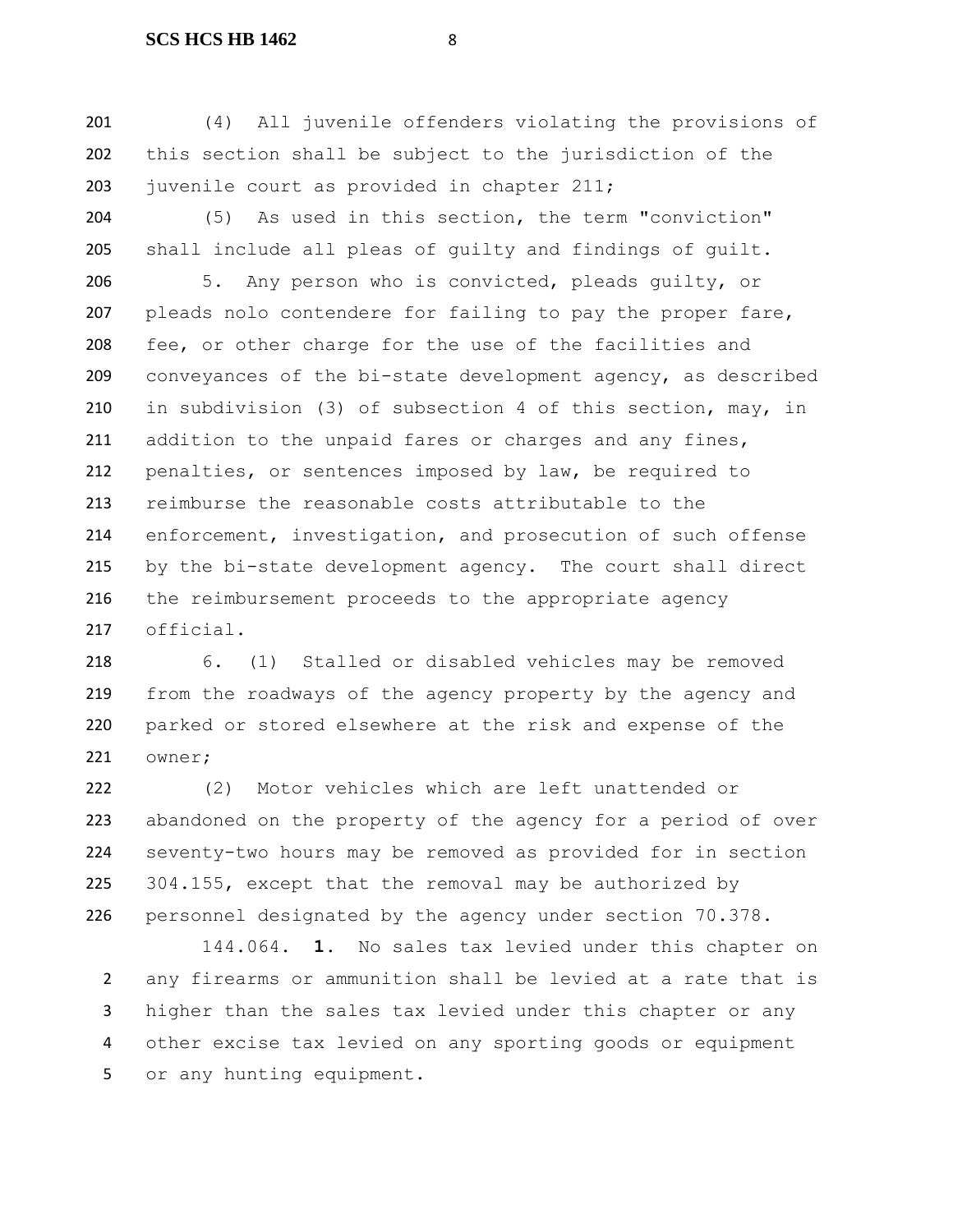**2. Beginning August 28, 2022, in addition to all other exemptions granted pursuant to this chapter, there is hereby specifically exempted from the provisions of and from the computation of the tax levied, assessed, or payable pursuant to this chapter and the local sales tax law as defined in section 32.085, all sales of firearms and ammunition made in this state.**

571.020. 1. A person commits an offense if such person knowingly possesses, manufactures, transports, repairs, or sells:

(1) An explosive weapon;

 (2) An explosive, incendiary or poison substance or material with the purpose to possess, manufacture or sell an explosive weapon;

(3) A gas gun;

 (4) A bullet or projectile which explodes or detonates upon impact because of an independent explosive charge after having been shot from a firearm; or

(5) **[**Knuckles; or

(6)**]** Any of the following in violation of federal law:

(a) A machine gun; **or**

(b) A short-barreled rifle or shotgun**[**;

(c) A firearm silencer; or

(d) A switchblade knife**]**.

 2. A person does not commit an offense pursuant to this section if his or her conduct involved any of the items in subdivisions (1) to **[**(5)**] (4)** of subsection 1, the item was possessed in conformity with any applicable federal law, and the conduct:

 (1) Was incident to the performance of official duty by the Armed Forces, National Guard, a governmental law enforcement agency, or a penal institution; or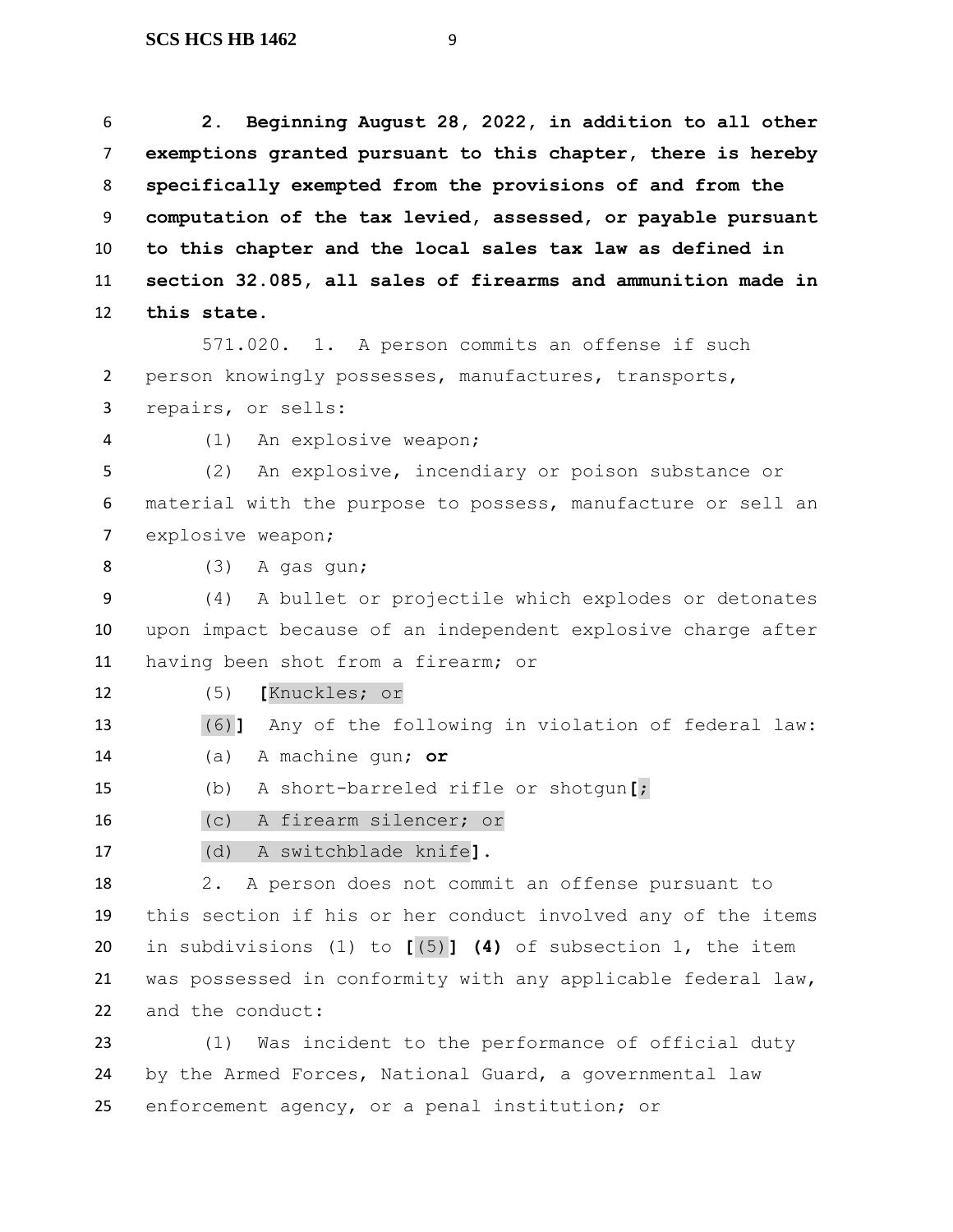(2) Was incident to engaging in a lawful commercial or business transaction with an organization enumerated in subdivision (1) of this **[**section**] subsection**; or

 (3) Was incident to using an explosive weapon in a manner reasonably related to a lawful industrial or commercial enterprise; or

 (4) Was incident to displaying the weapon in a public museum or exhibition; or

 (5) Was incident to using the weapon in a manner reasonably related to a lawful dramatic performance.

 3. An offense pursuant to subdivision (1), (2), (3) or **[**(6)**] (5)** of subsection 1 of this section is a class D felony; a crime pursuant to subdivision (4) **[**or (5)**]** of subsection 1 of this section is a class A misdemeanor.

571.030. 1. A person commits the offense of unlawful use of weapons, except as otherwise provided by sections 571.101 to 571.121 **and sections 571.205 to 571.230**, if he or she knowingly:

 (1) Carries concealed upon or about his or her person a knife, a firearm, a blackjack or any other weapon readily capable of lethal use into any area where firearms are restricted under section 571.107; or

(2) Sets a spring gun; or

 (3) Discharges or shoots a firearm into a dwelling house, a railroad train, boat, aircraft, or motor vehicle as defined in section 302.010, or any building or structure used for the assembling of people; or

 (4) Exhibits, in the presence of one or more persons, any weapon readily capable of lethal use in an angry or threatening manner; or

 (5) Has a firearm or projectile weapon readily capable of lethal use on his or her person, while he or she is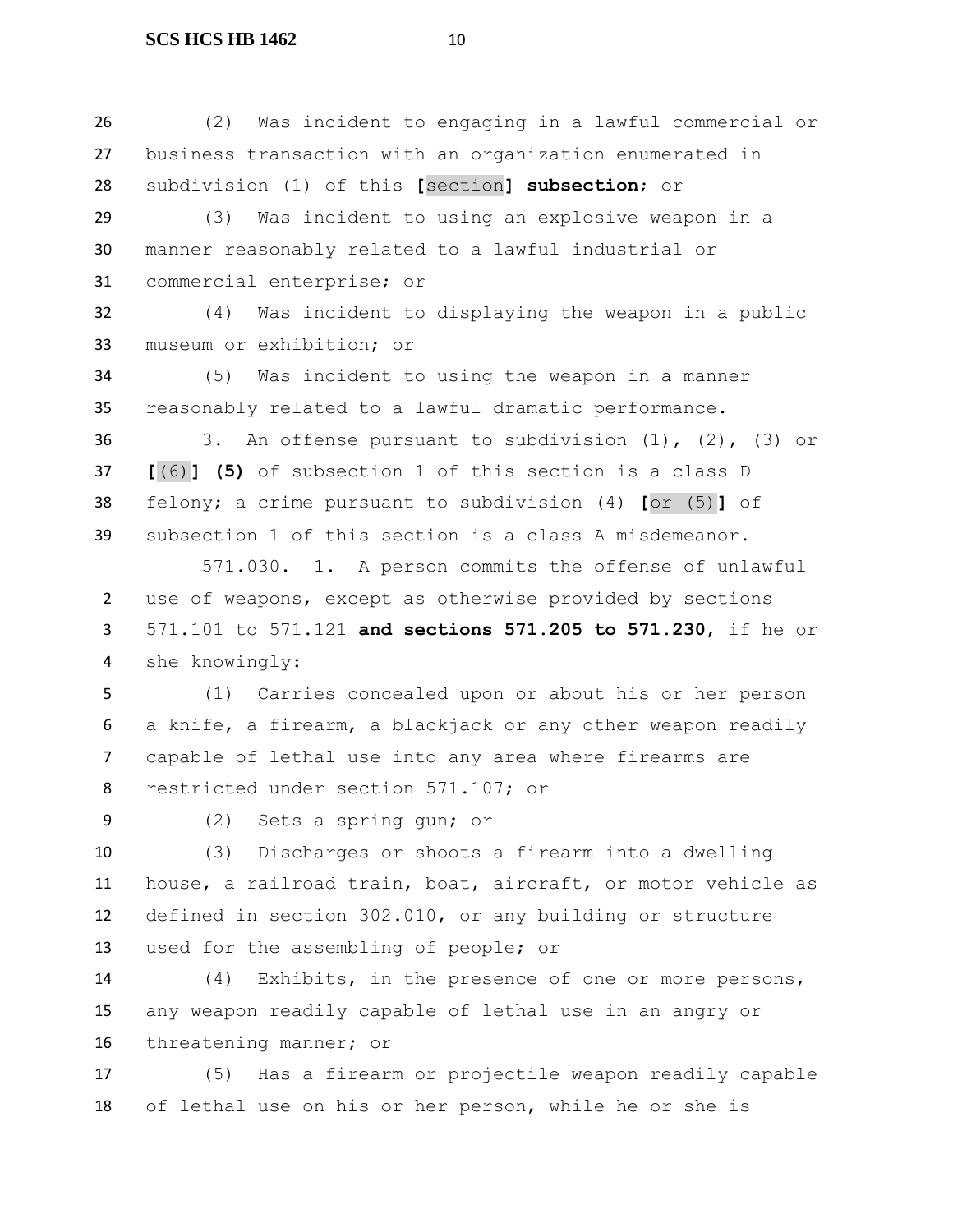intoxicated, and handles or otherwise uses such firearm or projectile weapon in either a negligent or unlawful manner or discharges such firearm or projectile weapon unless acting in self-defense; or

 (6) Discharges a firearm within one hundred yards of any occupied schoolhouse, courthouse, or church building; or

 (7) Discharges or shoots a firearm at a mark, at any object, or at random, on, along or across a public highway or discharges or shoots a firearm into any outbuilding; or

 (8) Carries a firearm or any other weapon readily capable of lethal use into any church or place where people have assembled for worship, or into any election precinct on any election day, or into any building owned or occupied by any agency of the federal government, state government, or political subdivision thereof; or

 (9) Discharges or shoots a firearm at or from a motor vehicle, as defined in section 301.010, discharges or shoots a firearm at any person, or at any other motor vehicle, or at any building or habitable structure, unless the person was lawfully acting in self-defense; or

 (10) Carries a firearm, whether loaded or unloaded, or any other weapon readily capable of lethal use into any school, onto any school bus, or onto the premises of any function or activity sponsored or sanctioned by school officials or the district school board; or

 (11) Possesses a firearm while also knowingly in possession of a controlled substance that is sufficient for a felony violation of section 579.015.

 2. Subdivisions (1), (8), and (10) of subsection 1 of this section shall not apply to the persons described in this subsection, regardless of whether such uses are reasonably associated with or are necessary to the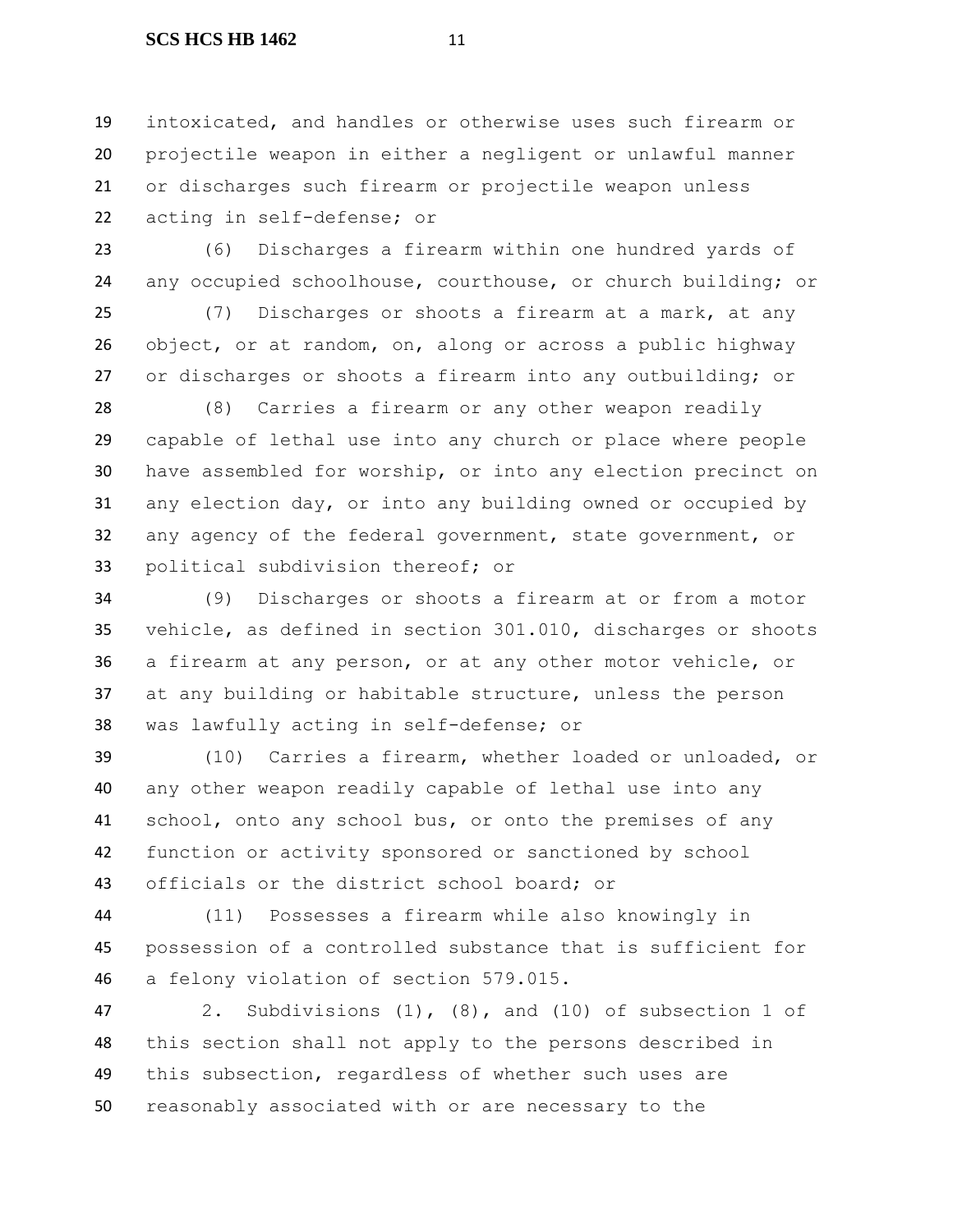fulfillment of such person's official duties except as otherwise provided in this subsection. Subdivisions (3),  $(4)$ ,  $(6)$ ,  $(7)$ , and  $(9)$  of subsection 1 of this section shall not apply to or affect any of the following persons, when such uses are reasonably associated with or are necessary to the fulfillment of such person's official duties, except as otherwise provided in this subsection:

 (1) All state, county and municipal peace officers who have completed the training required by the police officer standards and training commission pursuant to sections 590.030 to 590.050 and who possess the duty and power of arrest for violation of the general criminal laws of the state or for violation of ordinances of counties or municipalities of the state, whether such officers are on or off duty, and whether such officers are within or outside of the law enforcement agency's jurisdiction, or all qualified retired peace officers, as defined in subsection 12 of this section, and who carry the identification defined in subsection 13 of this section, or any person summoned by such officers to assist in making arrests or preserving the peace while actually engaged in assisting such officer;

 (2) Wardens, superintendents and keepers of prisons, penitentiaries, jails and other institutions for the detention of persons accused or convicted of crime;

 (3) Members of the Armed Forces or National Guard while performing their official duty;

 (4) Those persons vested by Article V, Section 1 of the Constitution of Missouri with the judicial power of the state and those persons vested by Article III of the Constitution of the United States with the judicial power of 81 the United States, the members of the federal judiciary;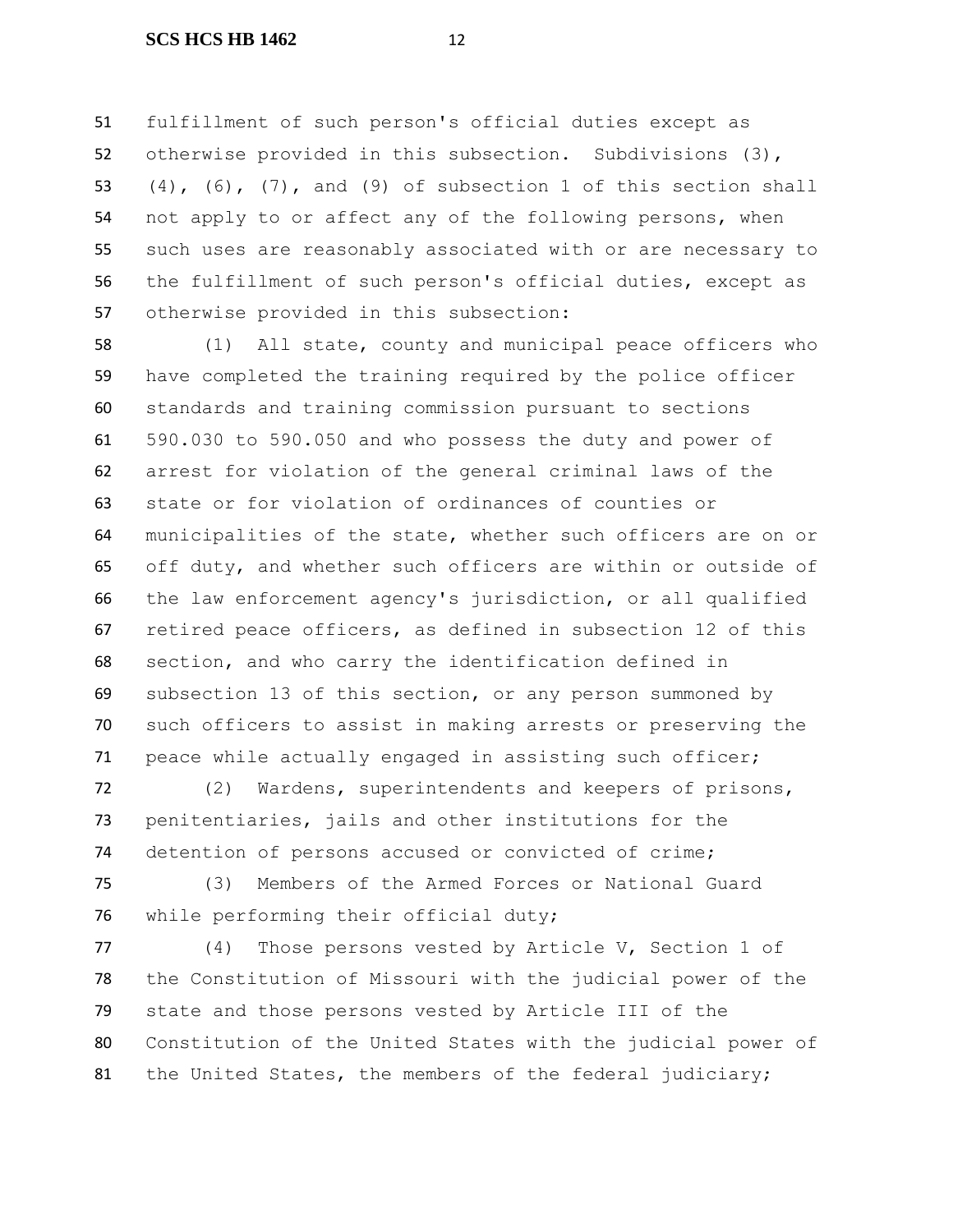(5) Any person whose bona fide duty is to execute process, civil or criminal;

 (6) Any federal probation officer or federal flight deck officer as defined under the federal flight deck officer program, 49 U.S.C. Section 44921, regardless of whether such officers are on duty, or within the law 88 enforcement agency's jurisdiction;

 (7) Any state probation or parole officer, including supervisors and members of the parole board;

 (8) Any corporate security advisor meeting the definition and fulfilling the requirements of the regulations established by the department of public safety under section 590.750;

 (9) Any coroner, deputy coroner, medical examiner, or assistant medical examiner;

 (10) Any municipal or county prosecuting attorney or assistant prosecuting attorney; circuit attorney or assistant circuit attorney; municipal, associate, or circuit 100 judge; or any person appointed by a court to be a special prosecutor who has completed the firearms safety training course required under subsection 2 of section 571.111;

 (11) Any member of a fire department or fire protection district who is employed on a full-time basis as a fire investigator and who has a valid concealed carry endorsement issued prior to August 28, 2013, or a valid concealed carry permit under section 571.111 when such uses are reasonably associated with or are necessary to the fulfillment of such person's official duties; and

 (12) Upon the written approval of the governing body of a fire department or fire protection district, any paid fire department or fire protection district member who is employed on a full-time basis and who has a valid concealed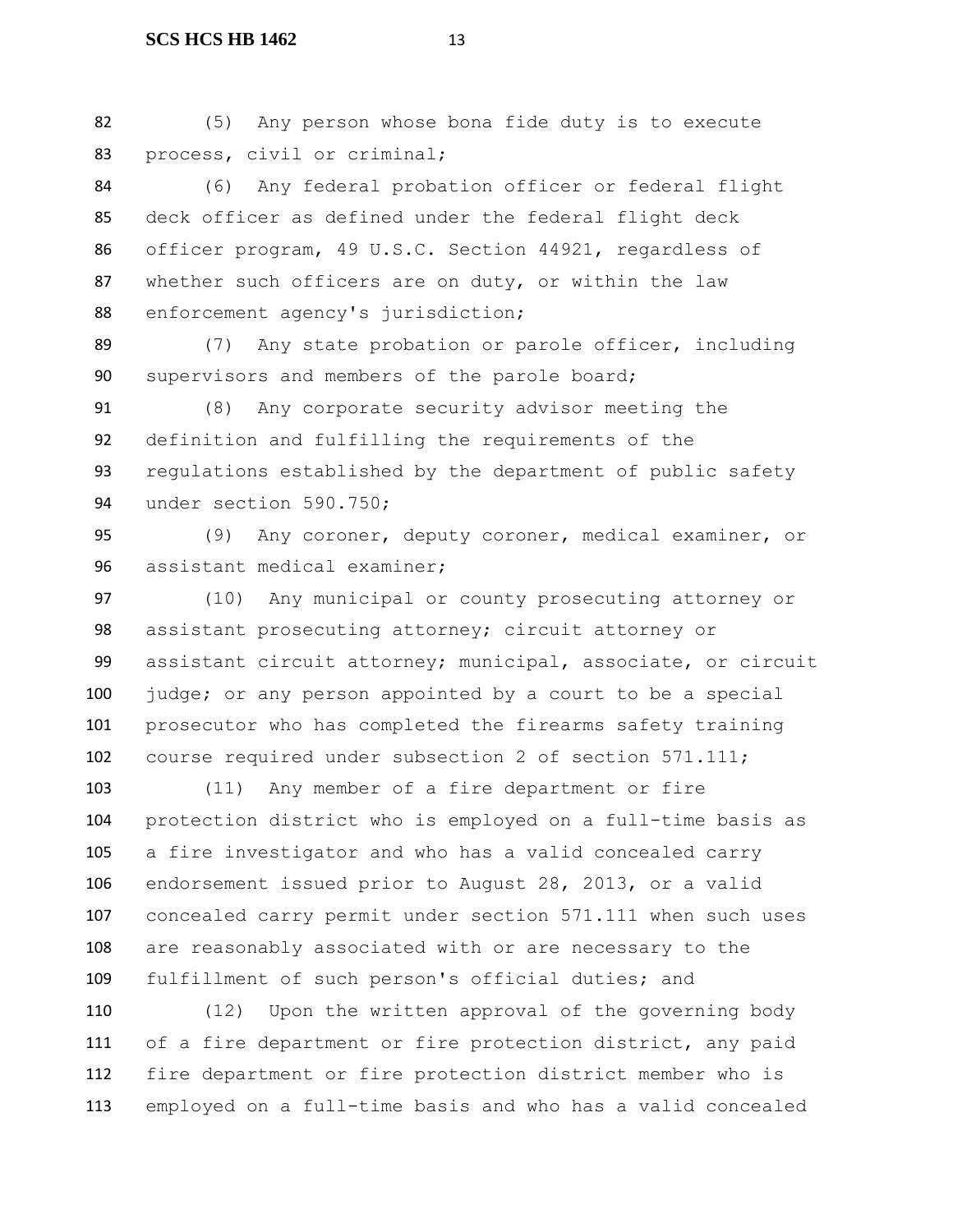carry endorsement issued prior to August 28, 2013, or a 115 valid concealed carry permit, when such uses are reasonably associated with or are necessary to the fulfillment of such person's official duties.

 3. Subdivisions (1), (5), (8), and (10) of subsection 1 of this section do not apply when the actor is transporting such weapons in a nonfunctioning state or in an unloaded state when ammunition is not readily accessible or when such weapons are not readily accessible. Subdivision (1) of subsection 1 of this section does not apply to any person nineteen years of age or older or eighteen years of 125 age or older and a member of the United States Armed Forces, 126 or honorably discharged from the United States Armed Forces, transporting a concealable firearm in the passenger compartment of a motor vehicle, so long as such concealable firearm is otherwise lawfully possessed, nor when the actor is also in possession of an exposed firearm or projectile weapon for the lawful pursuit of game, or is in his or her dwelling unit or upon premises over which the actor has possession, authority or control, or is traveling in a continuous journey peaceably through this state. Subdivision (10) of subsection 1 of this section does not apply if the firearm is otherwise lawfully possessed by a person while traversing school premises for the purposes of 138 transporting a student to or from school, or possessed by an adult for the purposes of facilitation of a school-sanctioned firearm-related event or club event.

 4. Subdivisions (1), (8), and (10) of subsection 1 of this section shall not apply to any person who has a valid concealed carry permit issued pursuant to sections 571.101 to 571.121 **or sections 571.205 to 571.230**, a valid concealed carry endorsement issued before August 28, 2013, or a valid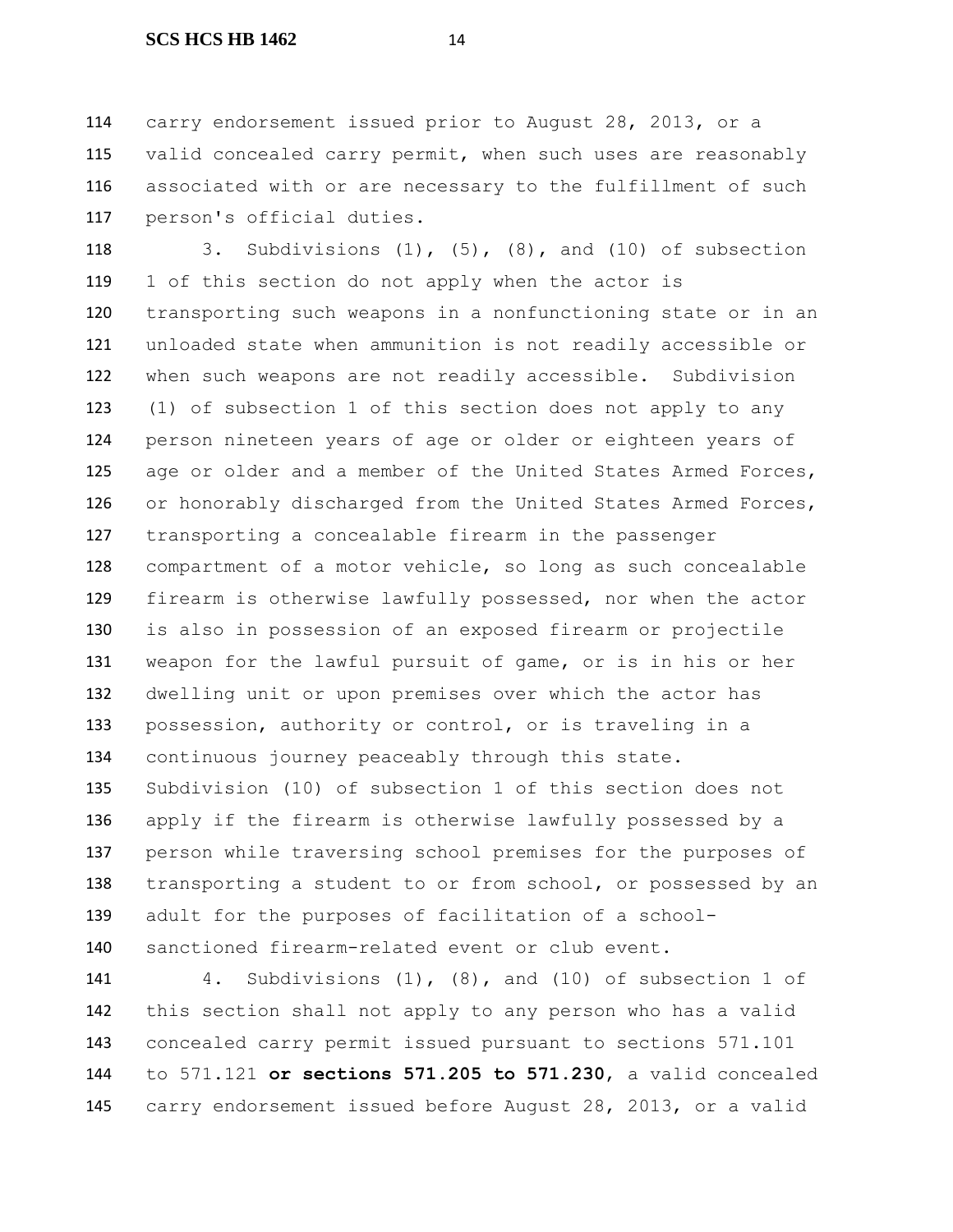permit or endorsement to carry concealed firearms issued by another state or political subdivision of another state.

 5. Subdivisions (3), (4), (5), (6), (7), (8), (9), and (10) of subsection 1 of this section shall not apply to persons who are engaged in a lawful act of defense pursuant to section 563.031.

 6. Notwithstanding any provision of this section to the contrary, the state shall not prohibit any state employee from having a firearm in the employee's vehicle on the state's property provided that the vehicle is locked and the firearm is not visible. This subsection shall only apply to the state as an employer when the state employee's vehicle is on property owned or leased by the state and the state employee is conducting activities within the scope of his or her employment. For the purposes of this subsection, "state employee" means an employee of the executive, legislative, or judicial branch of the government of the state of Missouri.

 7. Nothing in this section shall make it unlawful for a student to actually participate in school-sanctioned gun safety courses, student military or ROTC courses, or other school-sponsored or club-sponsored firearm-related events, provided the student does not carry a firearm or other weapon readily capable of lethal use into any school, onto 170 any school bus, or onto the premises of any other function or activity sponsored or sanctioned by school officials or the district school board.

 8. A person who commits the crime of unlawful use of weapons under:

 (1) Subdivision (2), (3), (4), or (11) of subsection 1 of this section shall be guilty of a class E felony;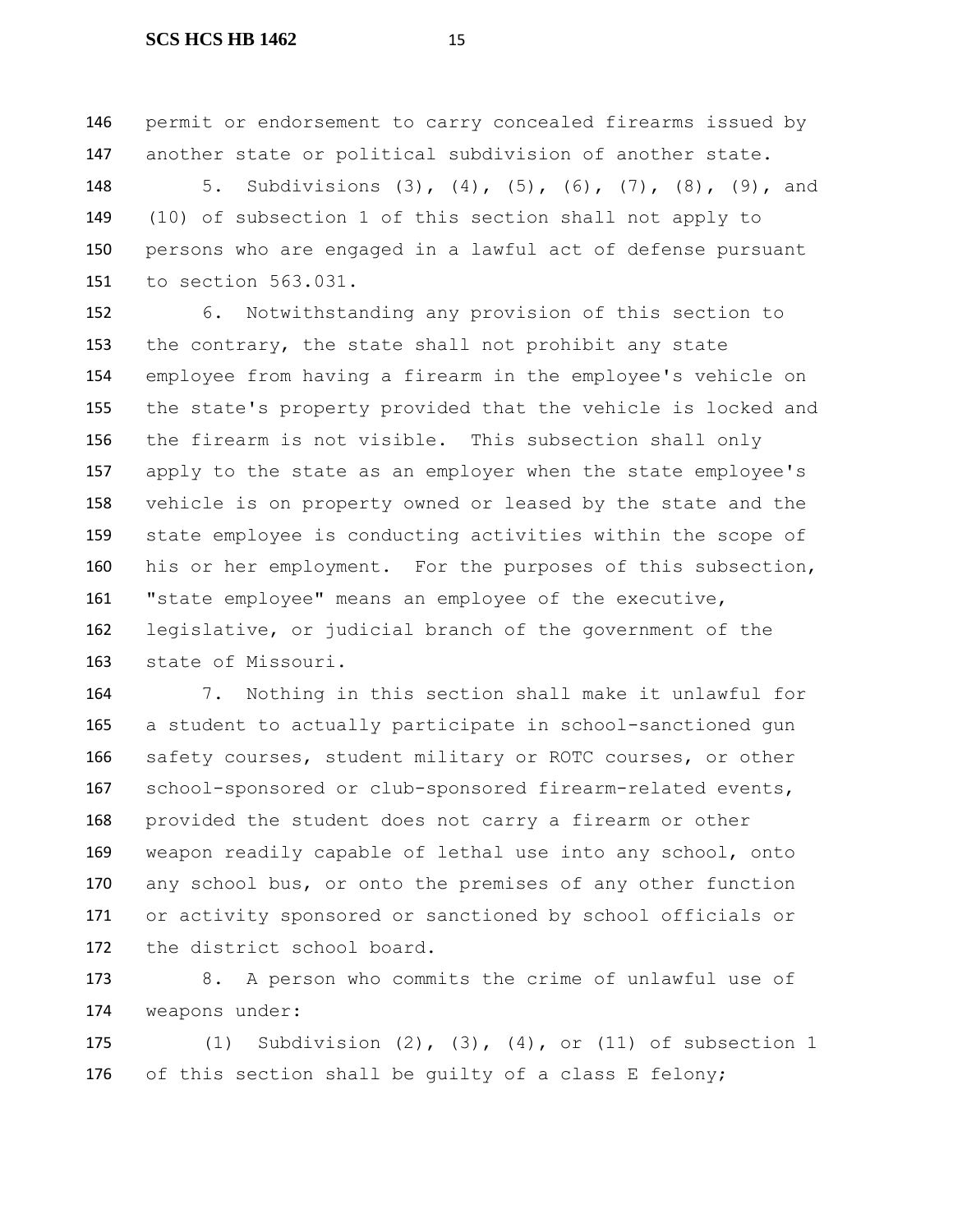(2) Subdivision (1), (6), (7), or (8) of subsection 1 178 of this section shall be quilty of a class B misdemeanor, except when a concealed weapon is carried onto any private property whose owner has posted the premises as being off- limits to concealed firearms by means of one or more signs displayed in a conspicuous place of a minimum size of eleven inches by fourteen inches with the writing thereon in letters of not less than one inch, in which case the 185 penalties of subsection 2 of section 571.107 shall apply;

 (3) Subdivision (5) or (10) of subsection 1 of this section shall be guilty of a class A misdemeanor if the firearm is unloaded and a class E felony if the firearm is loaded;

 (4) Subdivision (9) of subsection 1 of this section shall be guilty of a class B felony, except that if the violation of subdivision (9) of subsection 1 of this section results in injury or death to another person, it is a class A felony.

 9. Violations of subdivision (9) of subsection 1 of this section shall be punished as follows:

 (1) For the first violation a person shall be sentenced to the maximum authorized term of imprisonment for a class B felony;

 (2) For any violation by a prior offender as defined in section 558.016, a person shall be sentenced to the maximum authorized term of imprisonment for a class B felony without the possibility of parole, probation or conditional 204 release for a term of ten years;

 (3) For any violation by a persistent offender as defined in section 558.016, a person shall be sentenced to the maximum authorized term of imprisonment for a class B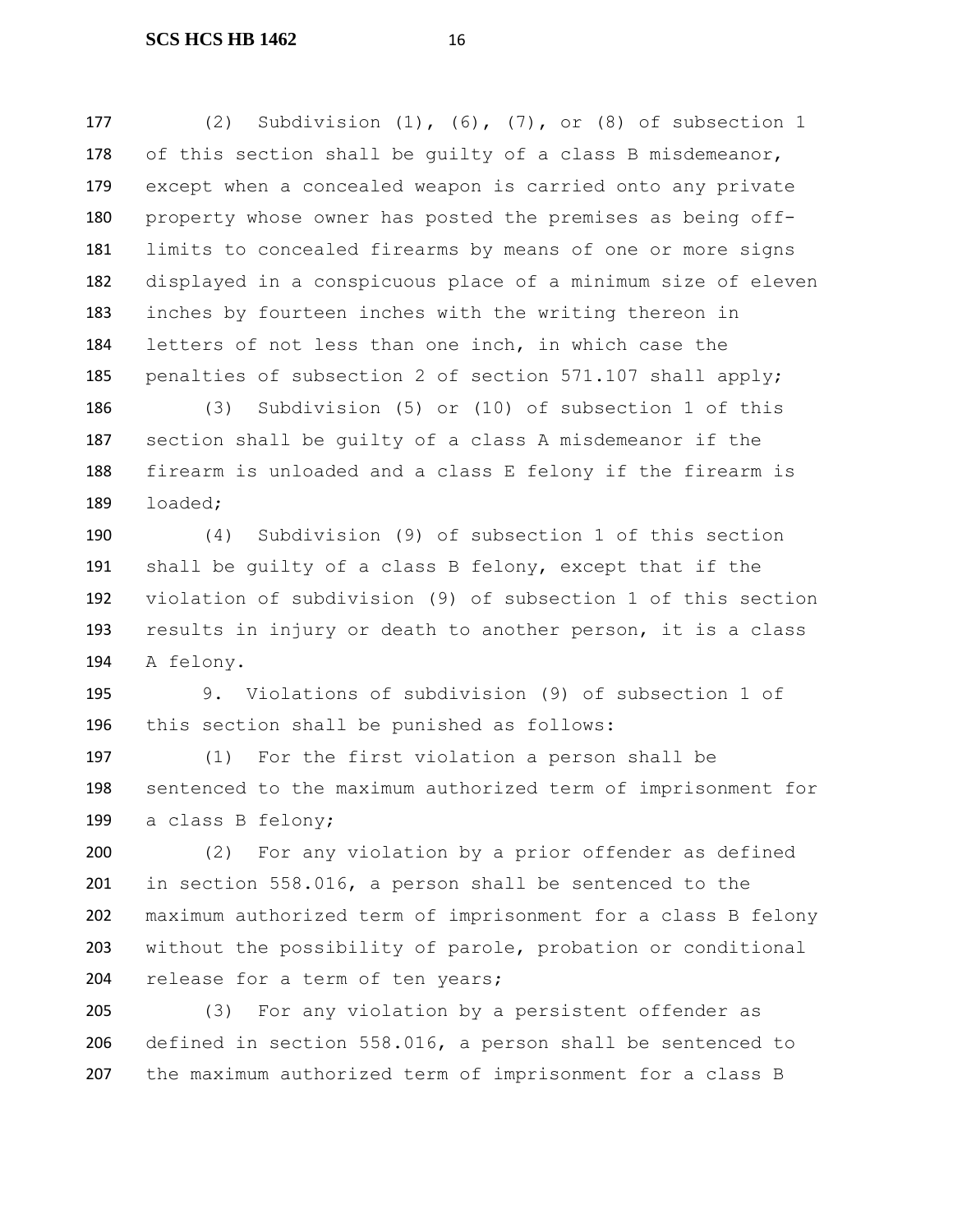felony without the possibility of parole, probation, or conditional release;

 (4) For any violation which results in injury or death to another person, a person shall be sentenced to an authorized disposition for a class A felony.

213 10. Any person knowingly aiding or abetting any other person in the violation of subdivision (9) of subsection 1 of this section shall be subject to the same penalty as that prescribed by this section for violations by other persons.

 11. Notwithstanding any other provision of law, no person who pleads guilty to or is found guilty of a felony violation of subsection 1 of this section shall receive a suspended imposition of sentence if such person has previously received a suspended imposition of sentence for any other firearms- or weapons-related felony offense.

 12. As used in this section "qualified retired peace officer" means an individual who:

 (1) Retired in good standing from service with a 226 public agency as a peace officer, other than for reasons of mental instability;

 (2) Before such retirement, was authorized by law to engage in or supervise the prevention, detection, investigation, or prosecution of, or the incarceration of 231 any person for, any violation of law, and had statutory 232 powers of arrest;

 (3) Before such retirement, was regularly employed as 234 a peace officer for an aggregate of fifteen years or more, 235 or retired from service with such agency, after completing any applicable probationary period of such service, due to a service-connected disability, as determined by such agency;

 (4) Has a nonforfeitable right to benefits under the 239 retirement plan of the agency if such a plan is available;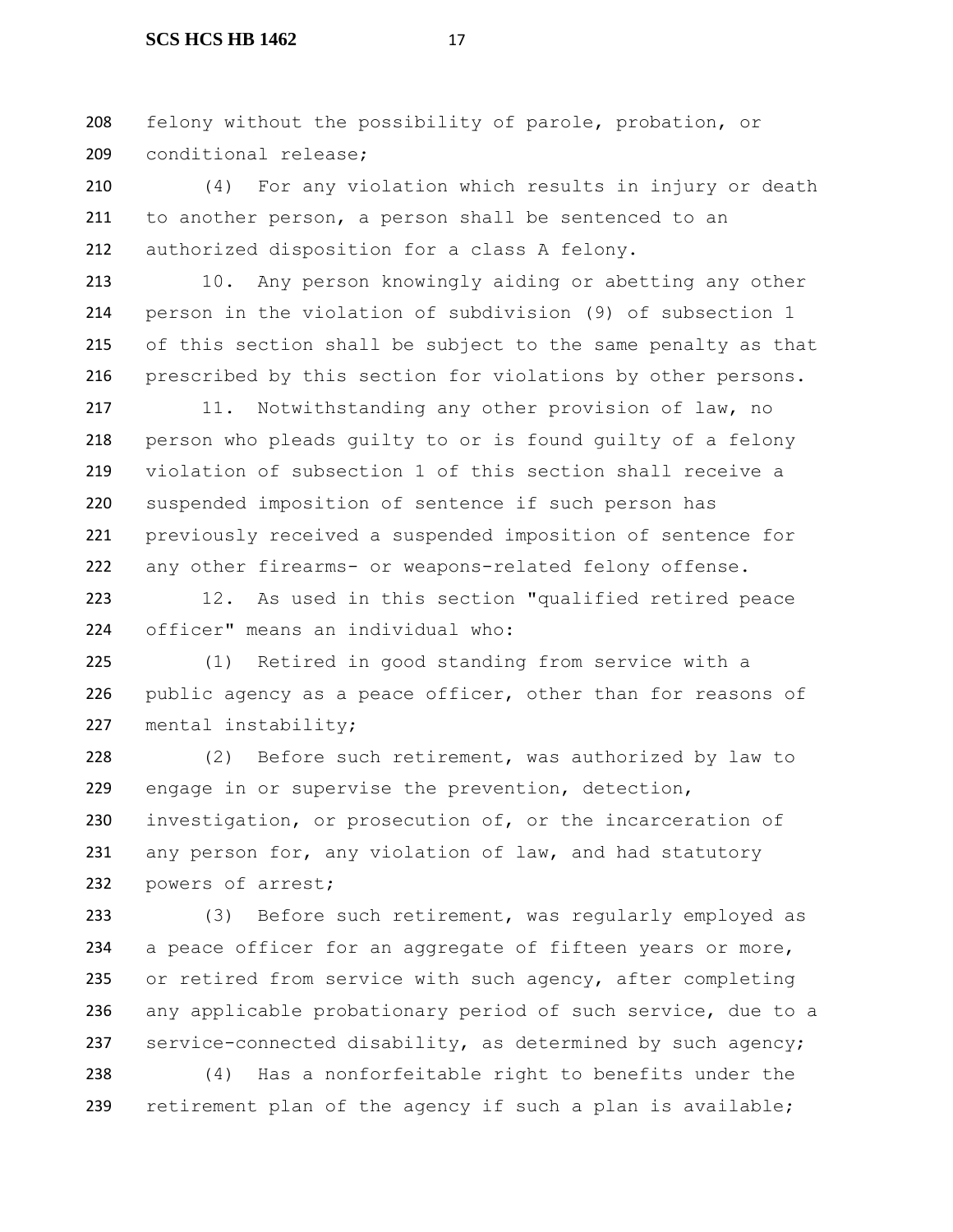(5) During the most recent twelve-month period, has 241 met, at the expense of the individual, the standards for training and qualification for active peace officers to 243 carry firearms;

 (6) Is not under the influence of alcohol or another 245 intoxicating or hallucinatory drug or substance; and

 (7) Is not prohibited by federal law from receiving a firearm.

 13. The identification required by subdivision (1) of subsection 2 of this section is:

 (1) A photographic identification issued by the agency from which the individual retired from service as a peace officer that indicates that the individual has, not less recently than one year before the date the individual is carrying the concealed firearm, been tested or otherwise found by the agency to meet the standards established by the agency for training and qualification for active peace officers to carry a firearm of the same type as the concealed firearm; or

 (2) A photographic identification issued by the agency from which the individual retired from service as a peace officer; and

 (3) A certification issued by the state in which the individual resides that indicates that the individual has, not less recently than one year before the date the individual is carrying the concealed firearm, been tested or otherwise found by the state to meet the standards established by the state for training and qualification for active peace officers to carry a firearm of the same type as the concealed firearm.

 **571.031. 1. This section shall be known and may be cited as "Blair's Law".**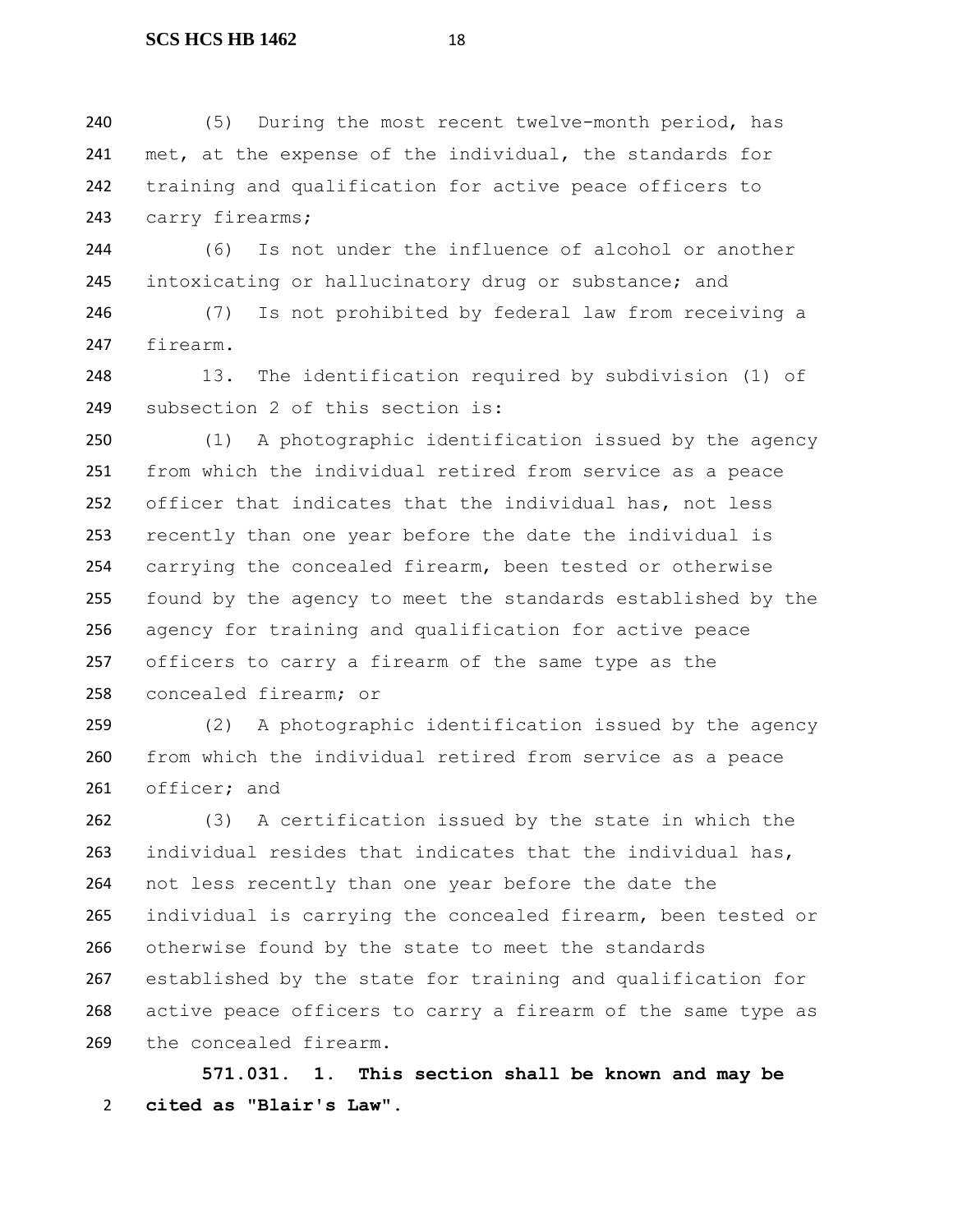**2. A person commits the offense of unlawful discharge of a firearm if, with criminal negligence, he or she discharges a firearm within or into the limits of any municipality.**

 **3. This section shall not apply if the firearm is discharged:**

 **(1) As allowed by a defense of justification under chapter 563;**

**(2) On a properly supervised shooting range;**

 **(3) To lawfully take wildlife during an open season established by the department of conservation. Nothing in this subdivision shall prevent a municipality from adopting an ordinance restricting the negligent discharge of a firearm within one-quarter mile of an occupied structure;**

 **(4) For the control of nuisance wildlife as permitted by the department of conservation or the United States Fish and Wildlife Service;**

 **(5) By special permit of the chief of police of the municipality;**

 **(6) As required by an animal control officer in the performance of his or her duties;**

**(7) Using blanks;**

**(8) More than one mile from any occupied structure;**

 **(9) In self-defense or defense of another person against an animal attack if a reasonable person would believe that deadly physical force against the animal is immediately necessary and reasonable under the circumstances to protect oneself or the other person; or**

 **(10) By law enforcement personnel, as defined in section 590.1040, or a member of the United States Armed Forces if acting in an official capacity.**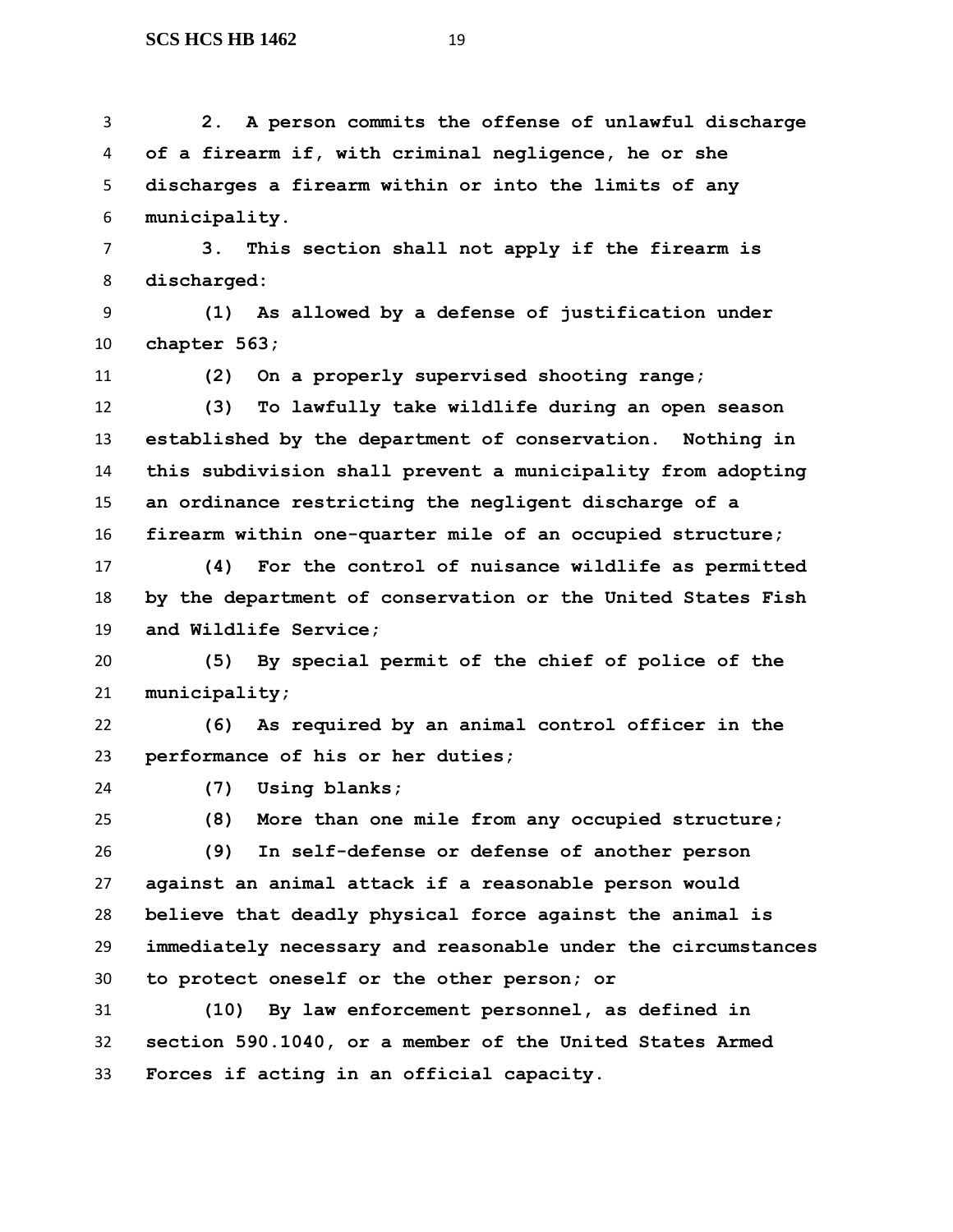**4. A person who commits the offense of discharge of a firearm shall be guilty of:**

 **(1) For a first offense, a class A misdemeanor; (2) For a second offense, a class E felony; and (3) For a third or subsequent offense, a class D** 

**felony.**

571.101. 1. All applicants for concealed carry permits issued pursuant to subsection 7 of this section must satisfy the requirements of sections 571.101 to 571.121. If the said applicant can show qualification as provided by sections 571.101 to 571.121, the county or city sheriff shall issue a concealed carry permit authorizing the carrying of a concealed firearm on or about the applicant's person or within a vehicle. A concealed carry permit shall be valid from the date of issuance or renewal until five years from the last day of the month in which the permit was issued or renewed. The concealed carry permit is valid throughout this state. Although the permit is considered valid in the state, a person who fails to renew his or her permit within five years from the date of issuance or renewal shall not be eligible for an exception to a National Instant Criminal Background Check under federal regulations currently codified under 27 CFR 478.102(d), relating to the transfer, sale, or delivery of firearms from licensed dealers. A concealed carry endorsement issued prior to August 28, 2013, shall continue from the date of issuance or renewal until three years from the last day of the month in which the endorsement was issued or renewed to authorize the carrying of a concealed firearm on or about the applicant's person or within a vehicle in the same manner as a concealed carry permit issued under subsection 7 of this section on or after August 28, 2013.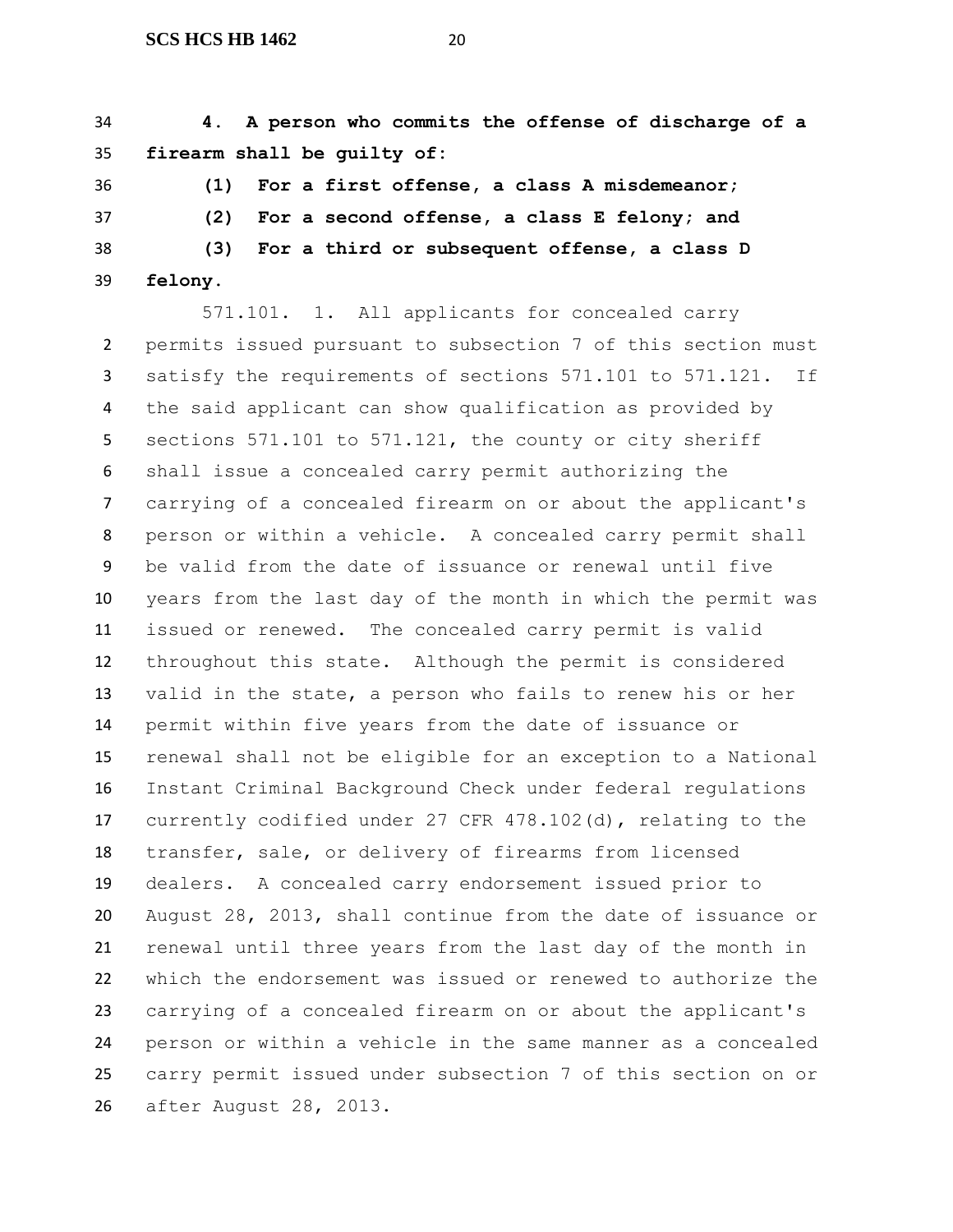2. A concealed carry permit issued pursuant to subsection 7 of this section shall be issued by the sheriff or his or her designee of the county or city in which the applicant resides, if the applicant: (1) Is **[**at least nineteen**] eighteen** years of age **or older**, is a citizen or permanent resident of the United States**,** and either: (a) Has assumed residency in this state; or (b) Is a member of the **United States** Armed Forces stationed in Missouri**[**,**]** or the spouse of such member of the military; (2) **[**Is at least nineteen years of age, or is at least eighteen years of age and a member of the United States Armed Forces or honorably discharged from the United States Armed Forces, and is a citizen of the United States and either: (a) Has assumed residency in this state; (b) Is a member of the Armed Forces stationed in Missouri; or (c) The spouse of such member of the military stationed in Missouri and nineteen years of age; (3)**]** Has not **[**pled guilty to or entered a plea of nolo contendere or**]** been convicted of a crime punishable by imprisonment for a term exceeding one year under the laws of any state or of the United States other than a crime classified as a misdemeanor under the laws of any state and punishable by a term of imprisonment of two years or less that does not involve an explosive weapon, firearm, firearm silencer or gas gun; **[**(4)**] (3)** Has not been convicted of**[**, pled guilty to or entered a plea of nolo contendere to**]** one or more

misdemeanor offenses involving crimes of violence within a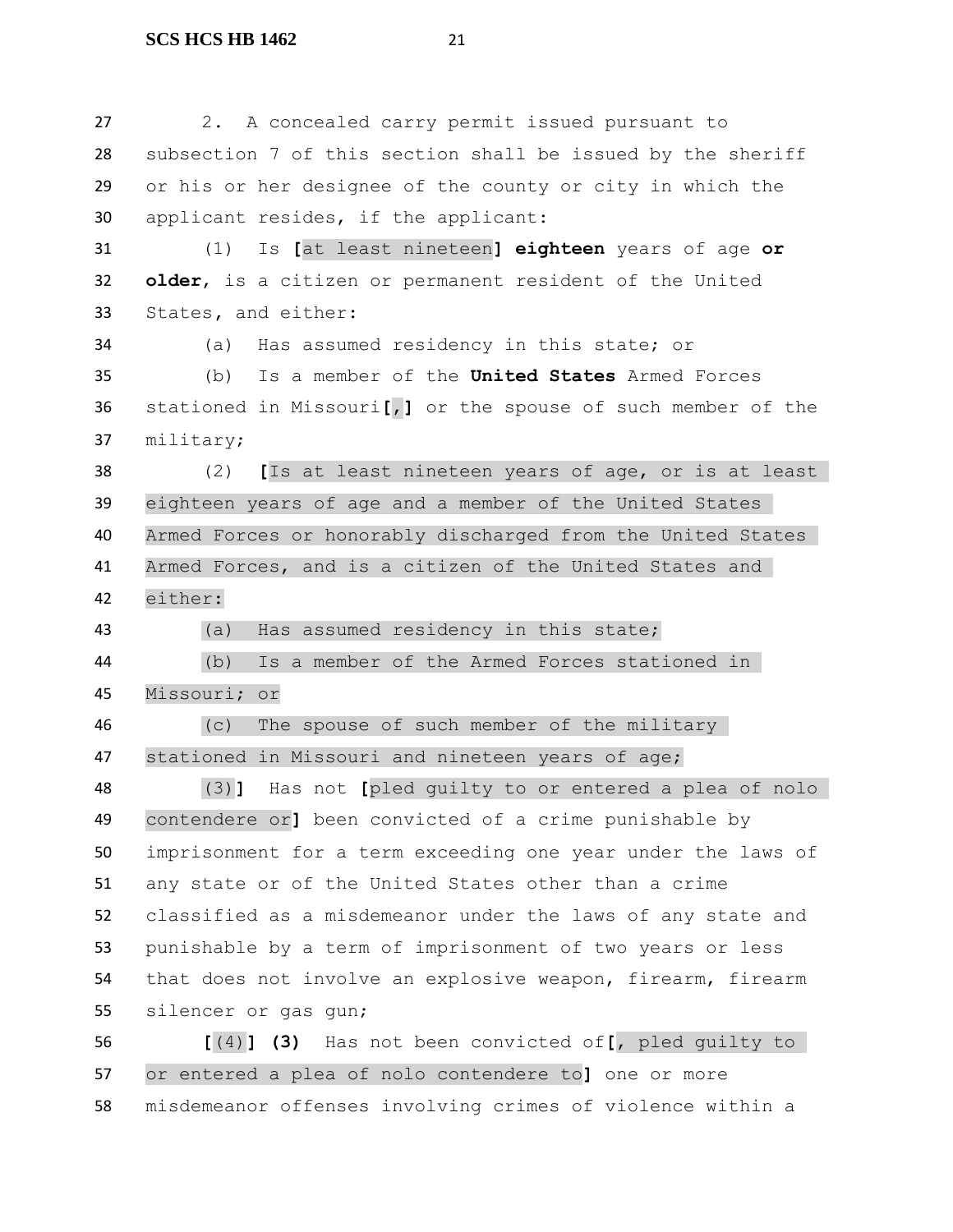five-year period immediately preceding application for a concealed carry permit or if the applicant has not been convicted of two or more misdemeanor offenses involving driving while under the influence of intoxicating liquor or drugs or the possession or abuse of a controlled substance within a five-year period immediately preceding application for a concealed carry permit;

 **[**(5)**] (4)** Is not a fugitive from justice or currently charged in an information or indictment with the commission of a crime punishable by imprisonment for a term exceeding one year under the laws of any state of the United States other than a crime classified as a misdemeanor under the laws of any state and punishable by a term of imprisonment of two years or less that does not involve an explosive weapon, firearm, firearm silencer, or gas gun;

 **[**(6)**] (5)** Has not been discharged under dishonorable conditions from the United States Armed Forces;

 **[**(7)**] (6)** Has not engaged in a pattern of behavior, documented in public or closed records, that causes the sheriff to have a reasonable belief that the applicant 79 presents a danger to himself or others;

 **[**(8)**] (7)** Is not adjudged mentally incompetent at the time of application or for five years prior to application, or has not been committed to a mental health facility, as defined in section 632.005, or a similar institution located in another state following a hearing at which the defendant was represented by counsel or a representative;

 **[**(9)**] (8)** Submits a completed application for a permit as described in subsection 3 of this section;

 **[**(10)**] (9)** Submits an affidavit attesting that the applicant complies with the concealed carry safety training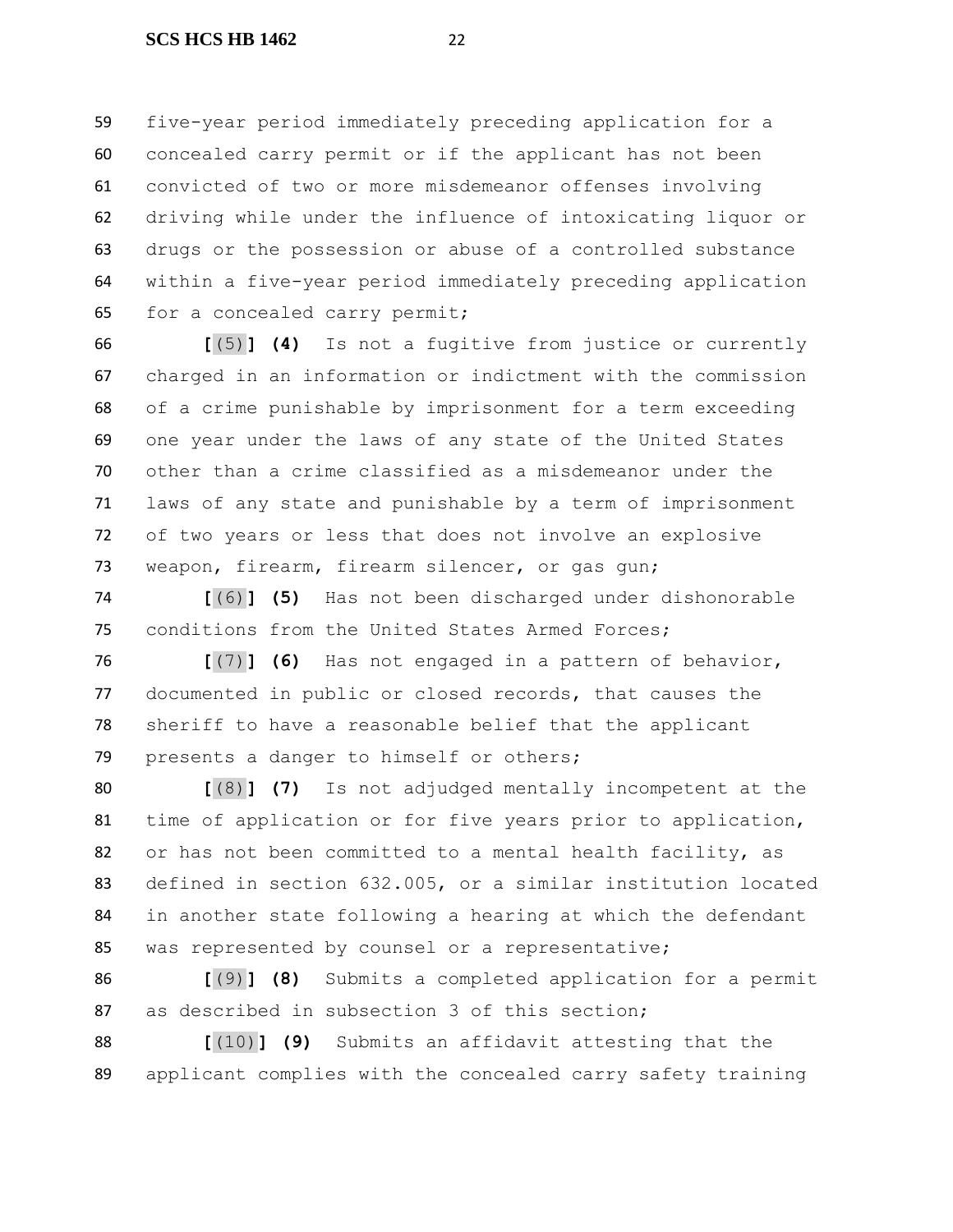requirement pursuant to subsections 1 and 2 of section 571.111;

 **[**(11)**] (10)** Is not the respondent of a valid full order of protection which is still in effect; **and**

 **[**(12)**] (11)** Is not otherwise prohibited from possessing a firearm under section 571.070 or 18 U.S.C. Section 922(g).

 3. The application for a concealed carry permit issued by the sheriff of the county of the applicant's residence shall contain only the following information:

 (1) The applicant's name, address, telephone number, 101 gender, date and place of birth, and, if the applicant is not a United States citizen, the applicant's country of citizenship and any alien or admission number issued by the Federal Bureau of Customs and Immigration Enforcement or any successor agency;

 (2) An affirmation that the applicant has assumed residency in Missouri or is a member of the Armed Forces stationed in Missouri or the spouse of such a member of the Armed Forces and is a citizen or permanent resident of the United States;

 (3) An affirmation that the applicant is **[**at least nineteen years of age or is**]** eighteen years of age or older **[**and a member of the United States Armed Forces or honorably discharged from the United States Armed Forces**]**;

 (4) An affirmation that the applicant has not **[**pled guilty to or**]** been convicted of a crime punishable by imprisonment for a term exceeding one year under the laws of any state or of the United States other than a crime classified as a misdemeanor under the laws of any state and punishable by a term of imprisonment of two years or less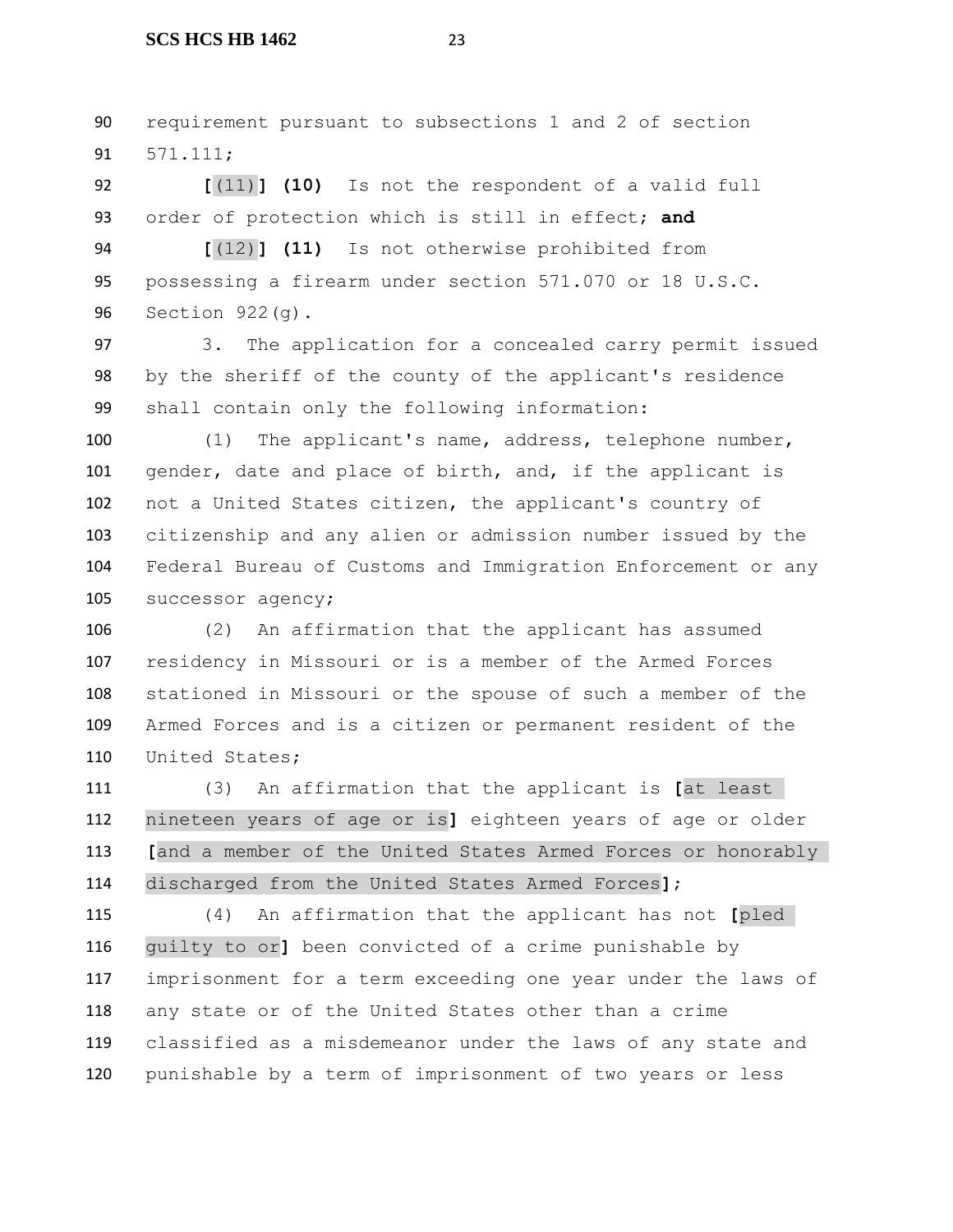that does not involve an explosive weapon, firearm, firearm silencer, or gas gun;

 (5) An affirmation that the applicant has not been convicted of**[**, pled guilty to, or entered a plea of nolo contendere to**]** one or more misdemeanor offenses involving crimes of violence within a five-year period immediately preceding application for a permit or if the applicant has not been convicted of two or more misdemeanor offenses involving driving while under the influence of intoxicating liquor or drugs or the possession or abuse of a controlled substance within a five-year period immediately preceding 132 application for a permit;

 (6) An affirmation that the applicant is not a fugitive from justice or currently charged in an information or indictment with the commission of a crime punishable by imprisonment for a term exceeding one year under the laws of any state or of the United States other than a crime classified as a misdemeanor under the laws of any state and punishable by a term of imprisonment of two years or less that does not involve an explosive weapon, firearm, firearm silencer or gas gun;

 (7) An affirmation that the applicant has not been discharged under dishonorable conditions from the United States Armed Forces;

 (8) An affirmation that the applicant is not adjudged mentally incompetent at the time of application or for five years prior to application, or has not been committed to a mental health facility, as defined in section 632.005, or a similar institution located in another state, except that a person whose release or discharge from a facility in this state pursuant to chapter 632, or a similar discharge from a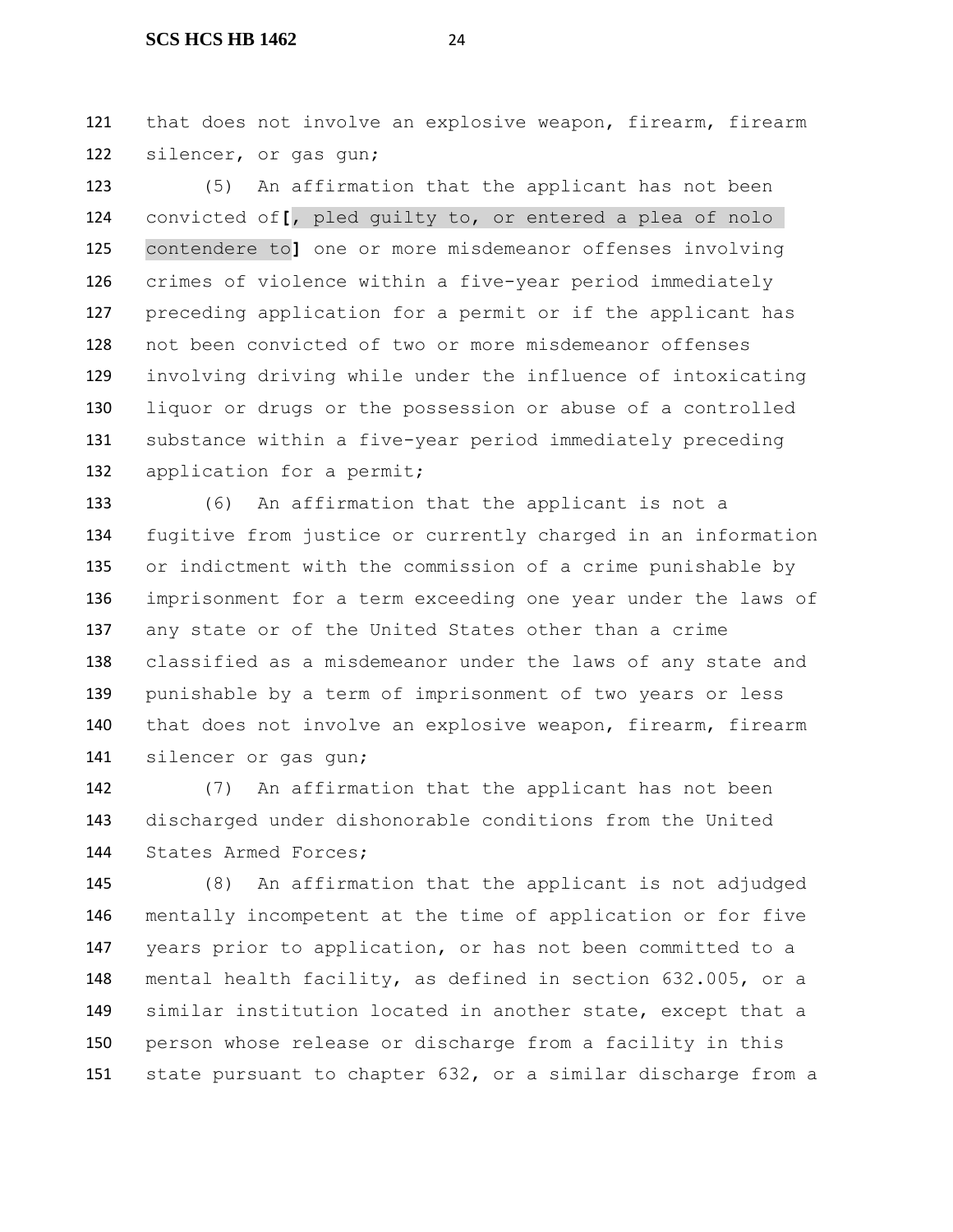facility in another state, occurred more than five years ago without subsequent recommitment may apply;

 (9) An affirmation that the applicant has received firearms safety training that meets the standards of applicant firearms safety training defined in subsection 1 or 2 of section 571.111;

 (10) An affirmation that the applicant, to the applicant's best knowledge and belief, is not the respondent of a valid full order of protection which is still in effect;

 (11) A conspicuous warning that false statements made by the applicant will result in prosecution for perjury 163 pursuant to the laws of the state of Missouri; and

 (12) A government-issued photo identification. This photograph shall not be included on the permit and shall only be used to verify the person's identity for permit renewal, or for the issuance of a new permit due to change of address, or for a lost or destroyed permit.

 4. An application for a concealed carry permit shall 170 be made to the sheriff of the county or any city not within a county in which the applicant resides. An application shall be filed in writing, signed under oath and under the 173 penalties of perjury, and shall state whether the applicant complies with each of the requirements specified in subsection 2 of this section. In addition to the completed 176 application, the applicant for a concealed carry permit must also submit the following:

 (1) A photocopy of a firearms safety training certificate of completion or other evidence of completion of a firearms safety training course that meets the standards 181 established in subsection 1 or 2 of section 571.111; and

 (2) A nonrefundable permit fee as provided by subsection 11 or 12 of this section.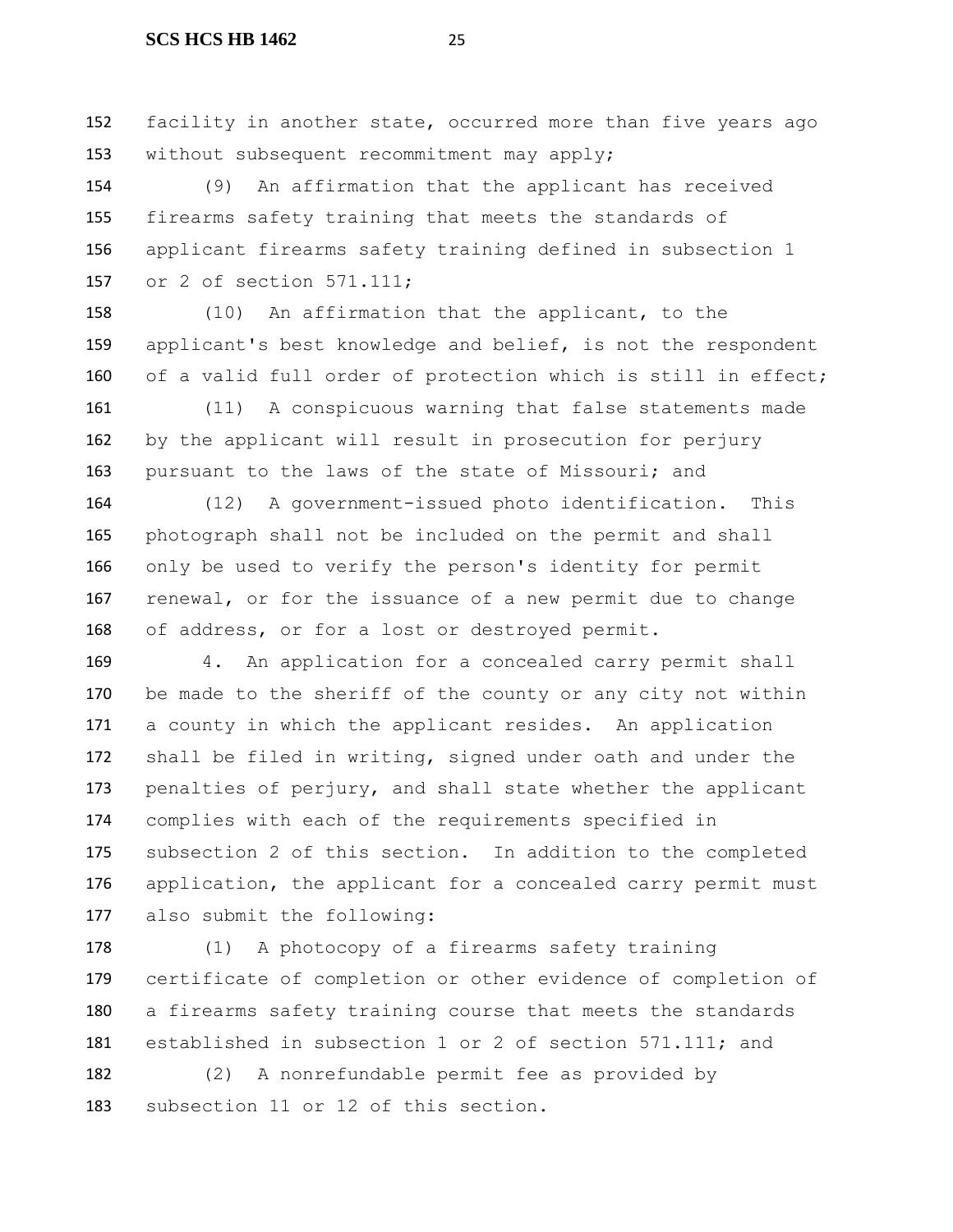5. (1) Before an application for a concealed carry permit is approved, the sheriff shall make only such inquiries as he or she deems necessary into the accuracy of 187 the statements made in the application. The sheriff may require that the applicant display a Missouri driver's license or nondriver's license or military identification and orders showing the person being stationed in Missouri. In order to determine the applicant's suitability for a concealed carry permit, the applicant shall be fingerprinted. No other biometric data shall be collected from the applicant. The sheriff shall conduct an inquiry of the National Instant Criminal Background Check System within three working days after submission of the properly completed application for a concealed carry permit. If no disqualifying record is identified by these checks at the state level, the fingerprints shall be forwarded to the Federal Bureau of Investigation for a national criminal history record check. Upon receipt of the completed report from the National Instant Criminal Background Check System and the response from the Federal Bureau of Investigation national criminal history record check, the sheriff shall examine the results and, if no disqualifying information is identified, shall issue a concealed carry permit within three working days.

 (2) In the event the report from the National Instant Criminal Background Check System and the response from the Federal Bureau of Investigation national criminal history record check prescribed by subdivision (1) of this subsection are not completed within forty-five calendar days and no disqualifying information concerning the applicant has otherwise come to the sheriff's attention, the sheriff shall issue a provisional permit, clearly designated on the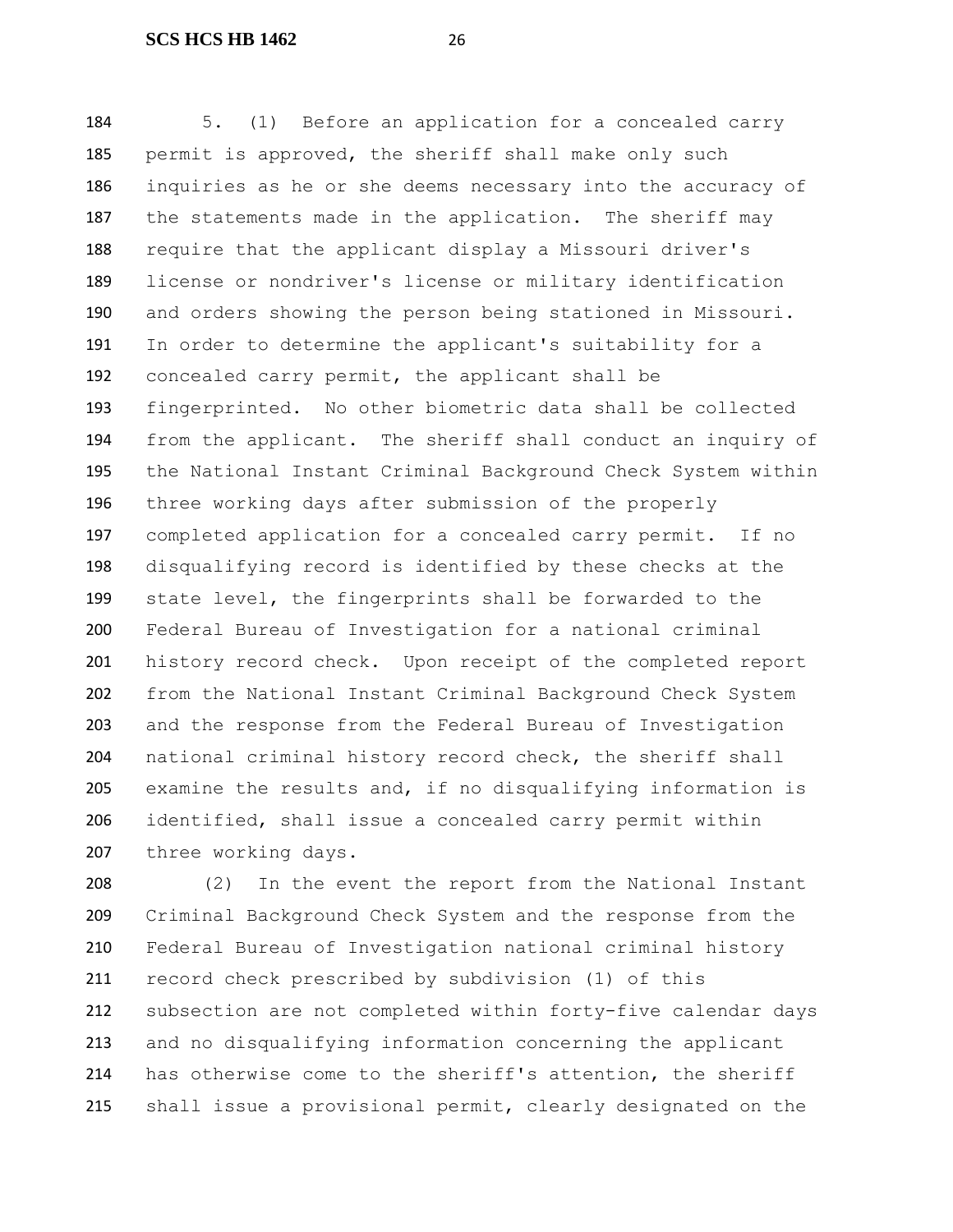certificate as such, which the applicant shall sign in the presence of the sheriff or the sheriff's designee. This permit, when carried with a valid Missouri driver's or nondriver's license or a valid military identification, shall permit the applicant to exercise the same rights in accordance with the same conditions as pertain to a concealed carry permit issued under this section, provided that it shall not serve as an alternative to an national instant criminal background check required by 18 U.S.C. Section 922(t). The provisional permit shall remain valid until such time as the sheriff either issues or denies the certificate of qualification under subsection 6 or 7 of this section. The sheriff shall revoke a provisional permit issued under this subsection within twenty-four hours of receipt of any report that identifies a disqualifying 231 record, and shall notify the concealed carry permit system established under subsection 5 of section 650.350. The revocation of a provisional permit issued under this section shall be proscribed in a manner consistent to the denial and review of an application under subsection 6 of this section.

 6. The sheriff may refuse to approve an application for a concealed carry permit if he or she determines that any of the requirements specified in subsection 2 of this section have not been met, or if he or she has a substantial and demonstrable reason to believe that the applicant has rendered a false statement regarding any of the provisions of sections 571.101 to 571.121. If the applicant is found to be ineligible, the sheriff is required to deny the application, and notify the applicant in writing, stating the grounds for denial and informing the applicant of the 246 right to submit, within thirty days, any additional documentation relating to the grounds of the denial. Upon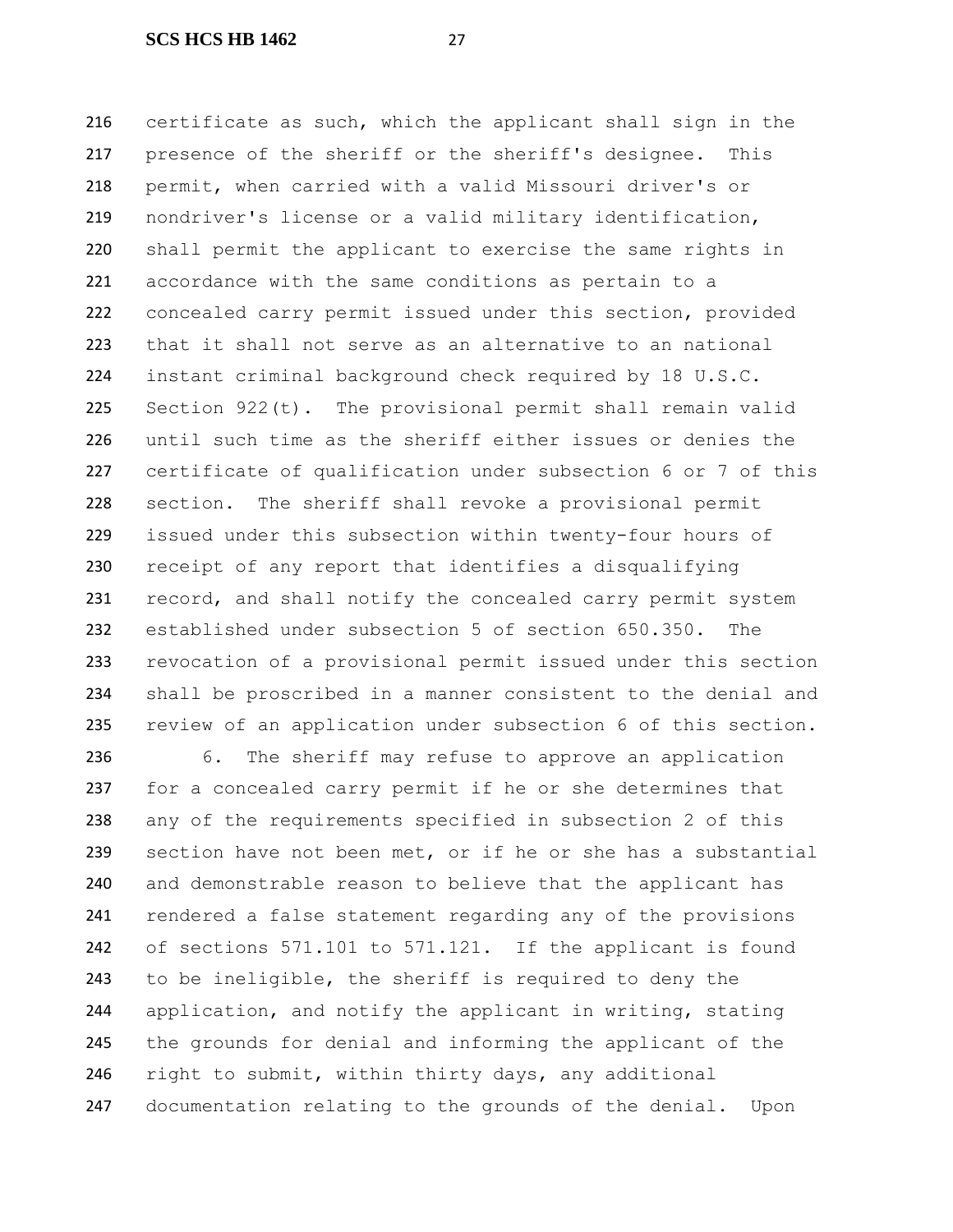248 receiving any additional documentation, the sheriff shall reconsider his or her decision and inform the applicant within thirty days of the result of the reconsideration. The applicant shall further be informed in writing of the 252 right to appeal the denial pursuant to subsections  $2, 3, 4,$  and 5 of section 571.114. After two additional reviews and denials by the sheriff, the person submitting the application shall appeal the denial pursuant to subsections 2, 3, 4, and 5 of section 571.114.

257 7. If the application is approved, the sheriff shall issue a concealed carry permit to the applicant within a period not to exceed three working days after his or her approval of the application. The applicant shall sign the concealed carry permit in the presence of the sheriff or his or her designee.

 8. The concealed carry permit shall specify only the following information:

 (1) Name, address, date of birth, gender, height, weight, color of hair, color of eyes, and signature of the permit holder;

268 (2) The signature of the sheriff issuing the permit; (3) The date of issuance; and

(4) The expiration date.

 The permit shall be no larger than two and one-eighth inches wide by three and three-eighths inches long and shall be of a uniform style prescribed by the department of public safety. The permit shall also be assigned a concealed carry permit system county code and shall be stored in sequential number.

 9. (1) The sheriff shall keep a record of all applications for a concealed carry permit or a provisional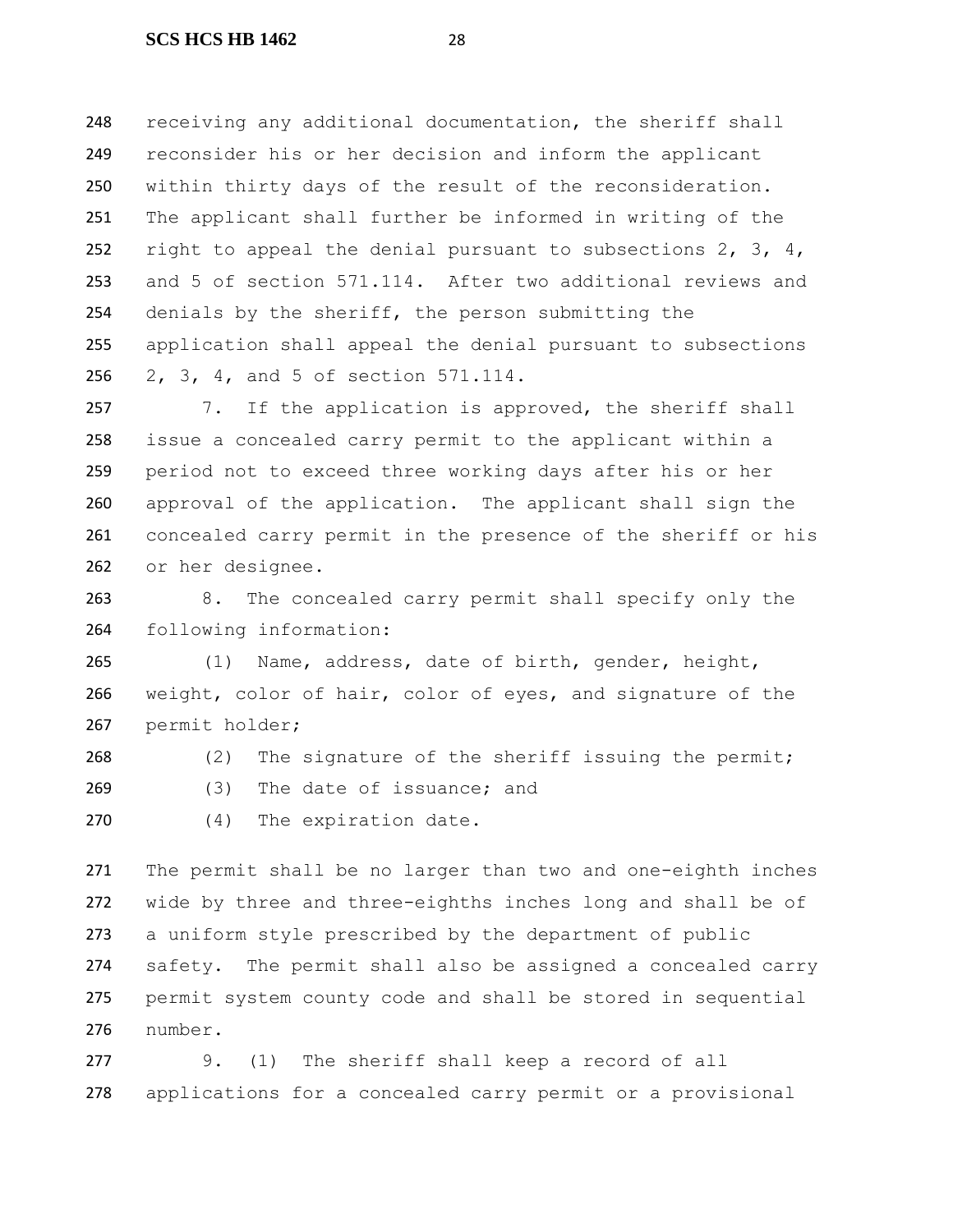permit and his or her action thereon. Any record of an application that is incomplete or denied for any reason shall be kept for a period not to exceed one year. Any record of an application that was approved shall be kept for a period of one year after the expiration and nonrenewal of the permit.

 (2) The sheriff shall report the issuance of a concealed carry permit or provisional permit to the concealed carry permit system. All information on any such permit that is protected information on any driver's or nondriver's license shall have the same personal protection for purposes of sections 571.101 to 571.121. An applicant's status as a holder of a concealed carry permit, provisional permit, or a concealed carry endorsement issued prior to August 28, 2013, shall not be public information and shall be considered personal protected information. Information retained in the concealed carry permit system under this subsection shall not be distributed to any federal, state, or private entities and shall only be made available for a single entry query of an individual in the event the individual is a subject of interest in an active criminal investigation or is arrested for a crime. A sheriff may access the concealed carry permit system for administrative purposes to issue a permit, verify the accuracy of permit holder information, change the name or address of a permit holder, suspend or revoke a permit, cancel an expired permit, or cancel a permit upon receipt of a certified death certificate for the permit holder. Any person who violates the provisions of this subdivision by disclosing protected information shall be guilty of a class A misdemeanor.

 10. Information regarding any holder of a concealed carry permit, or a concealed carry endorsement issued prior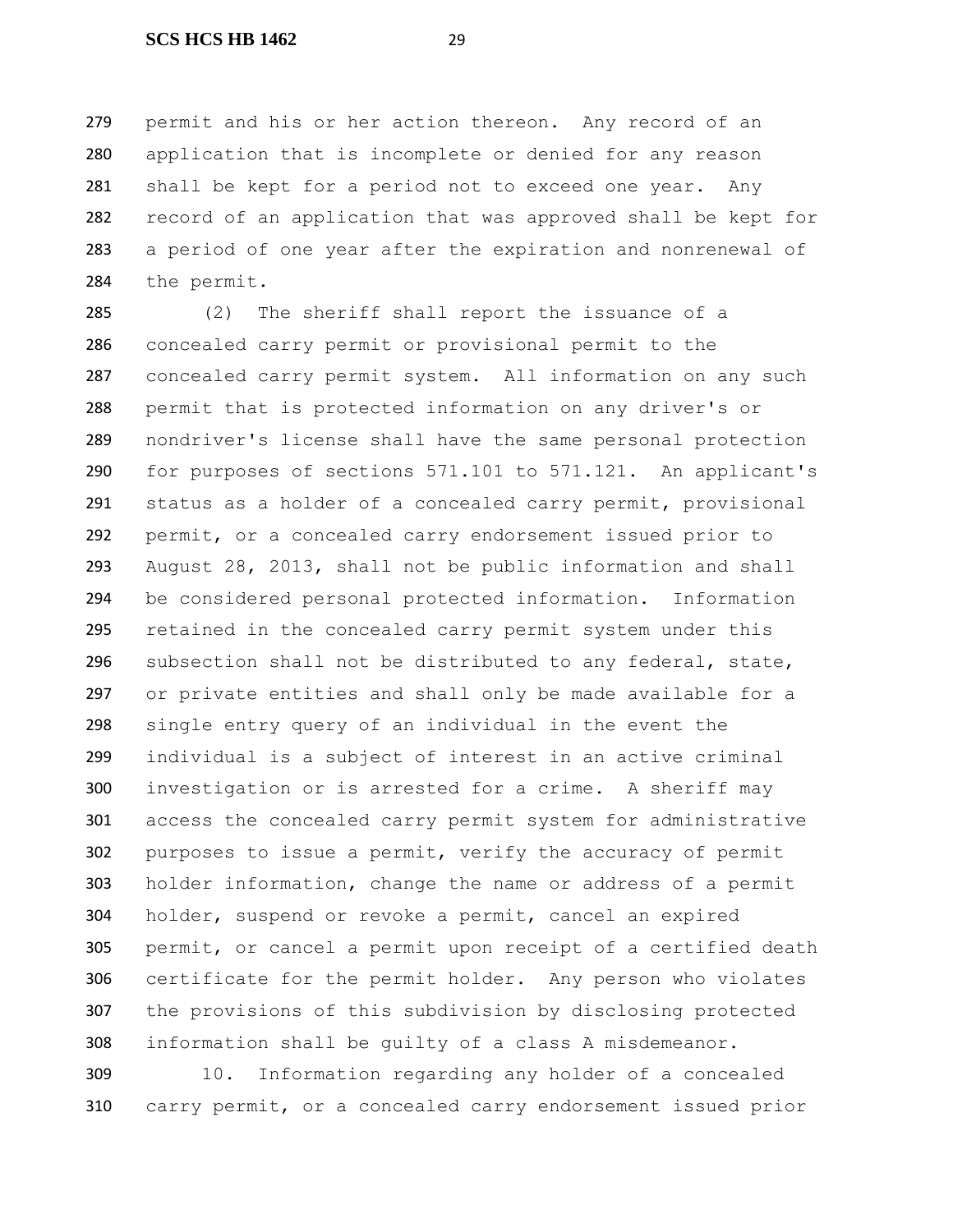to August 28, 2013, is a closed record. No bulk download or batch data shall be distributed to any federal, state, or private entity, except to MoSMART or a designee thereof. Any state agency that has retained any documents or records, including fingerprint records provided by an applicant for a concealed carry endorsement prior to August 28, 2013, shall destroy such documents or records, upon successful issuance of a permit.

319 11. For processing an application for a concealed carry permit pursuant to sections 571.101 to 571.121, the sheriff in each county shall charge a nonrefundable fee not to exceed one hundred dollars which shall be paid to the treasury of the county to the credit of the sheriff's revolving fund. This fee shall include the cost to reimburse the Missouri state highway patrol for the costs of fingerprinting and criminal background checks. An additional fee shall be added to each credit card, debit 328 card, or other electronic transaction equal to the charge paid by the state or the applicant for the use of the credit card, debit card, or other electronic payment method by the applicant.

 12. For processing a renewal for a concealed carry permit pursuant to sections 571.101 to 571.121, the sheriff in each county shall charge a nonrefundable fee not to exceed fifty dollars which shall be paid to the treasury of the county to the credit of the sheriff's revolving fund.

337 13. For the purposes of sections 571.101 to 571.121, the term "sheriff" shall include the sheriff of any county or city not within a county or his or her designee and in counties of the first classification the sheriff may designate the chief of police of any city, town, or municipality within such county.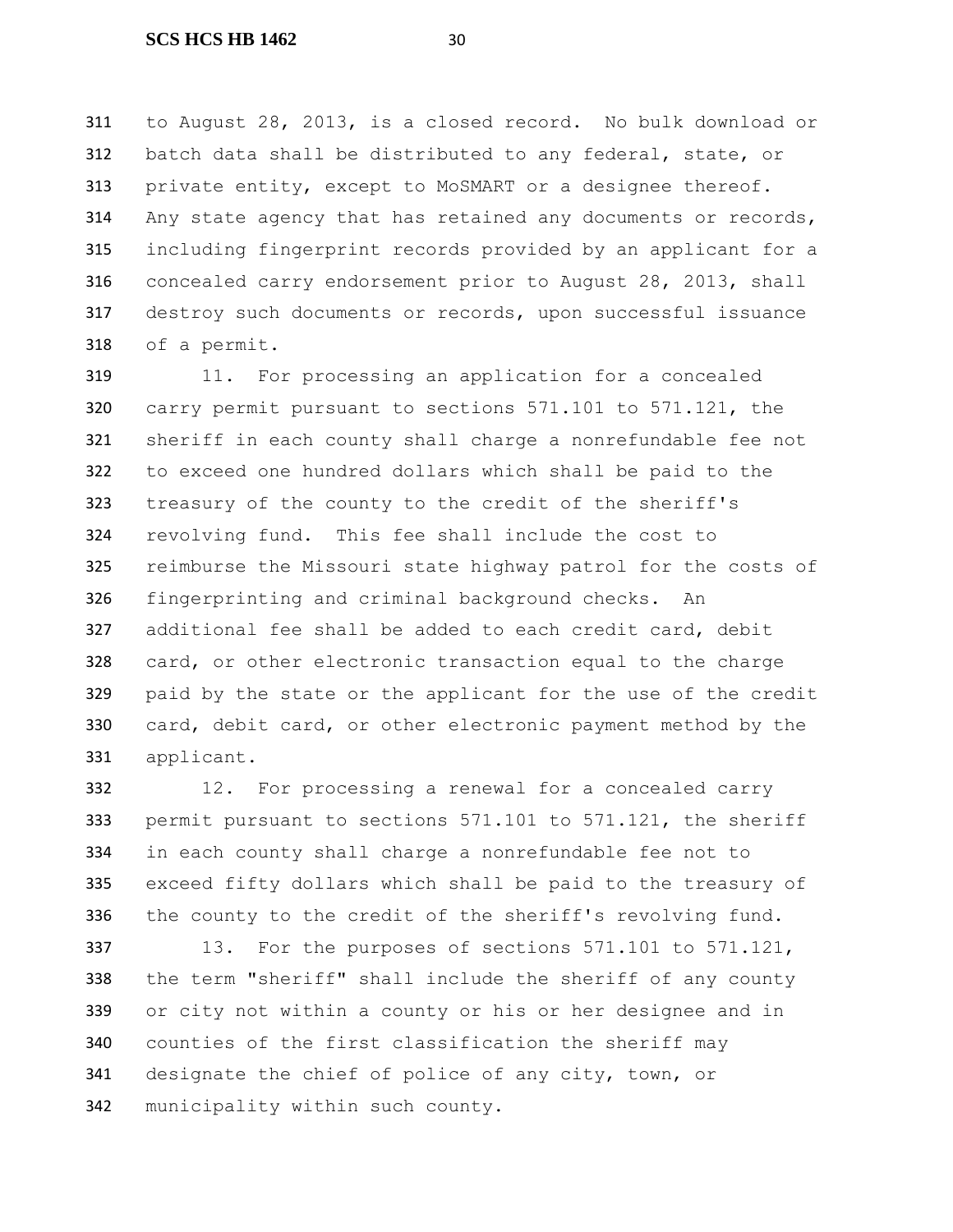14. For the purposes of this chapter, "concealed carry permit" shall include any concealed carry endorsement issued by the department of revenue before January 1, 2014, and any concealed carry document issued by any sheriff or under the authority of any sheriff after December 31, 2013.

571.107. 1. A concealed carry permit issued pursuant to sections 571.101 to 571.121 **or sections 571.205 to 571.230**, a valid concealed carry endorsement issued prior to August 28, 2013, or a concealed carry endorsement or permit issued by another state or political subdivision of another state shall authorize the person in whose name the permit or endorsement is issued to carry concealed firearms on or about his or her person or vehicle throughout the state. No concealed carry permit issued pursuant to sections 571.101 to 571.121 **or sections 571.205 to 571.230**, valid concealed carry endorsement issued prior to August 28, 2013, or a concealed carry endorsement or permit issued by another state or political subdivision of another state shall authorize any person to carry concealed firearms **or knuckles** into:

 (1) Any police, sheriff, or highway patrol office or station without the consent of the chief law enforcement officer in charge of that office or station. Possession of a firearm in a vehicle on the premises of the office or station shall not be a criminal offense so long as the firearm is not removed from the vehicle or brandished while the vehicle is on the premises;

 (2) Within twenty-five feet of any polling place on any election day. Possession of a firearm in a vehicle on the premises of the polling place shall not be a criminal offense so long as the firearm is not removed from the vehicle or brandished while the vehicle is on the premises;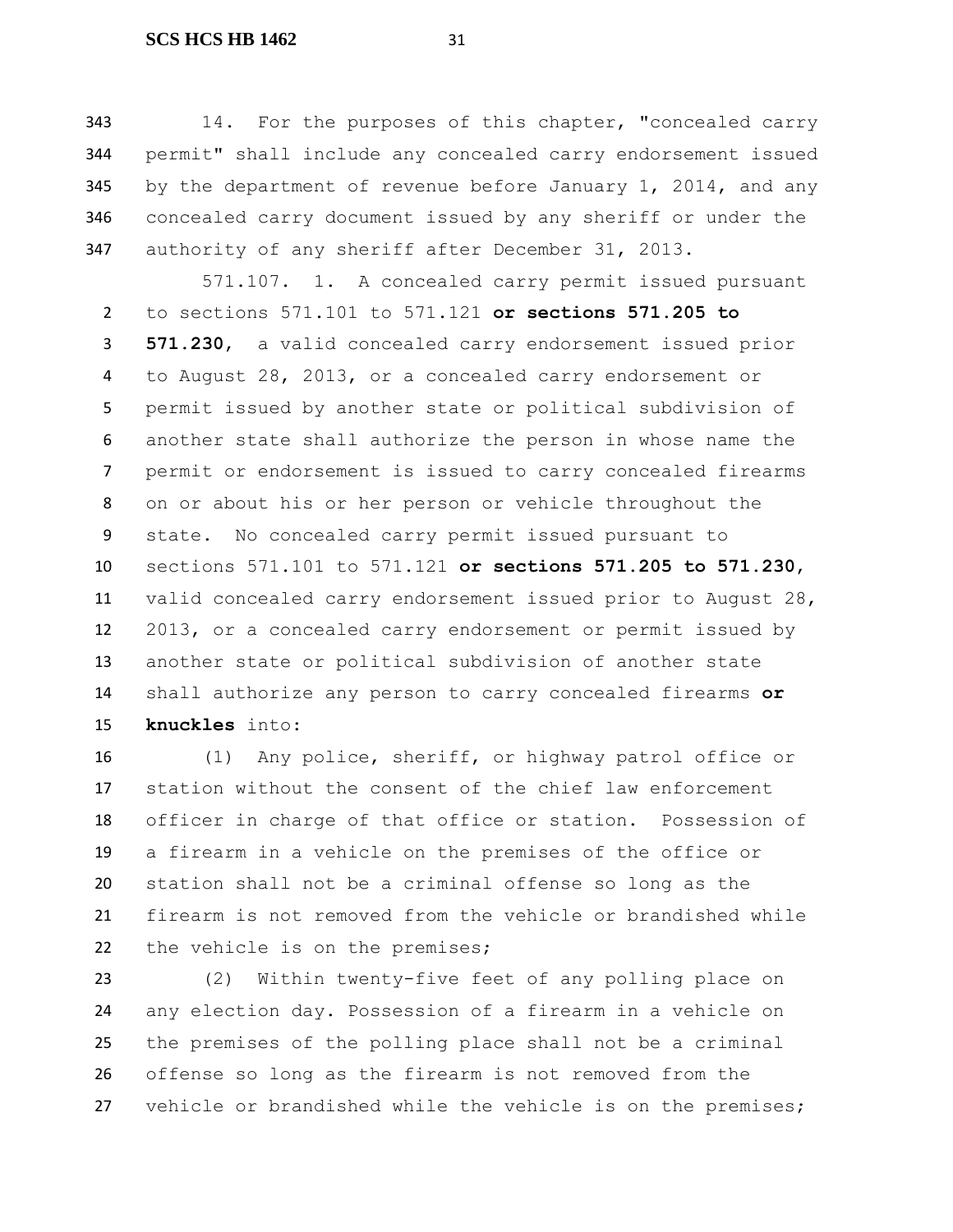(3) The facility of any adult or juvenile detention or correctional institution, prison or jail. Possession of a firearm in a vehicle on the premises of any adult, juvenile detention, or correctional institution, prison or jail shall not be a criminal offense so long as the firearm is not removed from the vehicle or brandished while the vehicle is on the premises;

 (4) Any courthouse solely occupied by the circuit, appellate or supreme court, or any courtrooms, administrative offices, libraries or other rooms of any such court whether or not such court solely occupies the building in question. This subdivision shall also include, but not be limited to, any juvenile, family, drug, or other court offices, any room or office wherein any of the courts or offices listed in this subdivision are temporarily conducting any business within the jurisdiction of such courts or offices, and such other locations in such manner as may be specified by supreme court rule pursuant to subdivision (6) of this subsection. Nothing in this subdivision shall preclude those persons listed in subdivision (1) of subsection 2 of section 571.030 while within their jurisdiction and on duty, those persons listed in subdivisions (2), (4), and (10) of subsection 2 of section 571.030, or such other persons who serve in a law enforcement capacity for a court as may be specified by supreme court rule pursuant to subdivision (6) of this subsection from carrying a concealed firearm within any of the areas described in this subdivision. Possession of a firearm in a vehicle on the premises of any of the areas listed in this subdivision shall not be a criminal offense so long as the firearm is not removed from the vehicle or brandished while the vehicle is on the premises;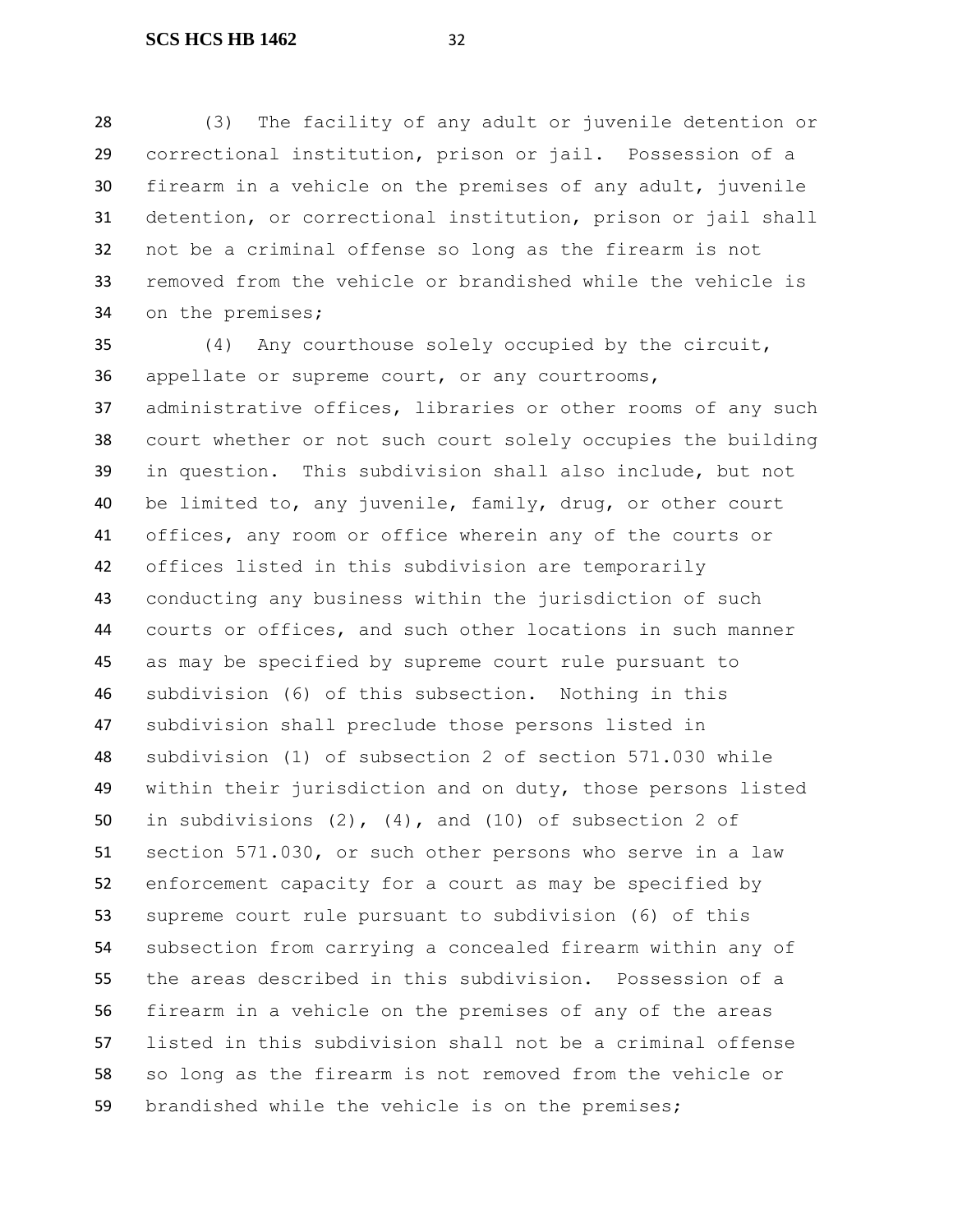(5) Any meeting of the governing body of a unit of local government; or any meeting of the general assembly or a committee of the general assembly, except that nothing in this subdivision shall preclude a member of the body holding a valid concealed carry permit or endorsement from carrying a concealed firearm at a meeting of the body which he or she is a member. Possession of a firearm in a vehicle on the premises shall not be a criminal offense so long as the firearm is not removed from the vehicle or brandished while the vehicle is on the premises. Nothing in this subdivision shall preclude a member of the general assembly, a full-time employee of the general assembly employed under Section 17, Article III, Constitution of Missouri, legislative employees 73 of the general assembly as determined under section 21.155, or statewide elected officials and their employees, holding a valid concealed carry permit or endorsement, from carrying a concealed firearm in the state capitol building or at a meeting whether of the full body of a house of the general assembly or a committee thereof, that is held in the state capitol building;

 (6) The general assembly, supreme court, county or municipality may by rule, administrative regulation, or ordinance prohibit or limit the carrying of concealed firearms by permit or endorsement holders in that portion of a building owned, leased or controlled by that unit of government. Any portion of a building in which the carrying of concealed firearms is prohibited or limited shall be clearly identified by signs posted at the entrance to the restricted area. The statute, rule or ordinance shall exempt any building used for public housing by private persons, highways or rest areas, firing ranges, and private dwellings owned, leased, or controlled by that unit of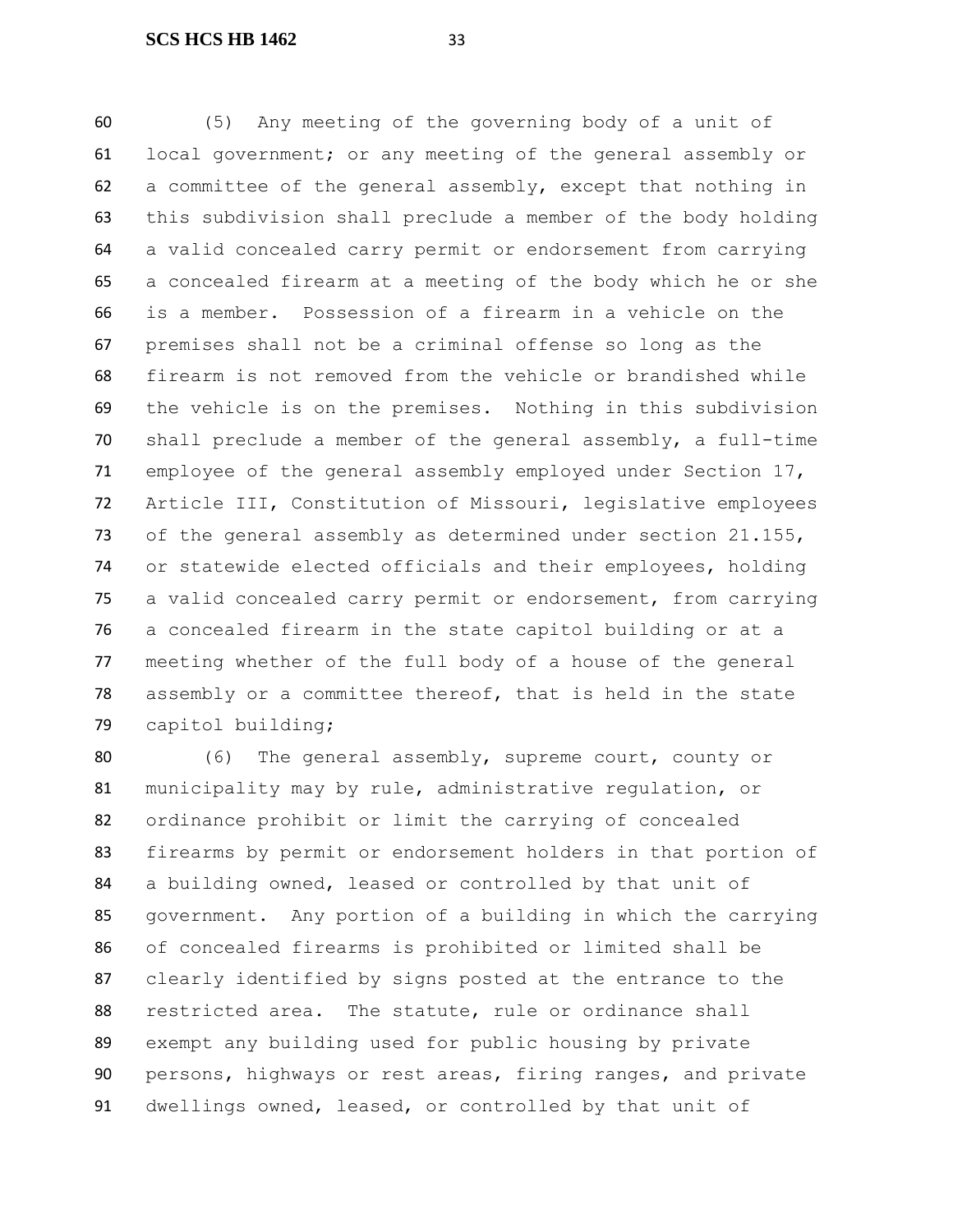government from any restriction on the carrying or possession of a firearm. The statute, rule or ordinance shall not specify any criminal penalty for its violation but may specify that persons violating the statute, rule or ordinance may be denied entrance to the building, ordered to leave the building and if employees of the unit of government, be subjected to disciplinary measures for violation of the provisions of the statute, rule or ordinance. The provisions of this subdivision shall not 101 apply to any other unit of government;

 (7) Any establishment licensed to dispense intoxicating liquor for consumption on the premises, which portion is primarily devoted to that purpose, without the consent of the owner or manager. The provisions of this subdivision shall not apply to the licensee of said establishment. The provisions of this subdivision shall not apply to any bona fide restaurant open to the general public having dining facilities for not less than fifty persons and that receives at least fifty-one percent of its gross annual income from the dining facilities by the sale of food. This subdivision does not prohibit the possession of a firearm in a vehicle on the premises of the establishment and shall not be a criminal offense so long as the firearm is not removed from the vehicle or brandished while the vehicle is on the premises. Nothing in this subdivision authorizes any individual who has been issued a concealed carry permit or 118 endorsement to possess any firearm while intoxicated;

 (8) Any area of an airport to which access is controlled by the inspection of persons and property. Possession of a firearm in a vehicle on the premises of the airport shall not be a criminal offense so long as the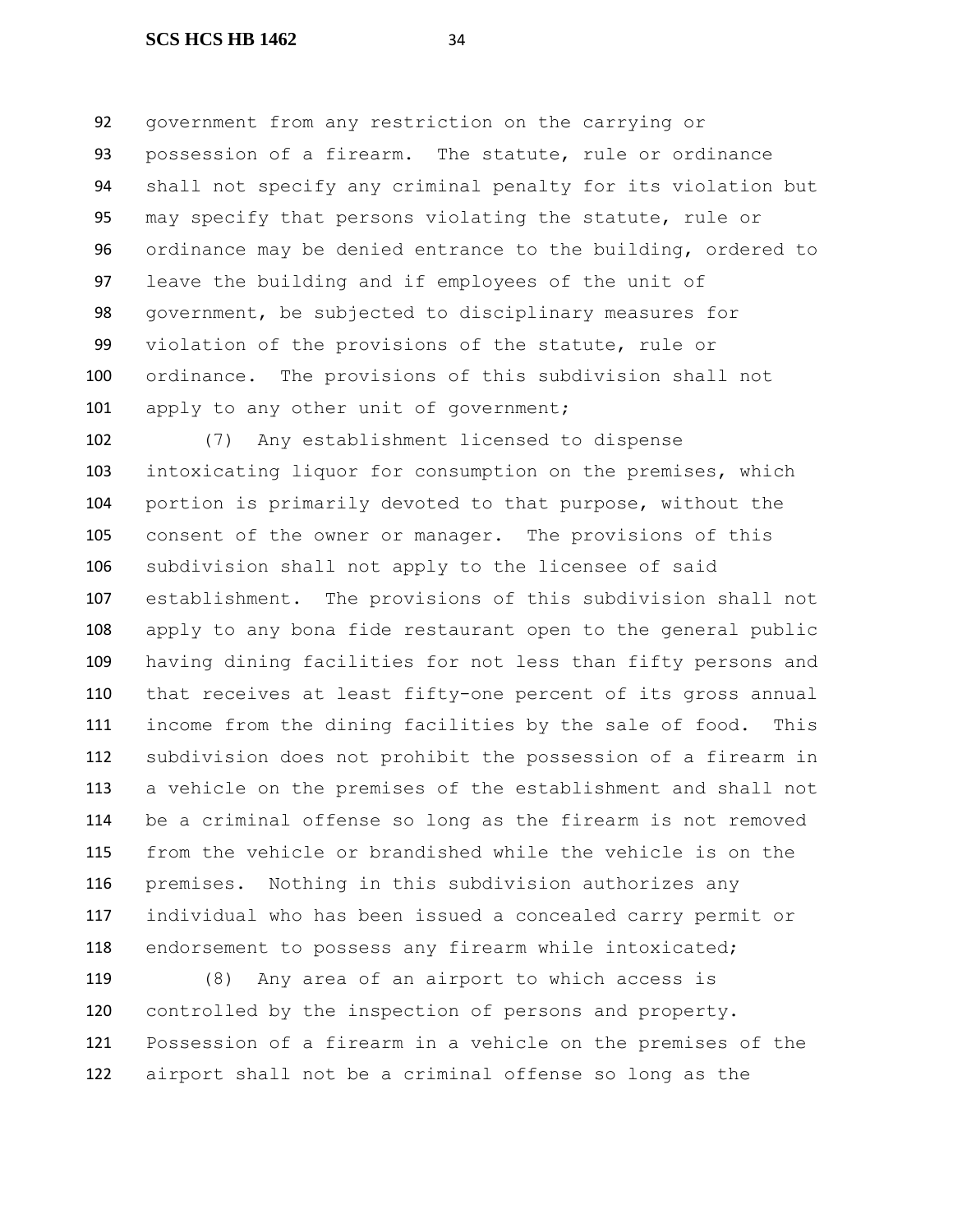firearm is not removed from the vehicle or brandished while the vehicle is on the premises;

 (9) Any place where the carrying of a firearm is 126 prohibited by federal law;

 (10) Any higher education institution or elementary or secondary school facility without the consent of the governing body of the higher education institution or a school official or the district school board, unless the person with the concealed carry endorsement or permit is a teacher or administrator of an elementary or secondary school who has been designated by his or her school district as a school protection officer and is carrying a firearm in a school within that district, in which case no consent is required. Possession of a firearm in a vehicle on the premises of any higher education institution or elementary or secondary school facility shall not be a criminal offense so long as the firearm is not removed from the vehicle or brandished while the vehicle is on the premises;

 (11) Any portion of a building used as a child care facility without the consent of the manager. Nothing in this subdivision shall prevent the operator of a child care facility in a family home from owning or possessing a 145 firearm or a concealed carry permit or endorsement;

 (12) Any riverboat gambling operation accessible by the public without the consent of the owner or manager pursuant to rules promulgated by the gaming commission. Possession of a firearm in a vehicle on the premises of a riverboat gambling operation shall not be a criminal offense so long as the firearm is not removed from the vehicle or brandished while the vehicle is on the premises;

 (13) Any gated area of an amusement park. Possession of a firearm in a vehicle on the premises of the amusement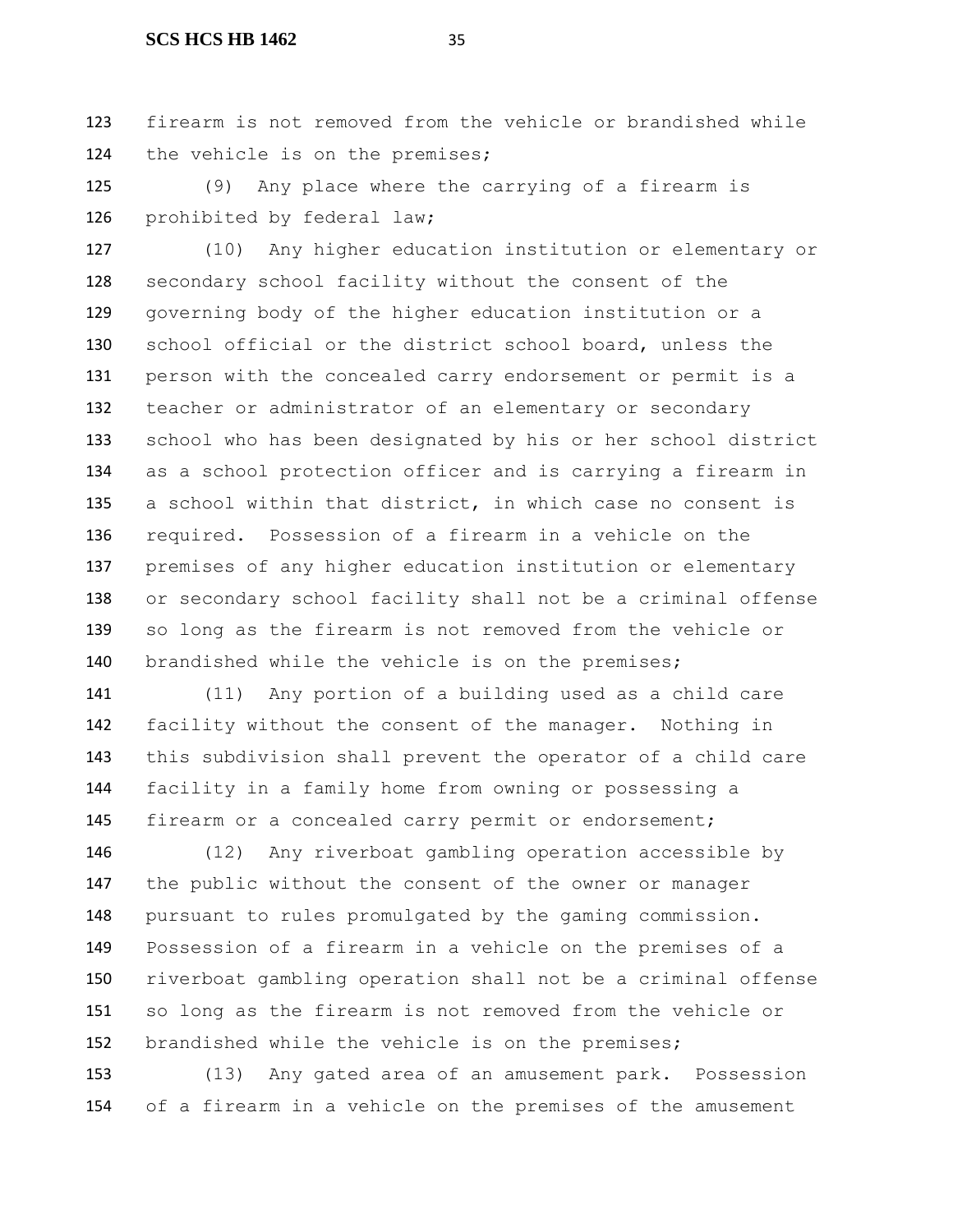park shall not be a criminal offense so long as the firearm is not removed from the vehicle or brandished while the vehicle is on the premises;

 (14) **[**Any church or other place of religious worship without the consent of the minister or person or persons representing the religious organization that exercises control over the place of religious worship. Possession of a firearm in a vehicle on the premises shall not be a criminal offense so long as the firearm is not removed from the vehicle or brandished while the vehicle is on the premises;

 (15)**]** Any private property whose owner has posted the premises as being off-limits to concealed firearms by means of one or more signs displayed in a conspicuous place of a minimum size of eleven inches by fourteen inches with the writing thereon in letters of not less than one inch. The owner, business or commercial lessee, manager of a private business enterprise, or any other organization, entity, or person may prohibit persons holding a concealed carry permit or endorsement from carrying concealed firearms on the premises and may prohibit employees, not authorized by the employer, holding a concealed carry permit or endorsement from carrying concealed firearms on the property of the employer. If the building or the premises are open to the 179 public, the employer of the business enterprise shall post signs on or about the premises if carrying a concealed firearm is prohibited. Possession of a firearm in a vehicle on the premises shall not be a criminal offense so long as the firearm is not removed from the vehicle or brandished while the vehicle is on the premises. An employer may prohibit employees or other persons holding a concealed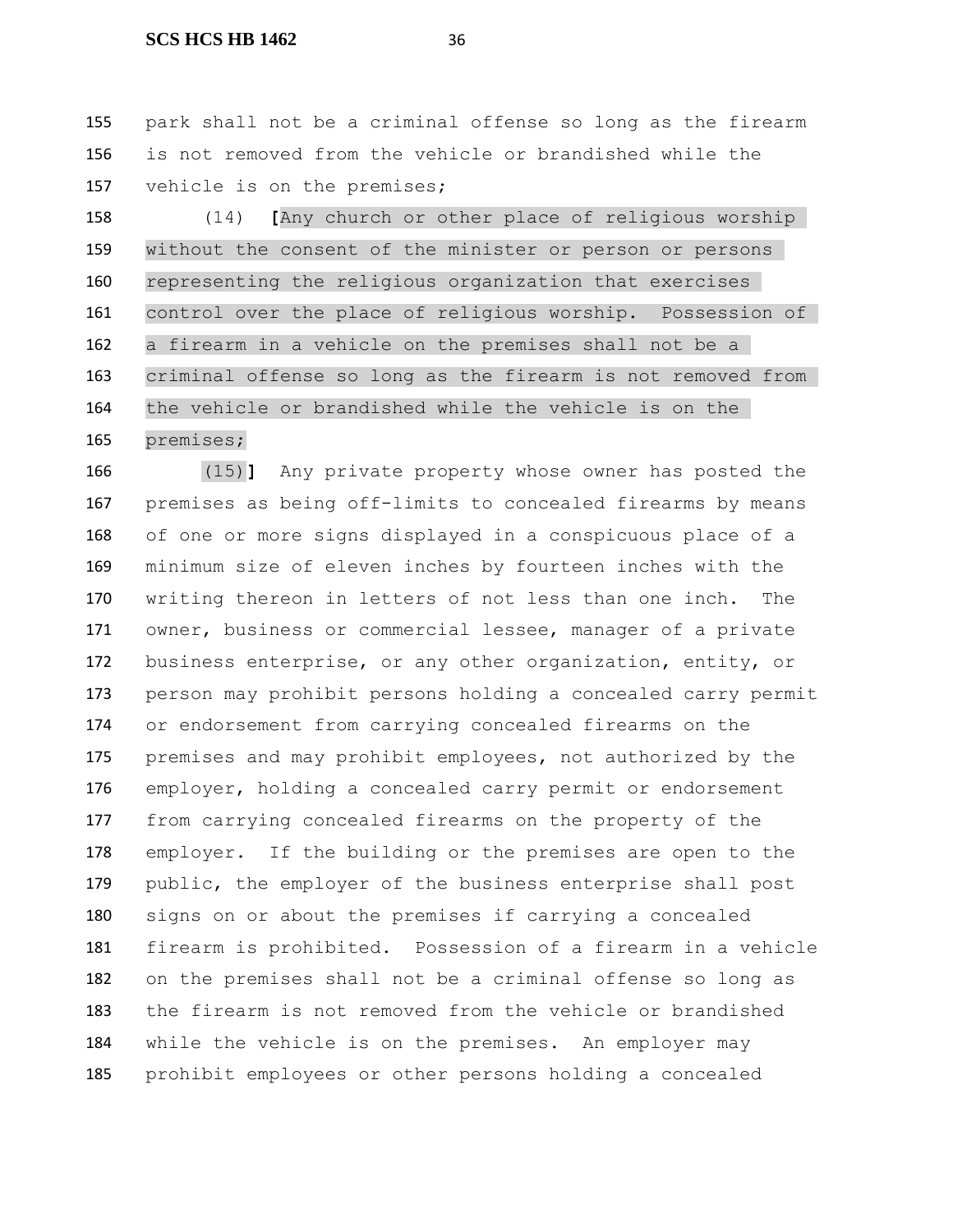carry permit or endorsement from carrying a concealed 187 firearm in vehicles owned by the employer;

 **[**(16)**] (15)** Any sports arena or stadium with a seating capacity of five thousand or more. Possession of a firearm in a vehicle on the premises shall not be a criminal offense so long as the firearm is not removed from the vehicle or brandished while the vehicle is on the premises;

 **[**(17)**] (16)** Any hospital accessible by the public. Possession of a firearm in a vehicle on the premises of a hospital shall not be a criminal offense so long as the firearm is not removed from the vehicle or brandished while the vehicle is on the premises.

 2. Carrying of a concealed firearm **or knuckles** in a location specified in subdivisions (1) to (17) of subsection 1 of this section by any individual who holds a concealed carry permit issued pursuant to sections 571.101 to 571.121 **or sections 571.205 to 571.230**, or a concealed carry endorsement issued prior to August 28, 2013, shall not be a criminal act but may subject the person to denial to the premises or removal from the premises. If such person refuses to leave the premises and a peace officer is summoned, such person may be issued a citation for an amount not to exceed one hundred dollars for the first offense. If a second citation for a similar violation occurs within a six-month period, such person shall be fined an amount not 211 to exceed two hundred dollars and his or her permit, and, if applicable, endorsement to carry concealed firearms shall be suspended for a period of one year. If a third citation for a similar violation is issued within one year of the first citation, such person shall be fined an amount not to exceed five hundred dollars and shall have his or her concealed 217 carry permit, and, if applicable, endorsement revoked and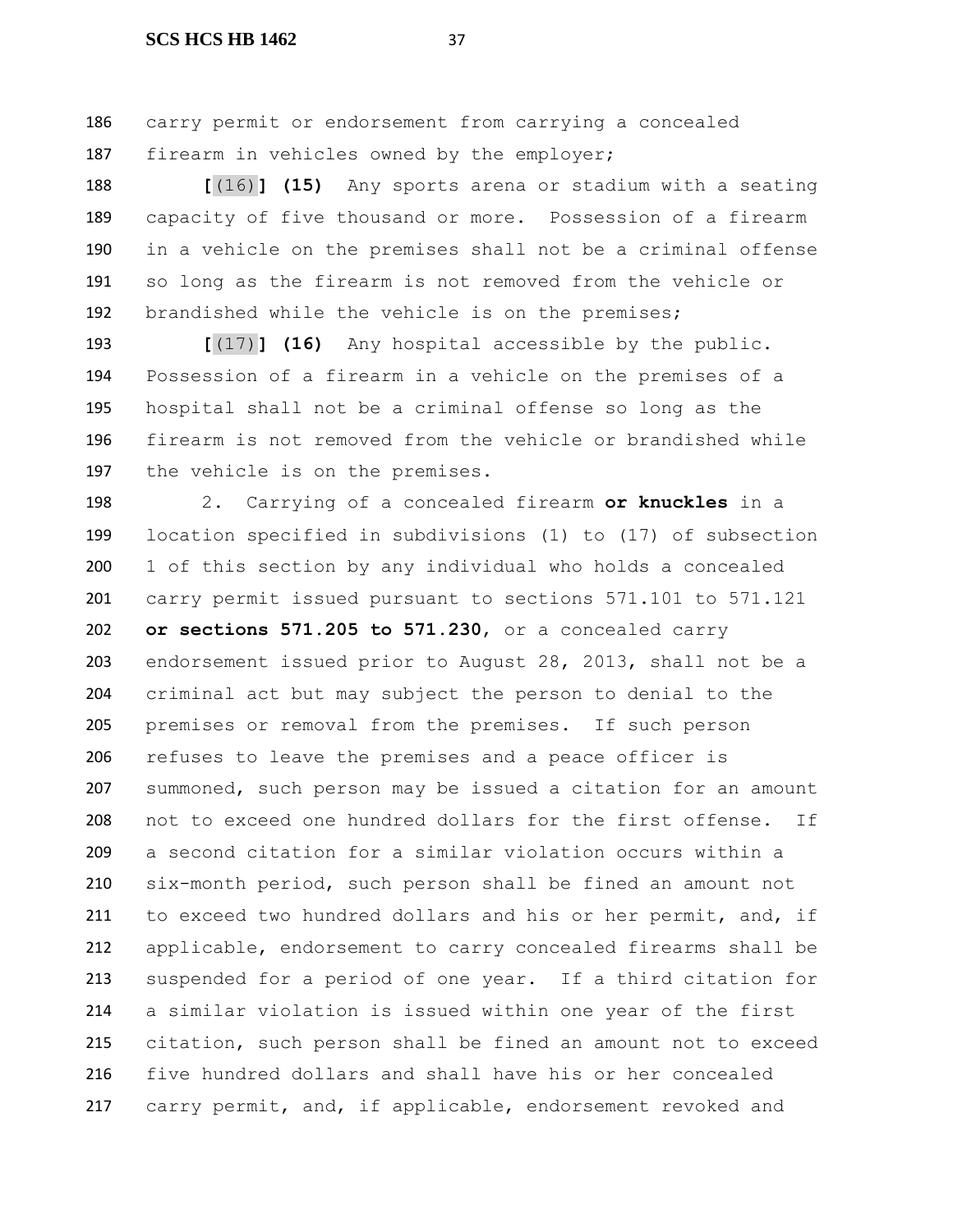such person shall not be eligible for a concealed carry permit for a period of three years. Upon conviction of charges arising from a citation issued pursuant to this subsection, the court shall notify the sheriff of the county which issued the concealed carry permit, or, if the person is a holder of a concealed carry endorsement issued prior to August 28, 2013, the court shall notify the sheriff of the county which issued the certificate of qualification for a concealed carry endorsement and the department of revenue. The sheriff shall suspend or revoke the concealed carry permit or, if applicable, the certificate of qualification for a concealed carry endorsement. If the person holds an endorsement, the department of revenue shall issue a notice of such suspension or revocation of the concealed carry endorsement and take action to remove the concealed carry endorsement from the individual's driving record. The director of revenue shall notify the licensee that he or she must apply for a new license pursuant to chapter 302 which does not contain such endorsement. The notice issued by the department of revenue shall be mailed to the last known address shown on the individual's driving record. The notice is deemed received three days after mailing.

 **3. Notwithstanding any provision of this chapter or chapter 70, 577, or 578 to the contrary, a person carrying a firearm concealed on or about his or her person who is lawfully in possession of a valid concealed carry permit or endorsement shall not be prohibited or impeded from accessing or using any publicly funded transportation system and shall not be harassed or detained for carrying a concealed firearm on the property, vehicles, or conveyances owned, contracted, or leased by such systems that are accessible to the public. For purposes of this subsection,**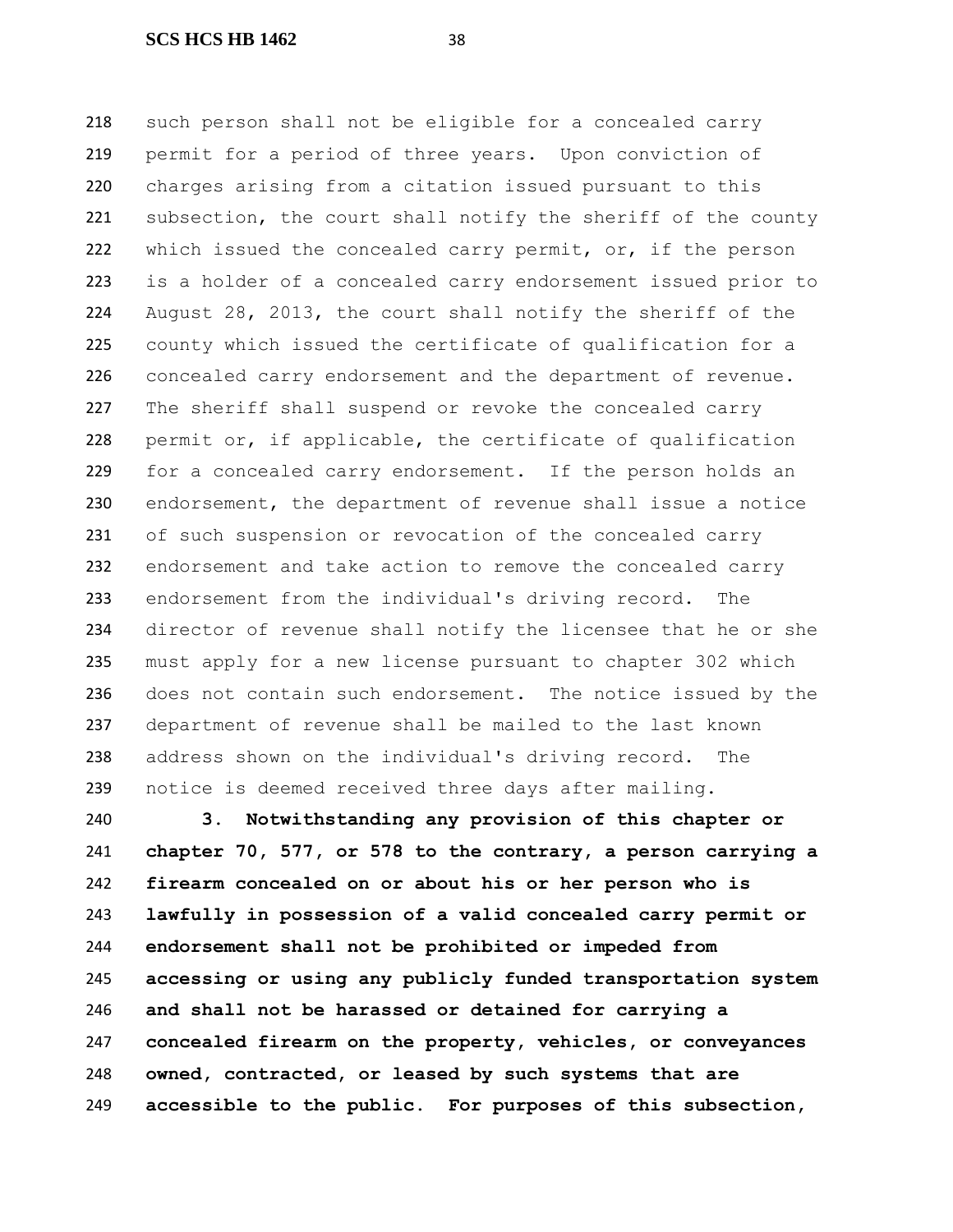**"publicly funded transportation system" means the property, equipment, rights-of-way, or buildings, whether publicly or privately owned and operated, of an entity that receives public funds and holds itself out to the general public for the transportation of persons. This includes portions of a public transportation system provided through a contract with a private entity but excludes any corporation that provides intercity passenger train service on railroads throughout the United States or any private partnership in which the corporation engages.**

571.111. 1. An applicant for a concealed carry permit shall demonstrate knowledge of firearms safety training. This requirement shall be fully satisfied if the applicant for a concealed carry permit:

 (1) Submits a photocopy of a certificate of firearms safety training course completion, as defined in subsection **[**2**] 3** of this section, signed by a qualified firearms safety instructor as defined in subsection **[**6**] 7** of this section; or

 (2) Submits a photocopy of a certificate that shows the applicant completed a firearms safety course given by or under the supervision of any state, county, municipal, or federal law enforcement agency; or

 (3) Is a qualified firearms safety instructor as defined in subsection **[**6**] 7** of this section; or

 (4) Submits proof that the applicant currently holds any type of valid peace officer license issued under the requirements of chapter 590; or

 (5) Submits proof that the applicant is currently allowed to carry firearms in accordance with the certification requirements of section 217.710; or

 (6) Submits proof that the applicant is currently certified as any class of corrections officer by the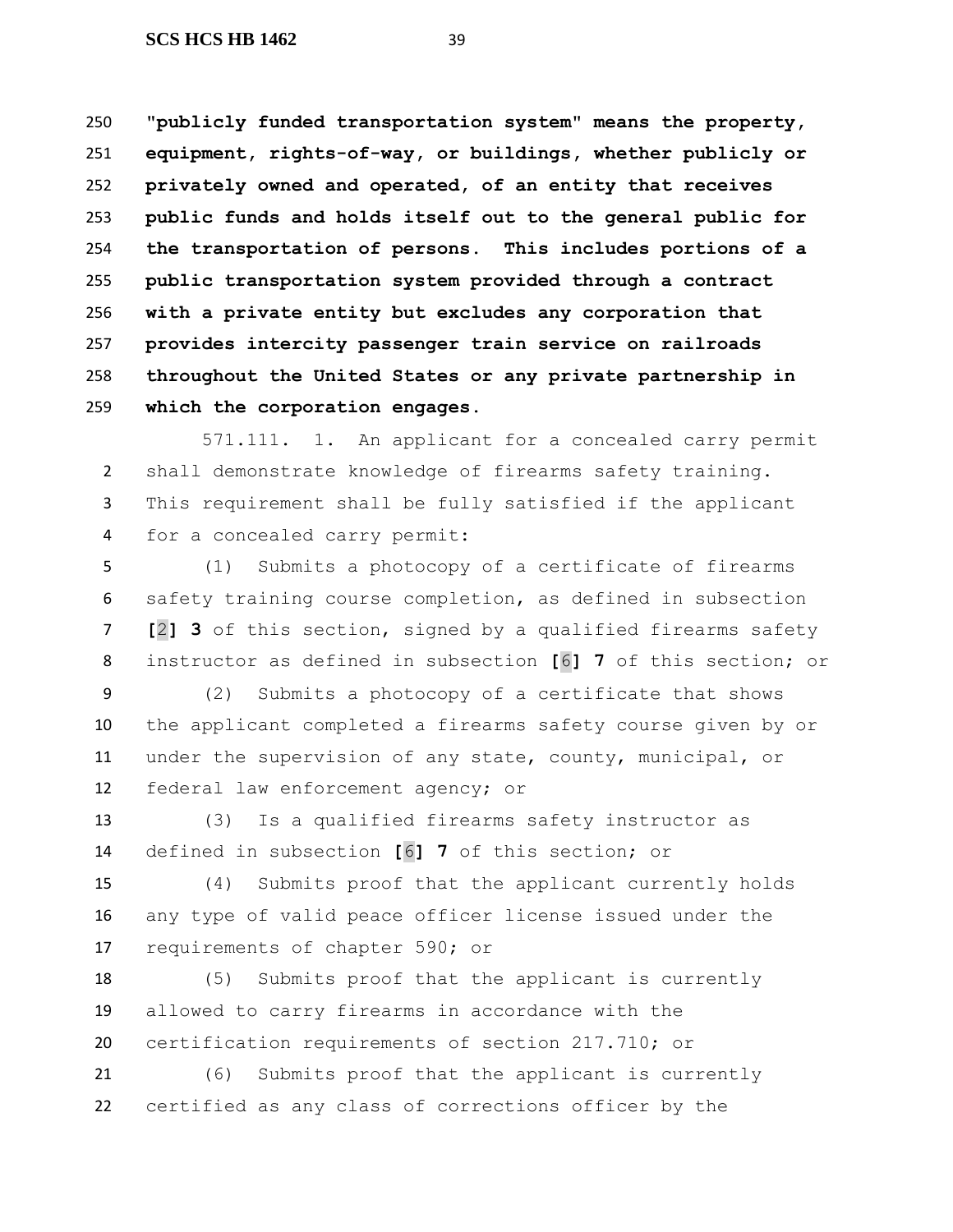Missouri department of corrections and has passed at least one eight-hour firearms training course, approved by the director of the Missouri department of corrections under the authority granted to him or her, that includes instruction on the justifiable use of force as prescribed in chapter 563; or

 (7) Submits a photocopy of a certificate of firearms safety training course completion that was issued on August 27, 2011, or earlier so long as the certificate met the requirements of subsection **[**2**] 3** of this section that were in effect on the date it was issued.

 2. **An applicant serving as an active duty member in the Armed Forces and who submits proof of receipt of a pistol marksmanship award shall be exempt from the requirements of subdivisions (2), (3), (9), and (10) of subsection 3 of this section.**

 **3.** A certificate of firearms safety training course completion may be issued to any applicant by any qualified firearms safety instructor. On the certificate of course completion the qualified firearms safety instructor shall affirm that the individual receiving instruction has taken and passed a firearms safety course of at least eight hours in length taught by the instructor that included:

 (1) Handgun safety in the classroom, at home, on the firing range and while carrying the firearm;

 (2) A physical demonstration performed by the applicant that demonstrated his or her ability to safely load and unload either a revolver or a semiautomatic pistol and demonstrated his or her marksmanship with either firearm;

```
52 (3) The basic principles of marksmanship;
```
- (4) Care and cleaning of concealable firearms;
- (5) Safe storage of firearms at home;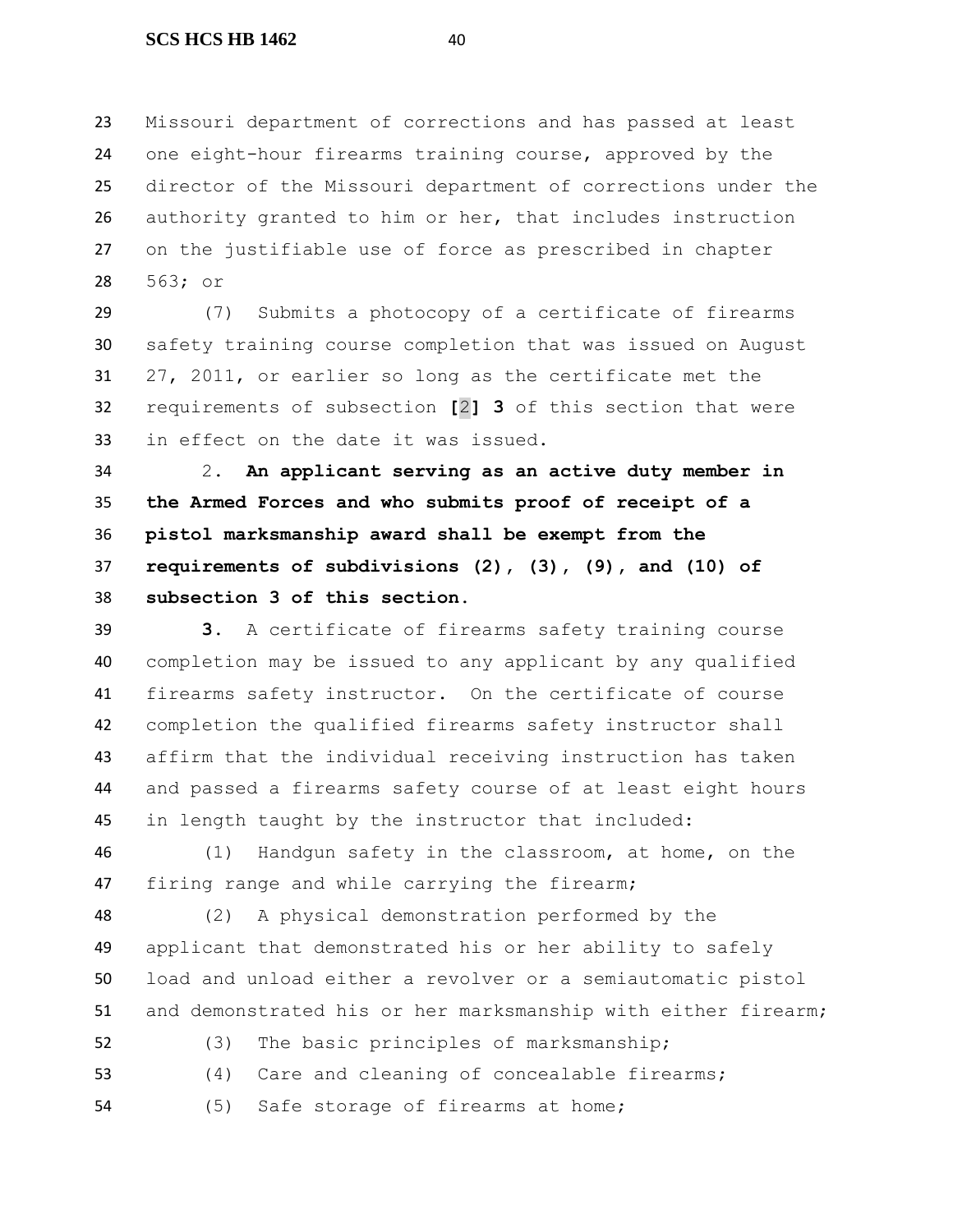(6) The requirements of this state for obtaining a concealed carry permit from the sheriff of the individual's county of residence;

 (7) The laws relating to firearms as prescribed in this chapter;

 (8) The laws relating to the justifiable use of force as prescribed in chapter 563;

 (9) A live firing exercise of sufficient duration for each applicant to fire either a revolver or a semiautomatic pistol, from a standing position or its equivalent, a minimum of twenty rounds from the handgun at a distance of seven yards from a B-27 silhouette target or an equivalent target;

 (10) A live-fire test administered to the applicant while the instructor was present of twenty rounds from either a revolver or a semiautomatic pistol from a standing position or its equivalent at a distance from a B-27 silhouette target, or an equivalent target, of seven yards.

 **[**3.**] 4.** A certificate of firearms safety training course completion may also be issued to an applicant who presents proof to a qualified firearms safety instructor that the applicant has passed a regular or online course on firearm safety conducted by an instructor certified by the National Rifle Association that is at least one hour in length and who also passes the requirements of subdivisions (1), (2), (6), (7), (8), (9), and (10) of subsection **[**2**] 3** of this section in a course, not restricted by a period of 82 hours, that is taught by a qualified firearms safety instructor.

 **[**4.**] 5.** A qualified firearms safety instructor shall not give a grade of passing to an applicant for a concealed carry permit who: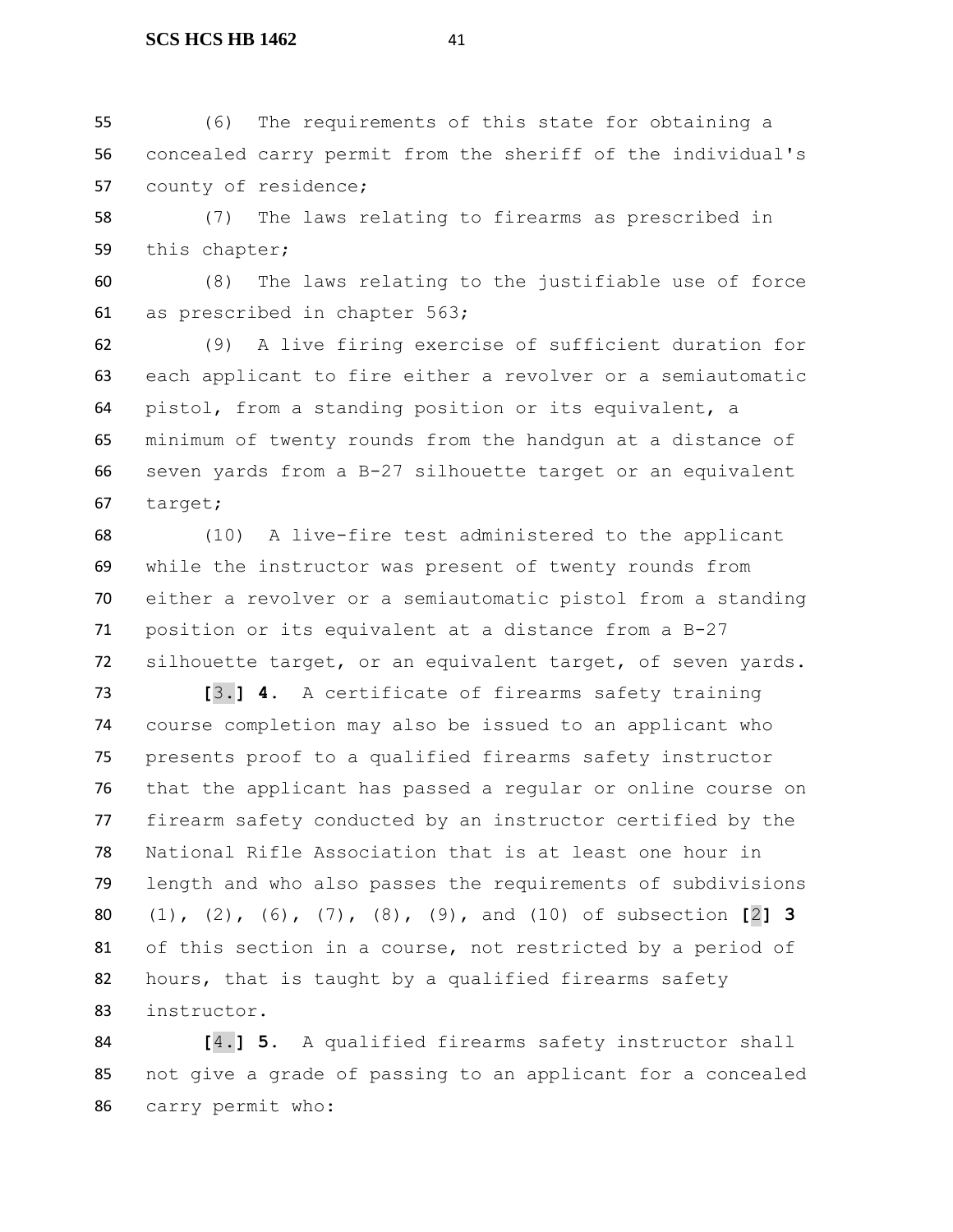(1) Does not follow the orders of the qualified firearms instructor or cognizant range officer; or

 (2) Handles a firearm in a manner that, in the judgment of the qualified firearm safety instructor, poses a 91 danger to the applicant or to others; or

 (3) During the live-fire testing portion of the course fails to hit the silhouette portion of the targets with at least fifteen rounds.

 **[**5.**] 6.** Qualified firearms safety instructors who provide firearms safety instruction to any person who applies for a concealed carry permit shall:

 (1) Make the applicant's course records available upon request to the sheriff of the county in which the applicant resides;

 (2) Maintain all course records on students for a period of no less than four years from course completion date; and

 (3) Not have more than forty students per certified instructor in the classroom portion of the course or more than five students per range officer engaged in range firing.

 **[**6.**] 7.** A firearms safety instructor shall be considered to be a qualified firearms safety instructor by any sheriff issuing a concealed carry permit pursuant to sections 571.101 to 571.121 if the instructor:

 (1) Is a valid firearms safety instructor certified by the National Rifle Association holding a rating as a personal protection instructor or pistol marksmanship instructor; or

 (2) Submits a photocopy of a notarized certificate from a firearms safety instructor's course offered by a local, state, or federal governmental agency; or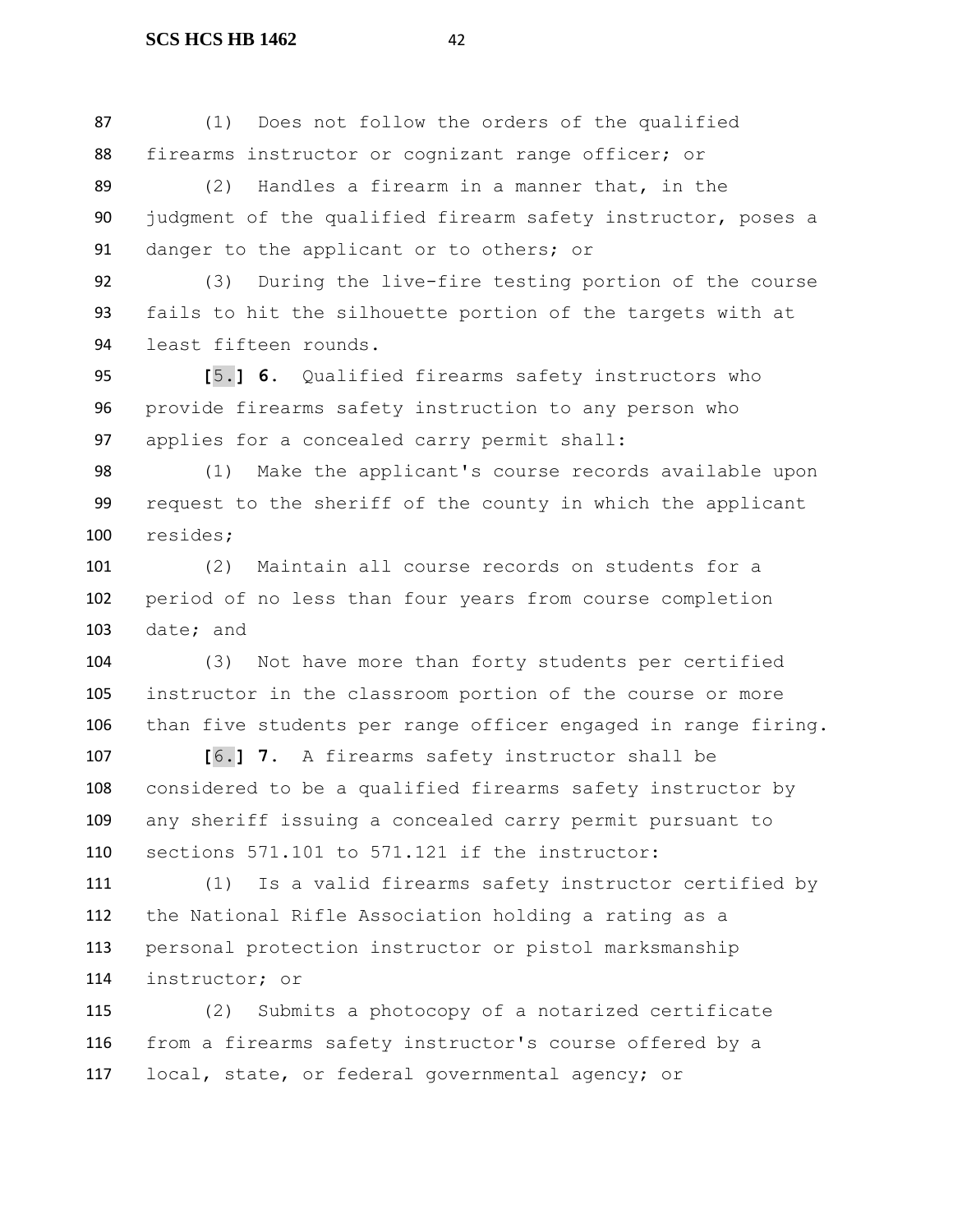(3) Submits a photocopy of a notarized certificate from a firearms safety instructor course approved by the department of public safety; or

 (4) Has successfully completed a firearms safety instructor course given by or under the supervision of any 123 state, county, municipal, or federal law enforcement agency; or

 (5) Is a certified police officer firearms safety instructor.

 **[**7.**] 8.** Any firearms safety instructor qualified under subsection **[**6**] 7** of this section may submit a copy of a training instructor certificate, course outline bearing the notarized signature of the instructor, and a recent photograph of the instructor to the sheriff of the county in which the instructor resides. The sheriff shall review the training instructor certificate along with the course outline and verify the firearms safety instructor is qualified and the course meets the requirements provided under this section. If the sheriff verifies the firearms safety instructor is qualified and the course meets the requirements provided under this section, the sheriff shall collect an annual registration fee of ten dollars from each qualified instructor who chooses to submit such information and submit the registration to the Missouri sheriff methamphetamine relief taskforce. The Missouri sheriff methamphetamine relief taskforce, or its designated agent, shall create and maintain a statewide database of qualified instructors. This information shall be a closed record except for access by any sheriff. Firearms safety instructors may register annually and the registration is only effective for the calendar year in which the instructor registered. Any sheriff may access the statewide database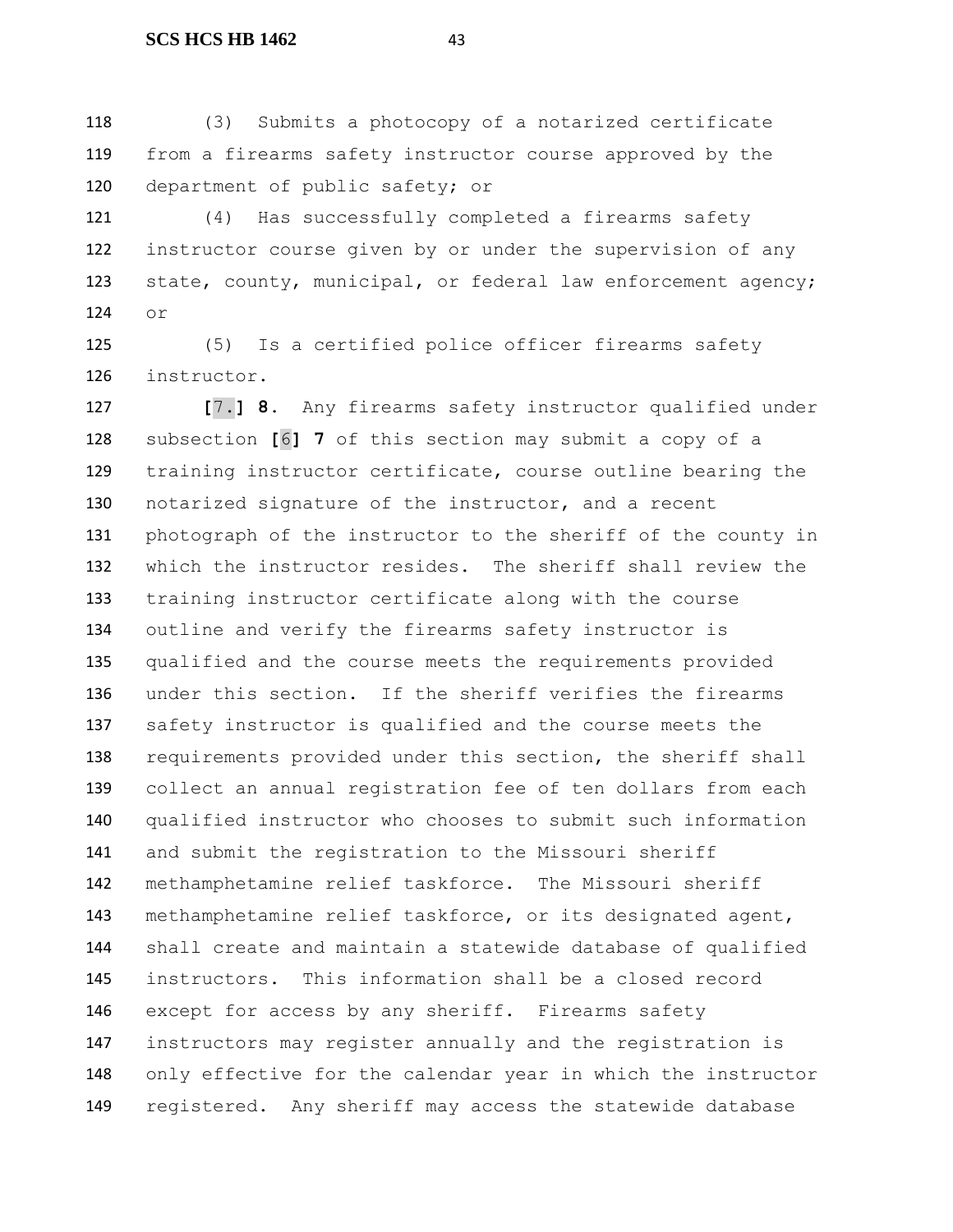maintained by the Missouri sheriff methamphetamine relief taskforce to verify the firearms safety instructor is qualified and the course offered by the instructor meets the requirements provided under this section. Unless a sheriff has reason to believe otherwise, a sheriff shall presume a firearms safety instructor is qualified to provide firearms safety instruction in counties throughout the state under this section if the instructor is registered on the statewide database of qualified instructors.

 **[**8.**] 9.** Any firearms safety instructor who knowingly provides any sheriff with any false information concerning an applicant's performance on any portion of the required training and qualification shall be guilty of a class C misdemeanor. A violation of the provisions of this section shall result in the person being prohibited from instructing concealed carry permit classes and issuing certificates.

571.205. 1. Upon request and payment of the required fee, the sheriff shall issue a concealed carry permit that is valid through the state of Missouri for the lifetime of the permit holder to a Missouri resident who meets the requirements of sections 571.205 to 571.230, known as a Missouri lifetime concealed carry permit. A person may also request, and the sheriff shall issue upon payment of the required fee, a concealed carry permit that is valid through the state of Missouri for a period of either ten years or twenty-five years from the date of issuance or renewal to a Missouri resident who meets the requirements of sections 571.205 to 571.230. Such permit shall be known as a Missouri extended concealed carry permit. A person issued a Missouri lifetime or extended concealed carry permit shall be required to comply with the provisions of sections 571.205 to 571.230. If the applicant can show qualification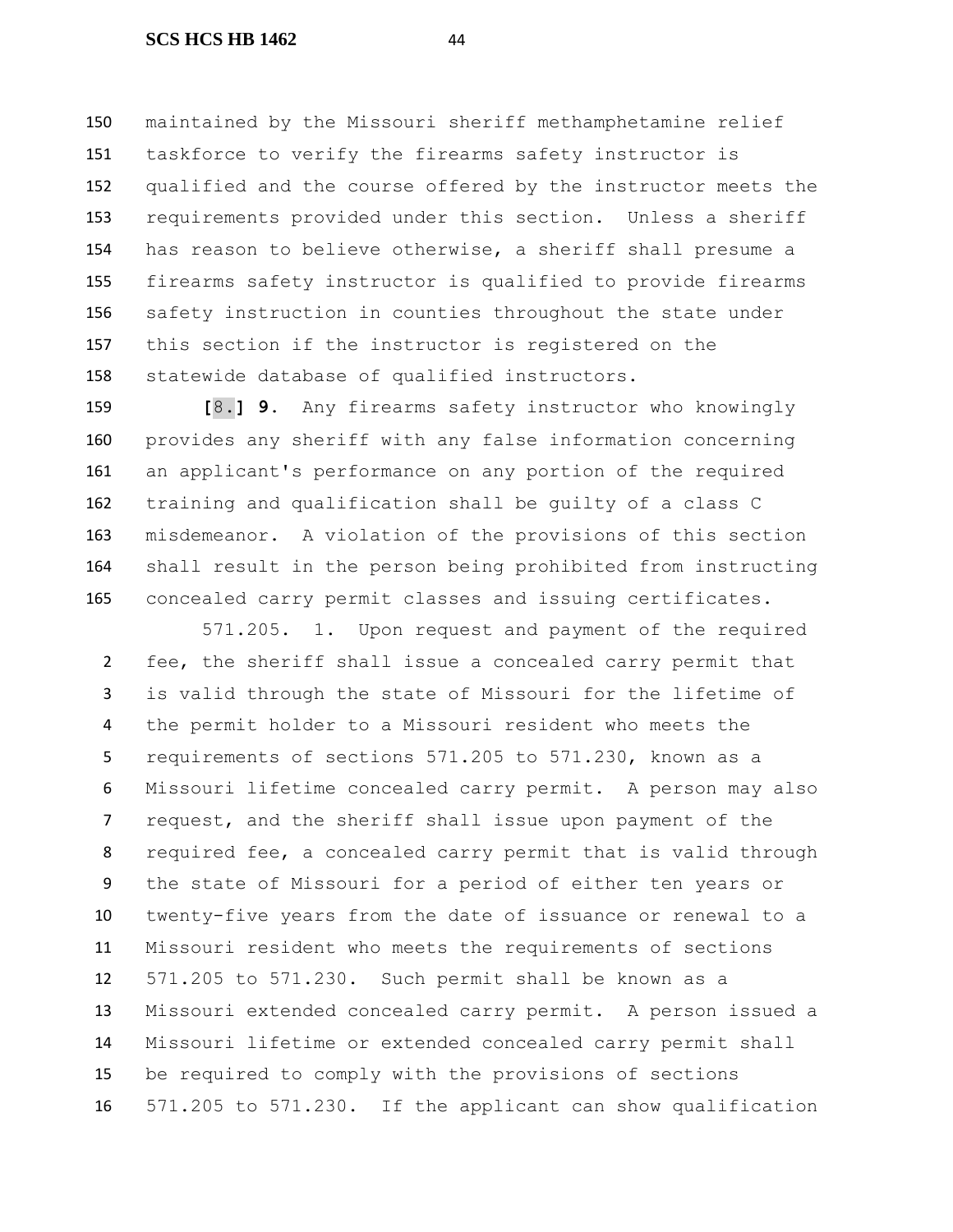as provided by sections 571.205 to 571.230, the sheriff shall issue a Missouri lifetime or extended concealed carry permit authorizing the carrying of a concealed firearm on or about the applicant's person or within a vehicle.

 2. A Missouri lifetime or extended concealed carry permit shall be suspended if the permit holder becomes a resident of another state. The permit may be reactivated upon reestablishment of Missouri residency if the applicant meets the requirements of sections 571.205 to 571.230, and upon successful completion of a name-based inquiry of the National Instant Background Check System.

 3. A Missouri lifetime or extended concealed carry permit shall be issued by the sheriff or his or her designee of the county or city in which the applicant resides, if the applicant:

 (1) Is at least nineteen years of age, is a citizen or permanent resident of the United States and has assumed residency in this state, or is at least eighteen years of age and a member of the United States Armed Forces or honorably discharged from the United States Armed Forces, and is a citizen of the United States and has assumed residency in this state;

 (2) Has not **[**pled guilty to or entered a plea of nolo contendere or**]** been convicted of a crime punishable by imprisonment for a term exceeding one year under the laws of any state or of the United States, other than a crime classified as a misdemeanor under the laws of any state and punishable by a term of imprisonment of two years or less that does not involve an explosive weapon, firearm, firearm silencer, or gas gun;

 (3) Has not been convicted of**[**, pled guilty to or entered a plea of nolo contendere to**]** one or more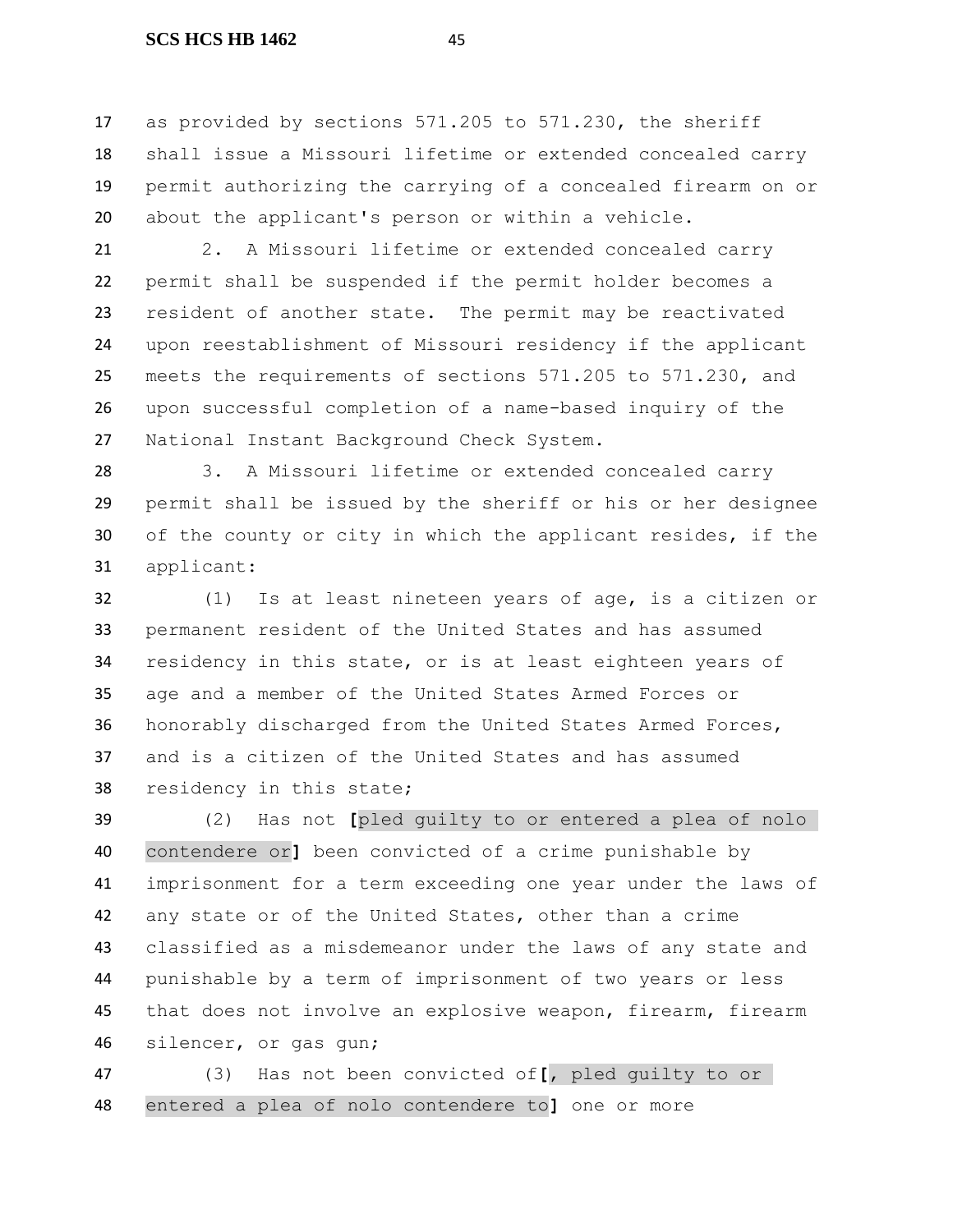misdemeanor offenses involving crimes of violence within a five-year period immediately preceding application for a Missouri lifetime or extended concealed carry permit or if the applicant has not been convicted of two or more misdemeanor offenses involving driving while under the influence of intoxicating liquor or drugs or the possession or abuse of a controlled substance within a five-year period immediately preceding application for a Missouri lifetime or extended concealed carry permit;

 (4) Is not a fugitive from justice or currently charged in an information or indictment with the commission of a crime punishable by imprisonment for a term exceeding one year under the laws of any state of the United States, other than a crime classified as a misdemeanor under the laws of any state and punishable by a term of imprisonment of two years or less that does not involve an explosive weapon, firearm, firearm silencer, or gas gun;

 (5) Has not been discharged under dishonorable conditions from the United States Armed Forces;

 (6) Has not engaged in a pattern of behavior, documented in public or closed records, that causes the sheriff to have a reasonable belief that the applicant presents a danger to himself or herself or others;

 (7) Is not adjudged mentally incompetent at the time of application or for five years prior to application, or has not been committed to a mental health facility, as defined in section 632.005, or a similar institution located in another state following a hearing at which the defendant was represented by counsel or a representative;

 (8) Submits a completed application for a permit as described in subsection 4 of this section;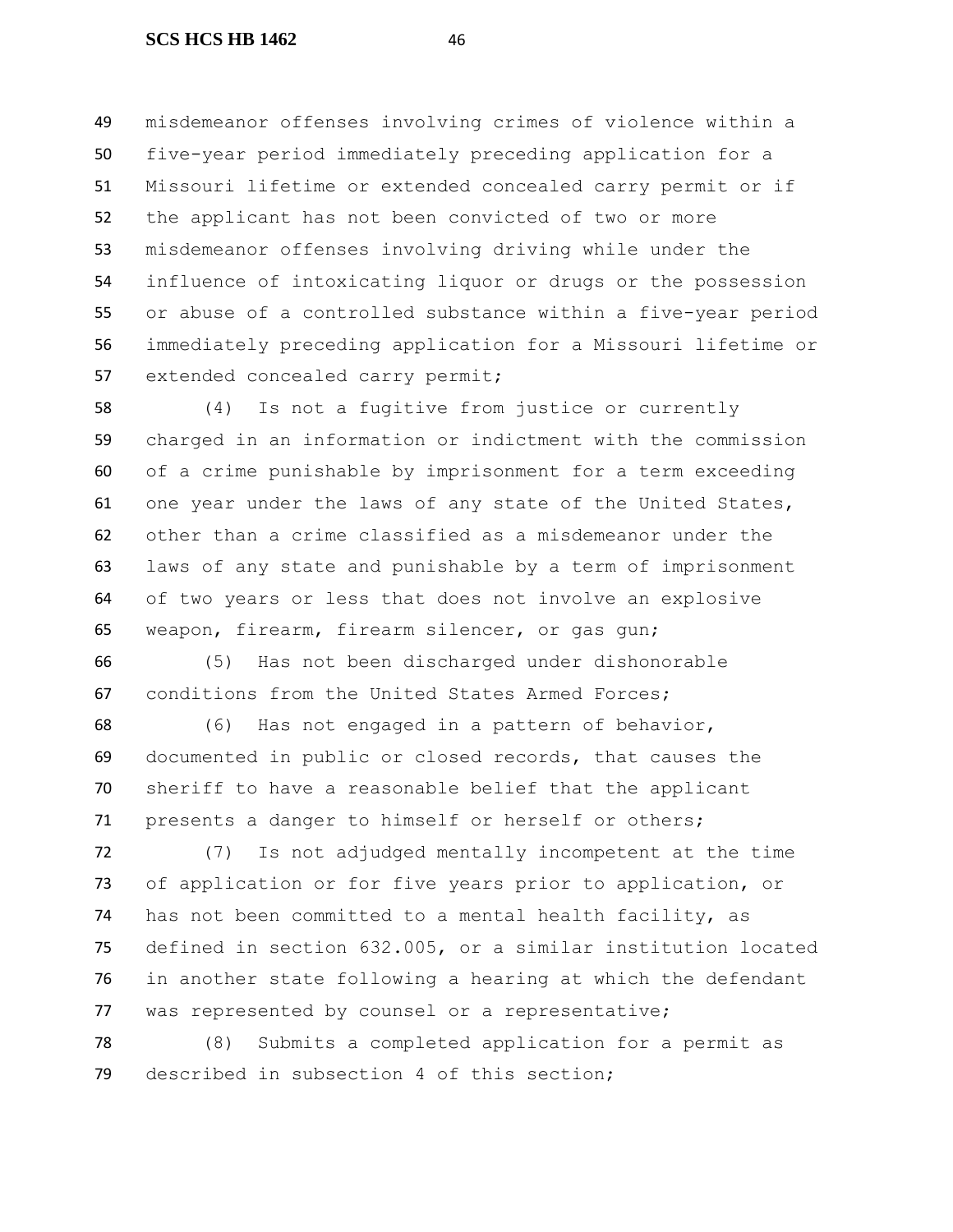(9) Submits an affidavit attesting that the applicant complies with the concealed carry safety training 82 requirement under subsections 1 and 2 of section 571.111;

 (10) Is not the respondent of a valid full order of protection which is still in effect;

 (11) Is not otherwise prohibited from possessing a firearm under section 571.070 or 18 U.S.C. Section 922(g).

 4. The application for a Missouri lifetime or extended concealed carry permit issued by the sheriff of the county of the applicant's residence shall contain only the following information:

91 (1) The applicant's name, address, telephone number, gender, date and place of birth, and, if the applicant is not a United States citizen, the applicant's country of citizenship and any alien or admission number issued by the United States Immigration and Customs Enforcement or any successor agency;

 (2) An affirmation that the applicant has assumed residency in Missouri and is a citizen or permanent resident of the United States;

 (3) An affirmation that the applicant is at least nineteen years of age or is eighteen years of age or older and a member of the United States Armed Forces or honorably discharged from the United States Armed Forces;

 (4) An affirmation that the applicant has not **[**pled guilty to or**]** been convicted of a crime punishable by imprisonment for a term exceeding one year under the laws of any state or of the United States other than a crime classified as a misdemeanor under the laws of any state and punishable by a term of imprisonment of two years or less that does not involve an explosive weapon, firearm, firearm silencer, or gas gun;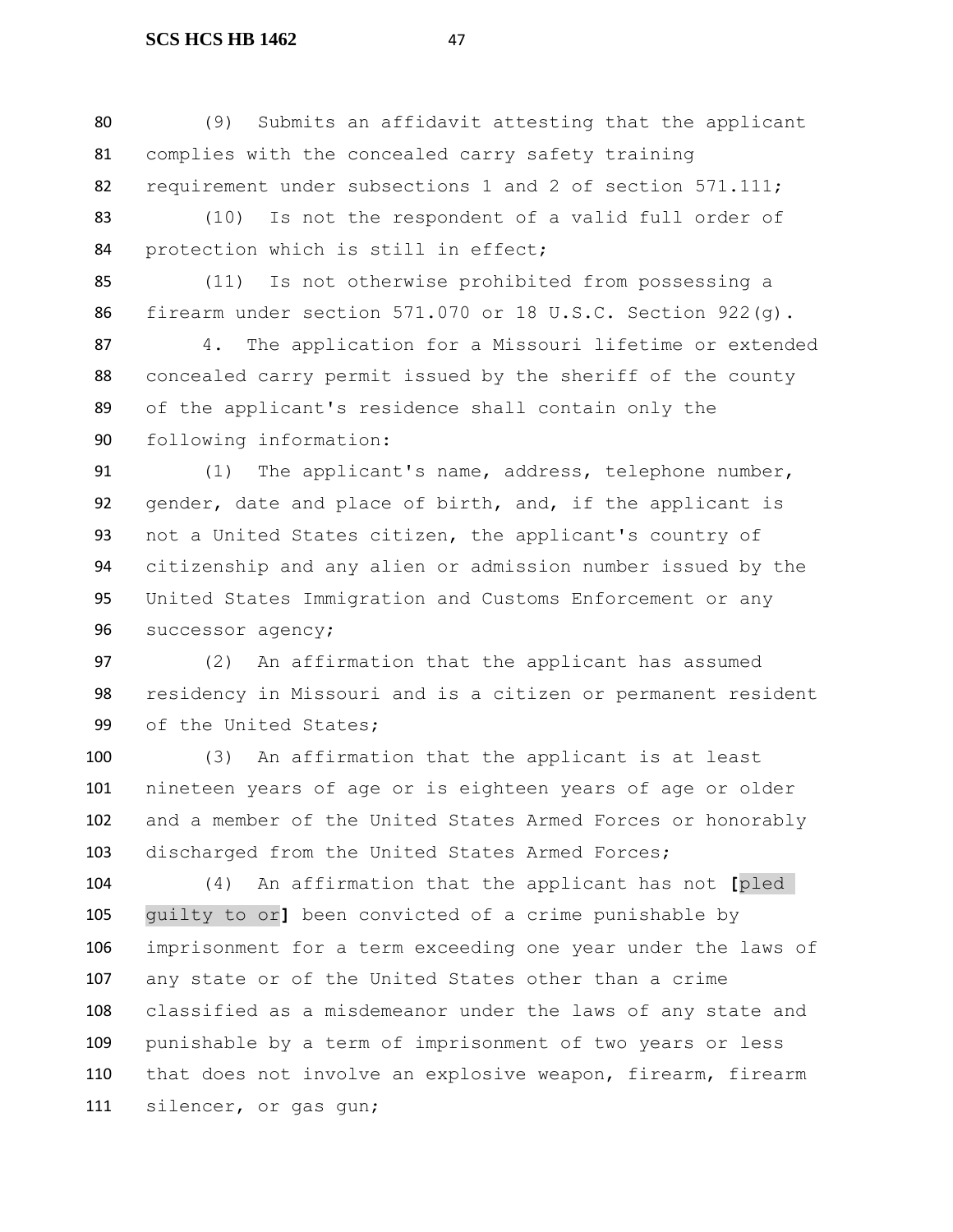(5) An affirmation that the applicant has not been convicted of**[**, pled guilty to, or entered a plea of nolo contendere to**]** one or more misdemeanor offenses involving crimes of violence within a five-year period immediately preceding application for a permit or that the applicant has not been convicted of two or more misdemeanor offenses involving driving while under the influence of intoxicating liquor or drugs or the possession or abuse of a controlled substance within a five-year period immediately preceding 121 application for a permit;

 (6) An affirmation that the applicant is not a fugitive from justice or currently charged in an information or indictment with the commission of a crime punishable by imprisonment for a term exceeding one year under the laws of any state or of the United States other than a crime classified as a misdemeanor under the laws of any state and punishable by a term of imprisonment of two years or less that does not involve an explosive weapon, firearm, firearm silencer, or gas gun;

 (7) An affirmation that the applicant has not been discharged under dishonorable conditions from the United States Armed Forces;

 (8) An affirmation that the applicant is not adjudged mentally incompetent at the time of application or for five years prior to application, or has not been committed to a mental health facility, as defined in section 632.005, or a similar institution located in another state, except that a person whose release or discharge from a facility in this state under chapter 632, or a similar discharge from a facility in another state, occurred more than five years ago without subsequent recommitment may apply;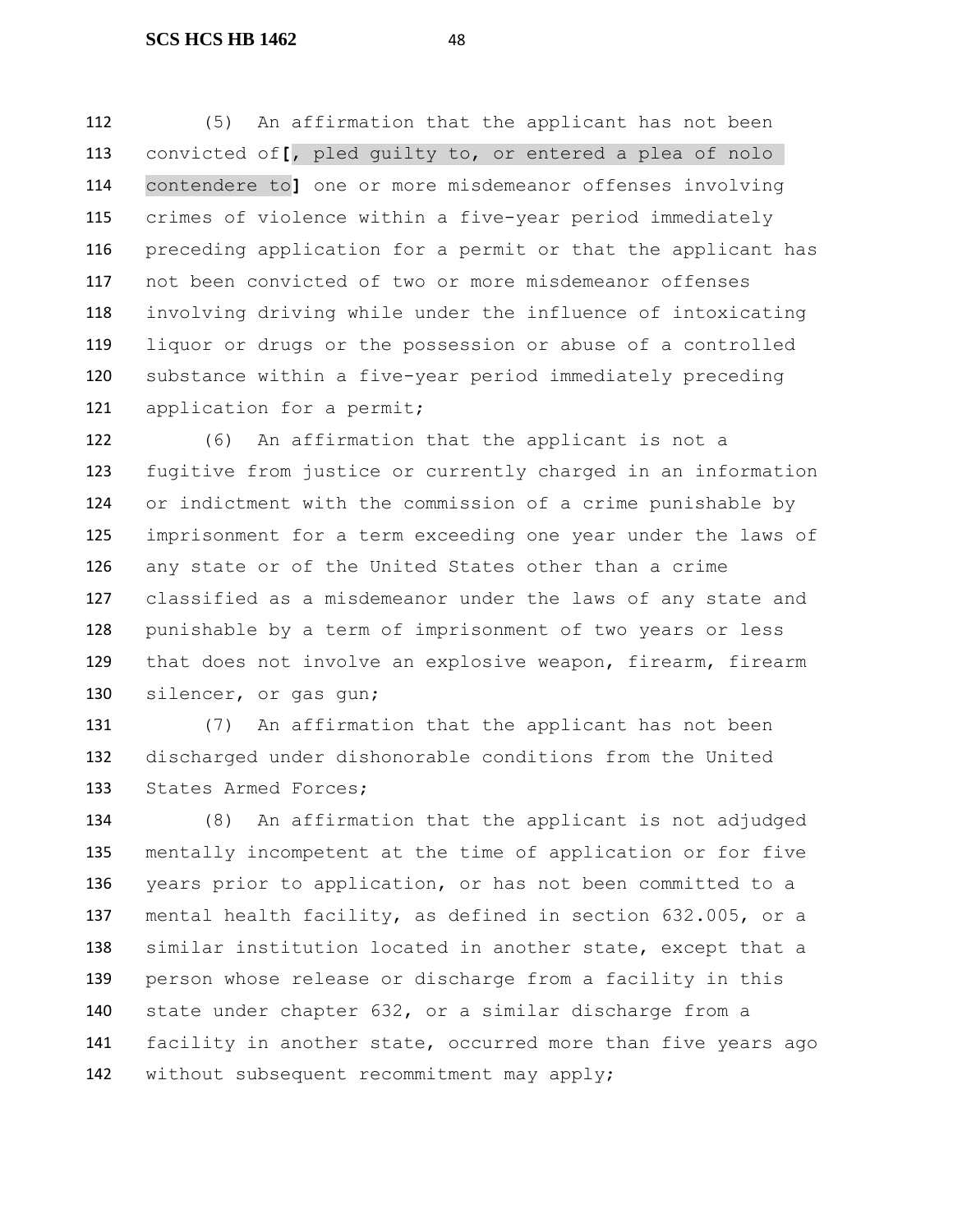(9) An affirmation that the applicant has received firearms safety training that meets the standards of applicant firearms safety training defined in subsection 1 or 2 of section 571.111;

 (10) An affirmation that the applicant, to the applicant's best knowledge and belief, is not the respondent of a valid full order of protection which is still in effect;

 (11) A conspicuous warning that false statements made by the applicant will result in prosecution for perjury under the laws of the state of Missouri; and

 (12) A government-issued photo identification. This photograph shall not be included on the permit and shall only be used to verify the person's identity for the issuance of a new permit, issuance of a new permit due to change of name or address, renewal of an extended permit, or for a lost or destroyed permit, or reactivation under subsection 2 of this section.

 5. An application for a Missouri lifetime or extended concealed carry permit shall be made to the sheriff of the county in which the applicant resides. An application shall be filed in writing, signed under oath and under the penalties of perjury, and shall state whether the applicant complies with each of the requirements specified in subsection 3 of this section. In addition to the completed application, the applicant for a Missouri lifetime or extended concealed carry permit shall also submit the following:

 (1) A photocopy of a firearms safety training certificate of completion or other evidence of completion of a firearms safety training course that meets the standards established in subsection 1 or 2 of section 571.111; and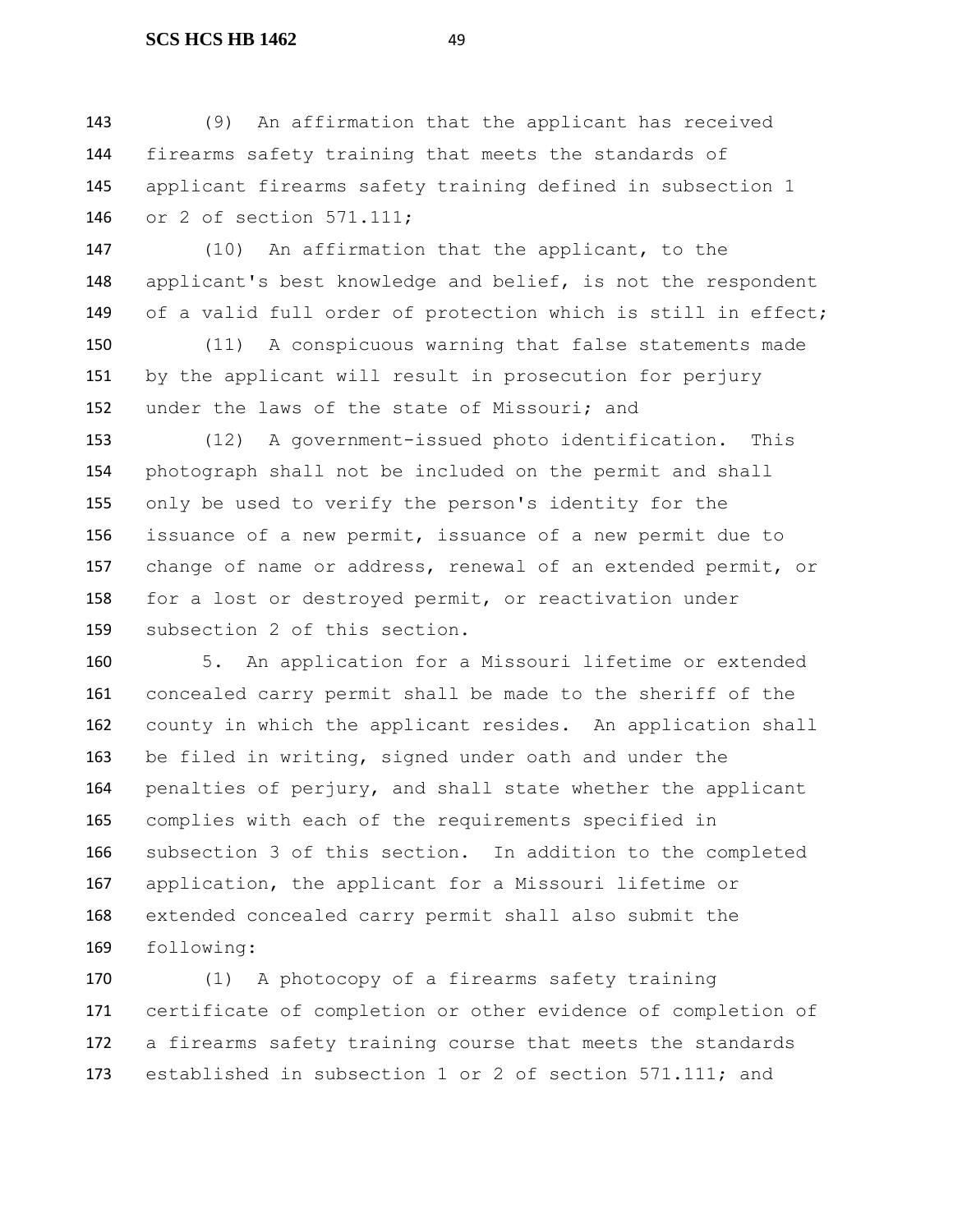(2) A nonrefundable permit fee as provided by subsection 12 of this section.

 6. (1) Before an application for a Missouri lifetime or extended concealed carry permit is approved, the sheriff shall make only such inquiries as he or she deems necessary 179 into the accuracy of the statements made in the application. The sheriff may require that the applicant display a Missouri driver's license or nondriver's license or military identification. No biometric data shall be collected from the applicant. The sheriff shall conduct an inquiry of the National Instant Criminal Background Check System within three working days after submission of the properly completed application for a Missouri lifetime or extended concealed carry permit. Upon receipt of the completed report from the National Instant Criminal Background Check System, the sheriff shall examine the results and, if no disqualifying information is identified, shall issue a Missouri lifetime or extended concealed carry permit within three working days.

 (2) In the event the report from the National Instant Criminal Background Check System and the response from the Federal Bureau of Investigation national criminal history record check prescribed by subdivision (1) of this subsection are not completed within forty-five calendar days and no disqualifying information concerning the applicant has otherwise come to the sheriff's attention, the sheriff shall issue a provisional permit, clearly designated on the certificate as such, which the applicant shall sign in the presence of the sheriff or the sheriff's designee. This permit, when carried with a valid Missouri driver's or nondriver's license, shall permit the applicant to exercise the same rights in accordance with the same conditions as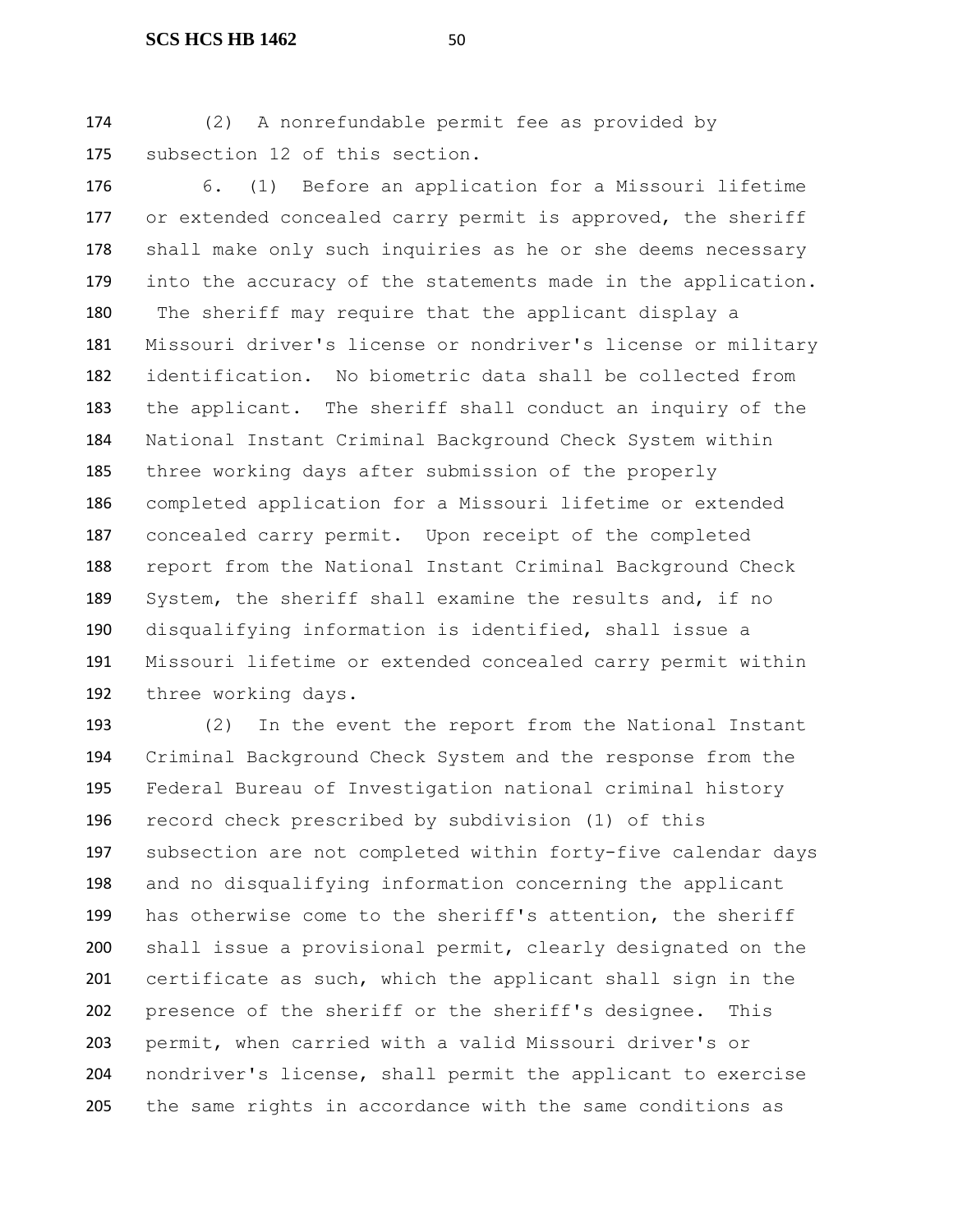pertain to a Missouri lifetime or extended concealed carry permit issued under this section, provided that it shall not serve as an alternative to a national instant criminal background check required by 18 U.S.C. Section 922(t). The provisional permit shall remain valid until such time as the sheriff either issues or denies the permit under subsection 7 or 8 of this section. The sheriff shall revoke a provisional permit issued under this subsection within twenty-four hours of receipt of any report that identifies a disqualifying record, and shall notify the concealed carry permit system established under subsection 5 of section 650.350. The revocation of a provisional permit issued under this section shall be prescribed in a manner consistent to the denial and review of an application under subsection 7 of this section.

221 7. The sheriff may refuse to approve an application for a Missouri lifetime or extended concealed carry permit 223 if he or she determines that any of the requirements specified in subsection 3 of this section have not been met, or if he or she has a substantial and demonstrable reason to believe that the applicant has rendered a false statement regarding any of the provisions of sections 571.205 to 571.230. If the applicant is found to be ineligible, the sheriff is required to deny the application, and notify the applicant in writing, stating the grounds for denial and informing the applicant of the right to submit, within thirty days, any additional documentation relating to the grounds of the denial. Upon receiving any additional documentation, the sheriff shall reconsider his or her decision and inform the applicant within thirty days of the 236 result of the reconsideration. The applicant shall further be informed in writing of the right to appeal the denial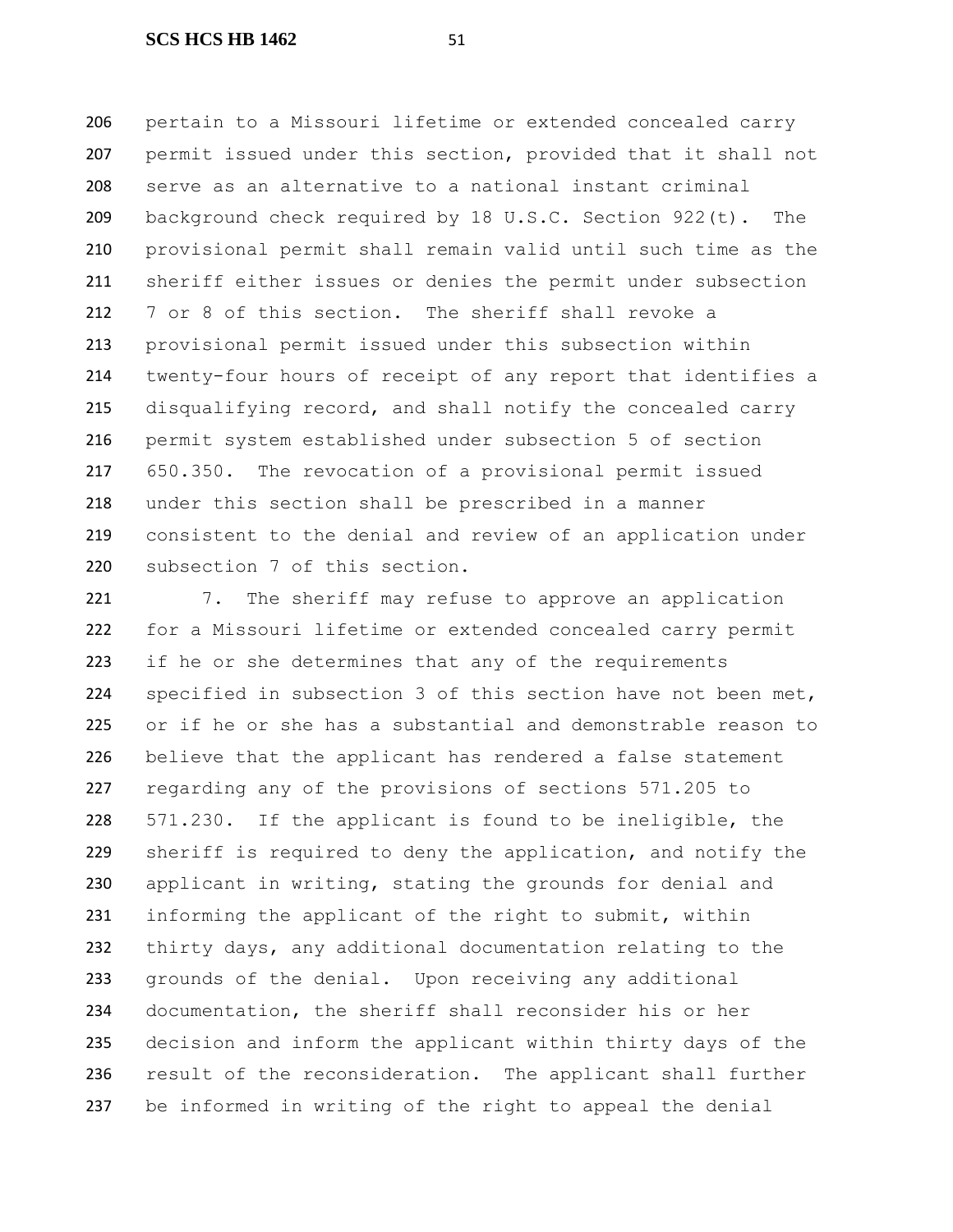under section 571.220. After two additional reviews and denials by the sheriff, the person submitting the application shall appeal the denial under section 571.220.

241 8. If the application is approved, the sheriff shall issue a Missouri lifetime or extended concealed carry permit to the applicant within a period not to exceed three working days after his or her approval of the application. The applicant shall sign the Missouri lifetime or extended concealed carry permit in the presence of the sheriff or his or her designee.

 9. The Missouri lifetime or extended concealed carry permit shall specify only the following information:

 (1) Name, address, date of birth, gender, height, weight, color of hair, color of eyes, and signature of the permit holder;

 (2) The signature of the sheriff issuing the permit; (3) The date of issuance;

 (4) A clear statement indicating that the permit is only valid within the state of Missouri; and

 (5) If the permit is a Missouri extended concealed carry permit, the expiration date.

 The permit shall be no larger than two and one-eighth inches wide by three and three-eighths inches long and shall be of a uniform style prescribed by the department of public safety. The permit shall also be assigned a concealed carry permit system county code and shall be stored in sequential number.

 10. (1) The sheriff shall keep a record of all applications for a Missouri lifetime or extended concealed carry permit or a provisional permit and his or her action thereon. Any record of an application that is incomplete or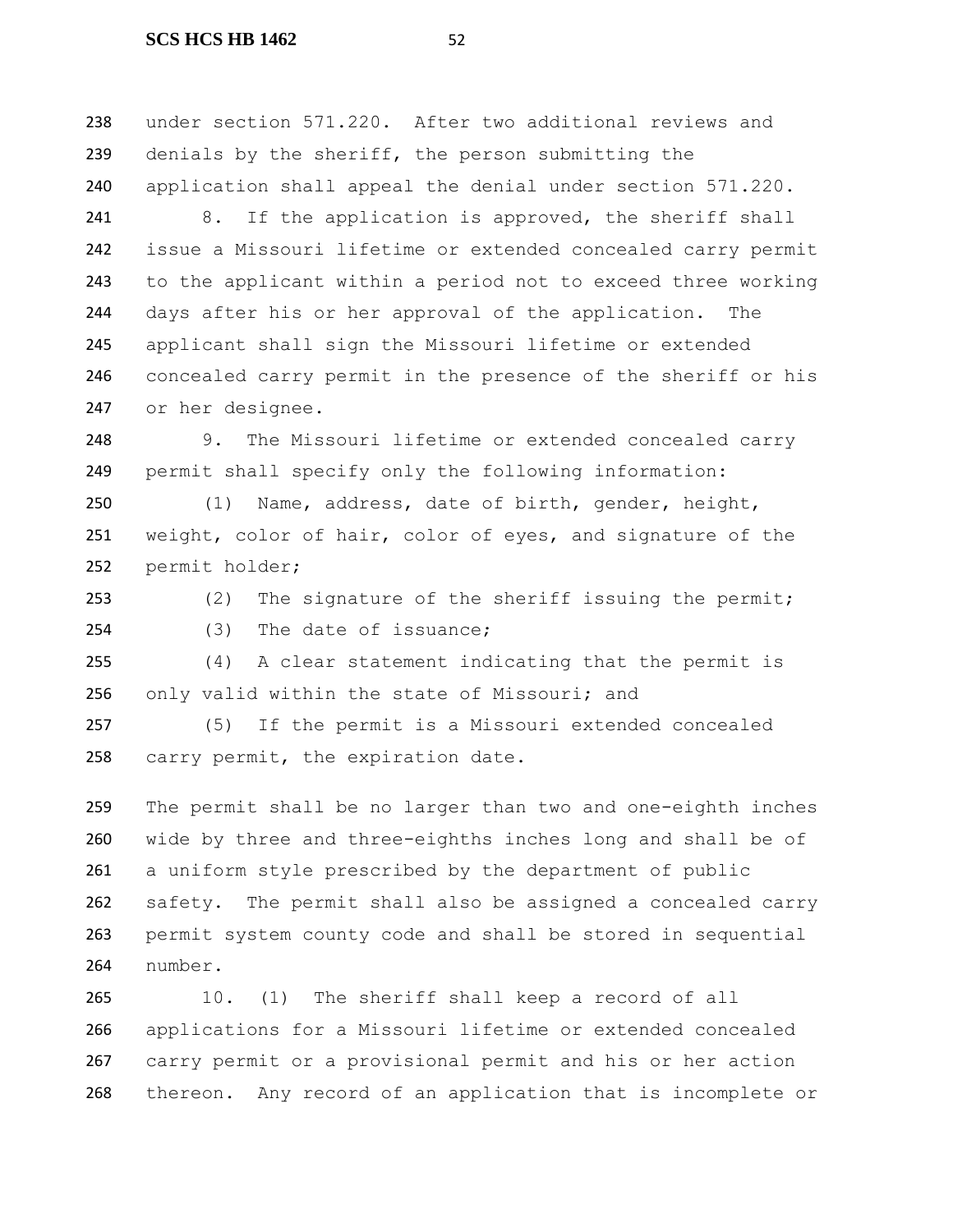denied for any reason shall be kept for a period not to exceed one year.

 (2) The sheriff shall report the issuance of a Missouri lifetime or extended concealed carry permit or provisional permit to the concealed carry permit system. All information on any such permit that is protected information on any driver's or nondriver's license shall have the same personal protection for purposes of sections 571.205 to 571.230. An applicant's status as a holder of a Missouri lifetime or extended concealed carry permit or provisional permit shall not be public information and shall be considered personal protected information. Information retained in the concealed carry permit system under this 282 subsection shall not be distributed to any federal, state, or private entities and shall only be made available for a single entry query of an individual in the event the individual is a subject of interest in an active criminal investigation or is arrested for a crime. A sheriff may access the concealed carry permit system for administrative purposes to issue a permit, verify the accuracy of permit holder information, change the name or address of a permit holder, suspend or revoke a permit, cancel an expired permit, or cancel a permit upon receipt of a certified death certificate for the permit holder. Any person who violates the provisions of this subdivision by disclosing protected information shall be guilty of a class A misdemeanor.

 11. Information regarding any holder of a Missouri lifetime or extended concealed carry permit is a closed record. No bulk download or batch data shall be distributed to any federal, state, or private entity, except to MoSMART or a designee thereof.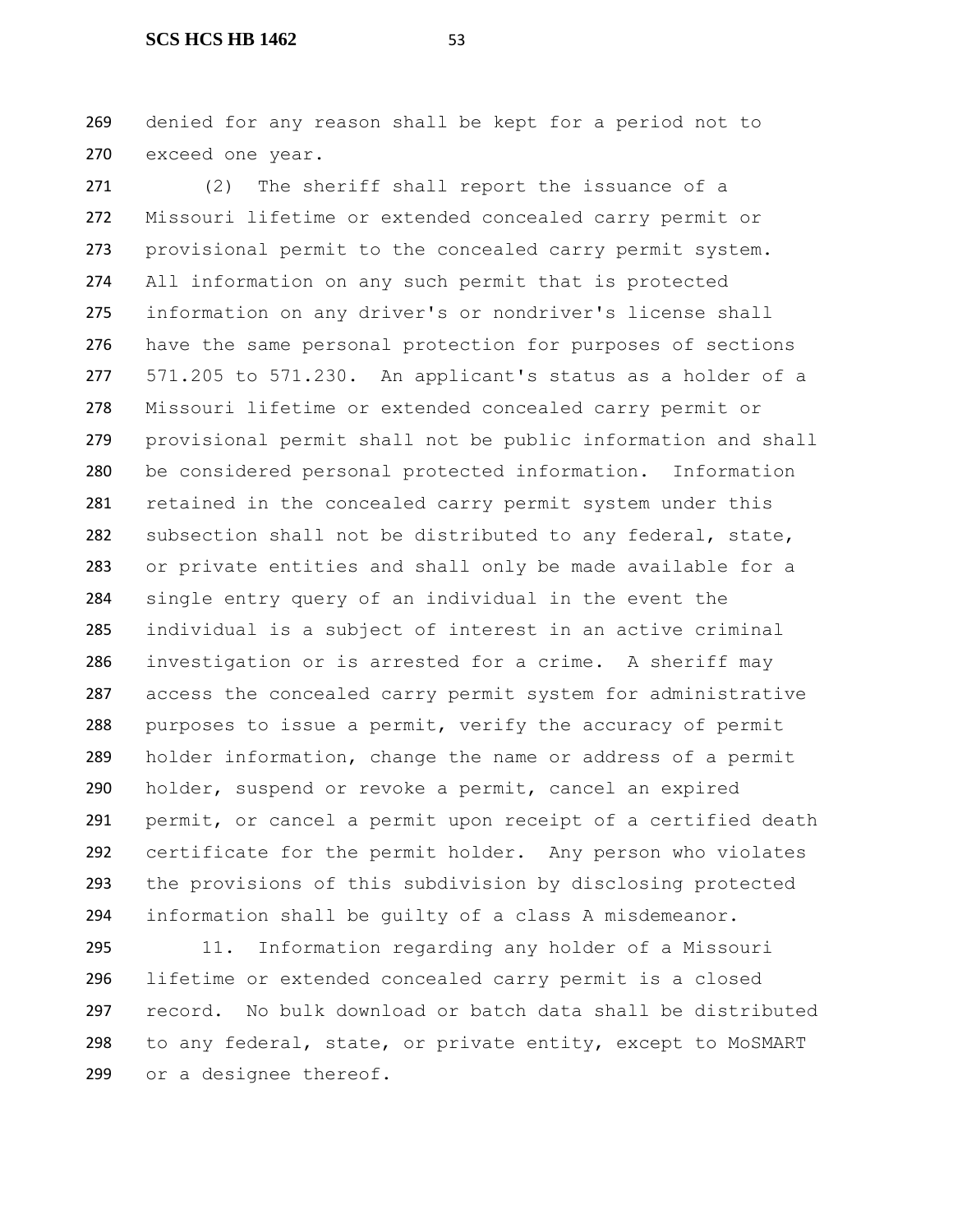12. For processing an application, the sheriff in each county shall charge a nonrefundable fee not to exceed:

 (1) Two hundred dollars for a new Missouri extended concealed carry permit that is valid for ten years from the date of issuance or renewal;

 (2) Two hundred fifty dollars for a new Missouri extended concealed carry permit that is valid for twenty-five years from the date of issuance or renewal;

 (3) Fifty dollars for a renewal of a Missouri extended concealed carry permit;

 (4) Five hundred dollars for a Missouri lifetime concealed carry permit,

 which shall be paid to the treasury of the county to the credit of the sheriff's revolving fund.

577.703. 1. A person commits the offense of bus hijacking if he or she seizes or exercises control, by force 3 or violence or threat of force or violence, of any bus. The offense of bus hijacking is a class B felony.

 2. The offense of "assault with the intent to commit bus hijacking" is defined as an intimidation, threat, assault or battery toward any driver, attendant or guard of a bus so as to interfere with the performance of duties by such person. Assault to commit bus hijacking is a class D felony.

 3. Any person, who, in the commission of such intimidation, threat, assault or battery with the intent to commit bus hijacking, employs a dangerous or deadly weapon or other means capable of inflicting serious bodily injury shall, upon conviction, be guilty of a class A felony.

 4. **Except as otherwise provided under section 571.107,** any passenger who boards a bus with a dangerous or deadly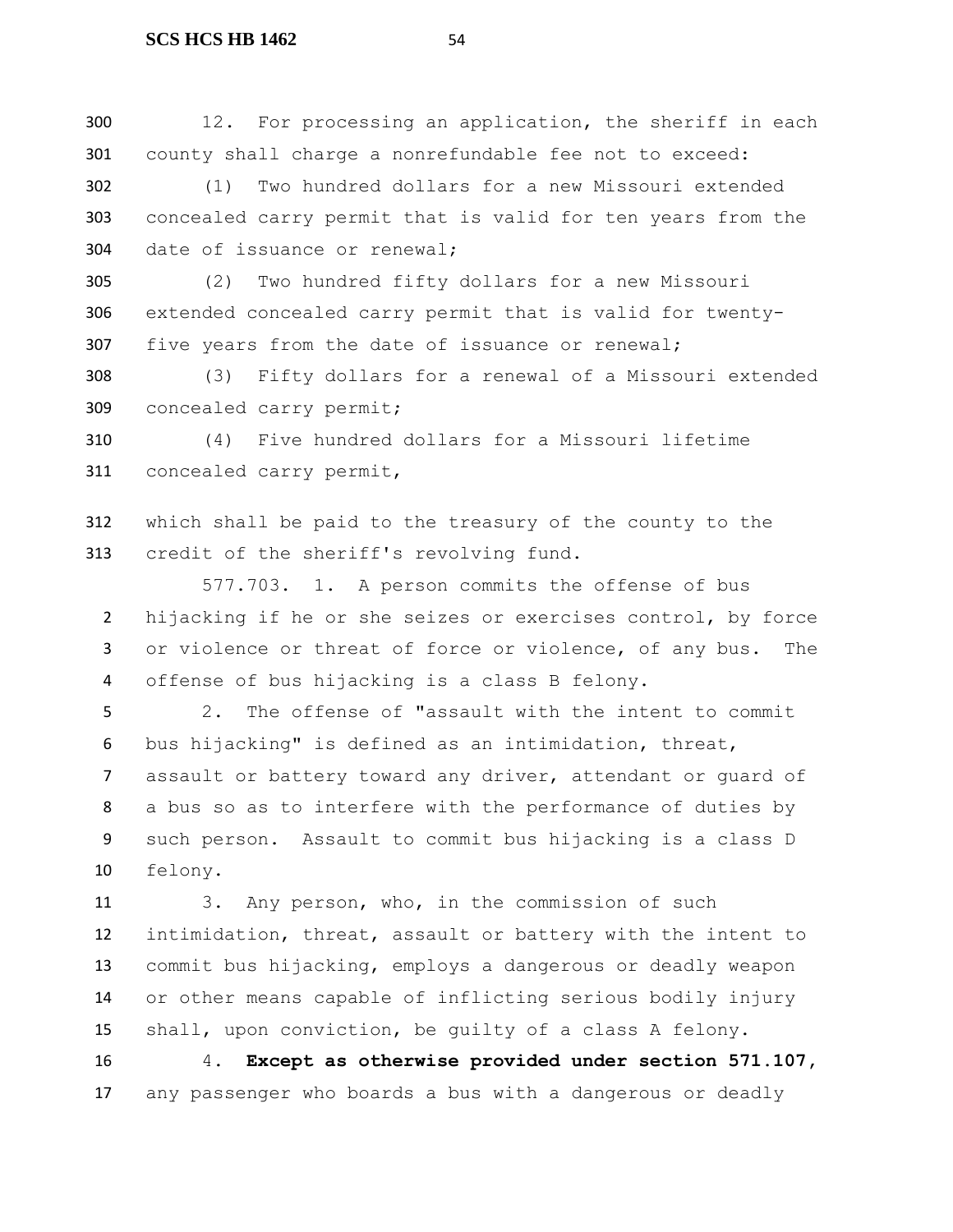weapon or other means capable of inflicting serious bodily injury concealed upon his or her person or effects is guilty of the felony of "possession and concealment of a dangerous or deadly weapon" upon a bus. Possession and concealment of a dangerous and deadly weapon by a passenger upon a bus is a class D felony. The provisions of this subsection shall not apply to**:**

 **(1)** Duly elected or appointed law enforcement officers or commercial security personnel who are in possession of weapons used within the course and scope of their employment; **[**nor shall the provisions of this subsection apply to**]**

 **(2)** Persons who are in possession of weapons or other means of inflicting serious bodily injury with the consent of the owner of such bus, his or her agent, or the lessee or bailee of such bus**; or**

 **(3) Persons carrying a concealed firearm who lawfully possess a valid concealed carry permit or endorsement in accordance with sections 571.101 to 571.126 or sections 571.205 to 571.230**.

577.712. 1. In order to provide for the safety, comfort, and well-being of passengers and others having a bona fide business interest in any terminal, a bus transportation company may refuse admission to terminals to any person not having bona fide business within the terminal. Any such refusal shall not be inconsistent or contrary to state or federal laws, regulations pursuant thereto, or to any ordinance of the political subdivision in which such terminal is located. A duly authorized company representative may ask any person in a terminal or on the premises of a terminal to identify himself or herself and state his or her business. Failure to comply with such